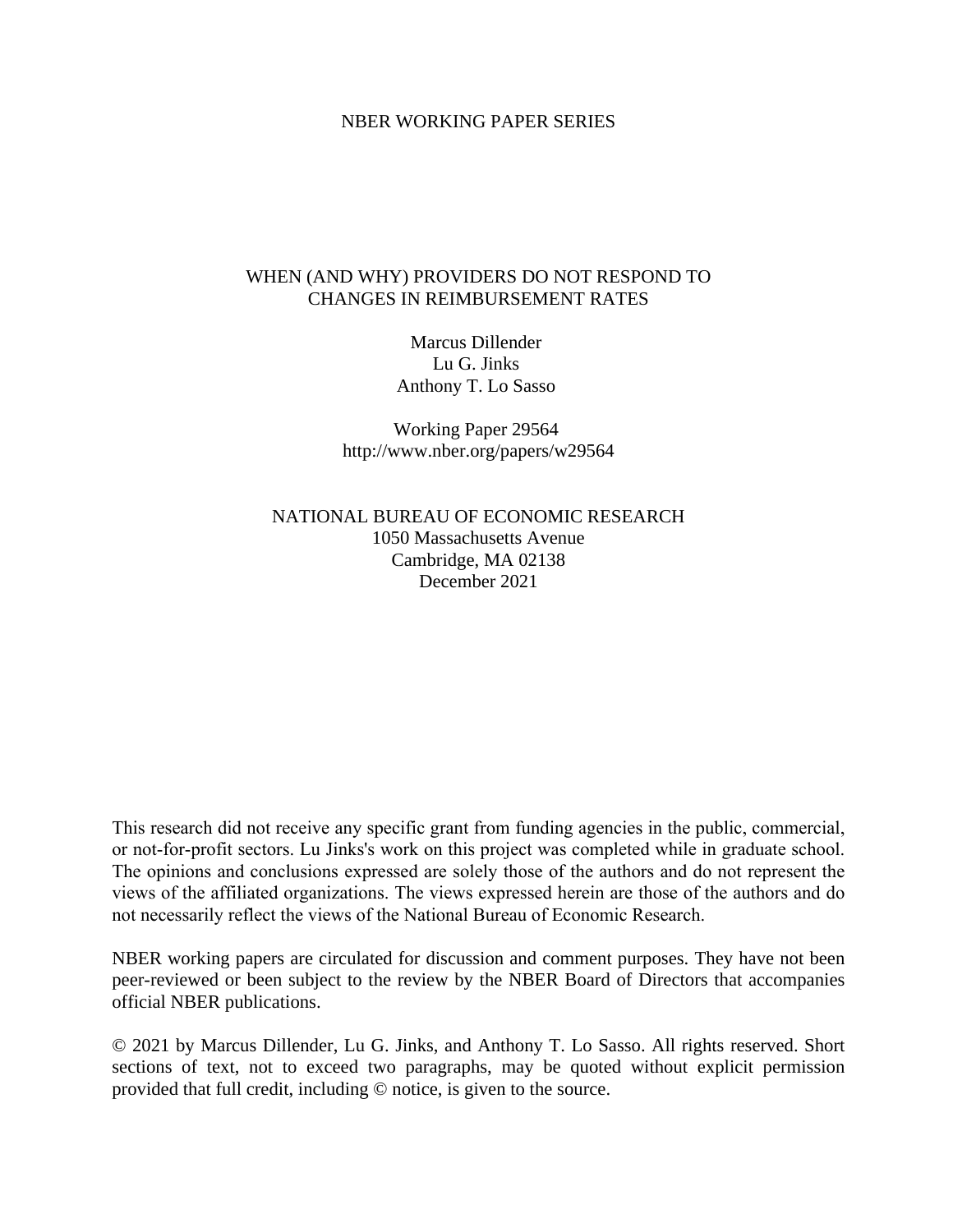When (and Why) Providers Do Not Respond to Changes in Reimbursement Rates Marcus Dillender, Lu G. Jinks, and Anthony T. Lo Sasso NBER Working Paper No. 29564 December 2021 JEL No. H75,I11,J22

### **ABSTRACT**

High health care prices contribute to the United States spending more on health care than any other country, but policies that reduce health care payments have the potential to lead to health care access issues if providers reduce their supply in response to reimbursement rate reductions. In this paper, we examine the impact of reimbursement rates on health care supply by studying a policy that reduced reimbursement rates by 30% in one of the highest-reimbursing workers' compensation insurance systems in the nation. Despite the large decrease in reimbursement rates, we find no evidence that the policy affected the amount of health care that injured workers receive or recoveries after injuries. Our estimates suggest that the policy reduced annual workers' compensation medical costs by over \$400 million and indicate that providers may be operating on the inelastic portion of the supply curve for care paid for by high-reimbursing payers.

Marcus Dillender School of Public Health University of Illinois at Chicago 1603 W. Taylor Street Chicago, IL 60612 and NBER modillen@uic.edu

Anthony T. Lo Sasso Economics Department DePaul University 1 East Jackson Chicago, IL 60604 alosasso@depaul.edu

Lu G. Jinks Analysis Group 111 Huntington Ave. 14th FL. Boston, MA 02199 lu.jinks@analysisgroup.com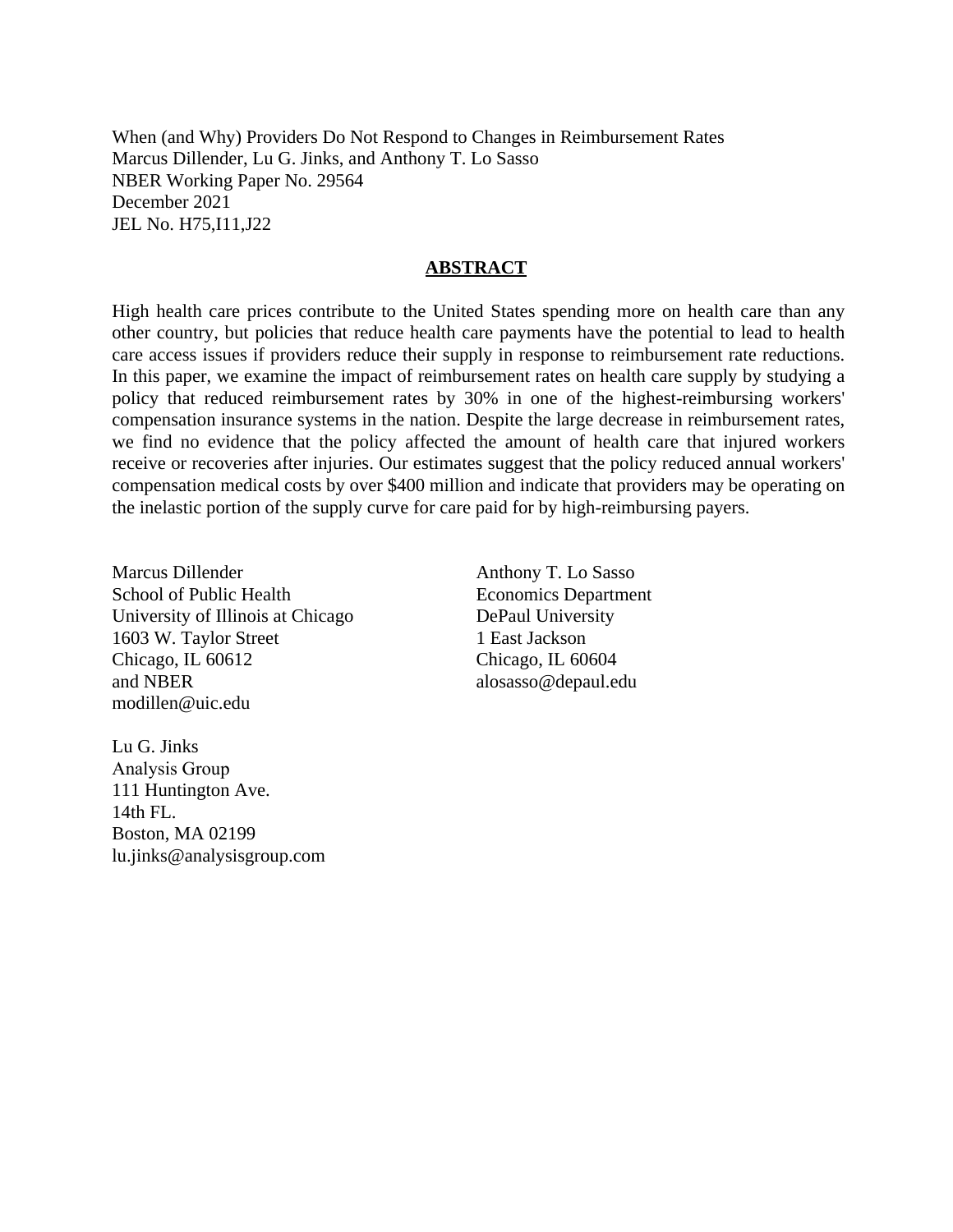## 1 Introduction

The United States spends more on health care than any other country, and many experts argue that lowering high health care reimbursement rates is key for slowing or reversing the growth in health care spending (Anderson et al. 2003; Anderson, Hussey, and Petrosyan 2019; Papanicolas, Woskie, and Jha 2018). A concern with reducing reimbursement rates in fee-for-service systems is that provider supply reductions to lower reimbursements have the potential to reduce access to care and to lead to worse health outcomes for patients. To some observers, though, the potential for reductions in unnecessary care is an added benefit of reimbursement rate reductions (Arrow et al. 2009; Ginsburg 2011; Hackbarth, Reischauer, and Mutti 2008).

Understanding the impact of reimbursement rates on providers' treatment decisions is important for forming policies to reduce health care costs that maintain or improve the efficiency of health care allocations. A major challenge in studying supply responses to reimbursement rates is that reimbursement rates and provider supply are typically endogenously determined, and meaningful, plausibly exogenous variation in reimbursement rates is rare. Another challenge in studying the impact of reimbursement rates is that the reimbursement rates paid to providers can also typically affect the amounts patients pay for care, meaning changes in health care quantities from reimbursement rate changes may reflect combined supply and demand responses.

Most research into provider responses to financial incentives has examined the impact of a payer changing relative reimbursements for a limited number of services or for select providers and has regularly found that even small changes in reimbursement rates can elicit large changes in providers' treatment decisions, both in the immediate and long terms.<sup>1</sup> Most closely related to our work is Clemens and Gottlieb (2014), who study a Medicare payment change that led to acrossthe-board changes in Medicare reimbursement rates within certain geographies and find that a 1% increase in reimbursement rates leads to a 1.5% increase in the amount of health care provided to patients. Other research has also found evidence of an elastic (Cabral, Carey, and Miller 2021;

 $1$ Most of this literature focuses on changes to financial incentives in Medicaid and Medicare. For a review, refer to Chandra, Cutler, and Song (2011), who summarize the literature as follows: "The literature is clear that providers respond to payments, and that the response can be very large." Recent studies of providers' responses to financial incentives include Alexander (2020), Alexander and Schnell (2019), Cabral, Carey, and Miller (2021), Clemens and Gottlieb (2014), Einav, Finkelstein, and Mahoney (2018), Eliason et al. (2018), Gross et al. (2021), Gupta (2021), and Hackmann and Pohl (2018).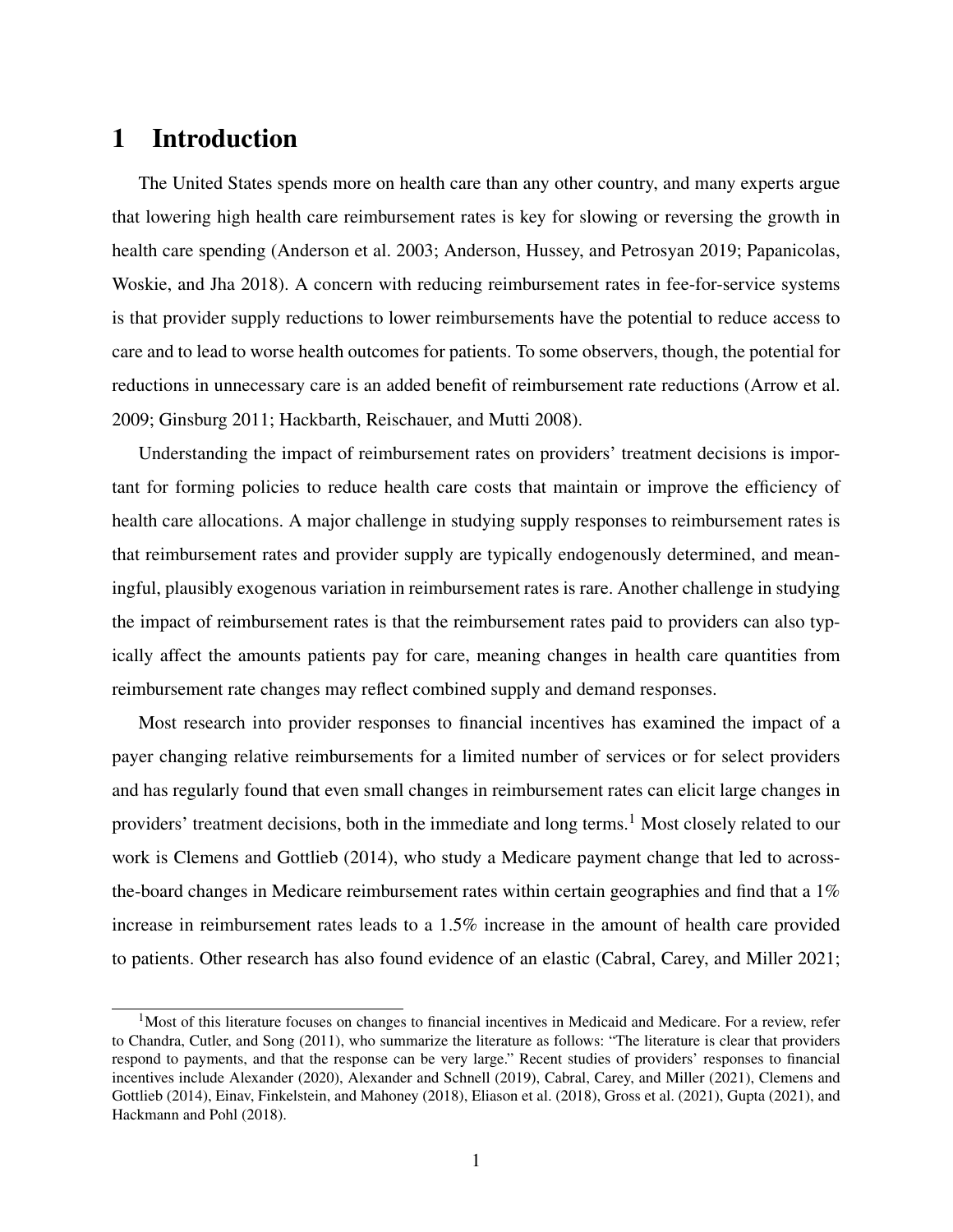Hackmann and Pohl 2018) or unit-elastic (Gross et al. 2021) supply response to reimbursement rates in Medicare.

In this paper, we examine provider responses to a large, legislatively induced change to provider reimbursement rates in the Illinois workers' compensation system. As with most state workers' compensation systems, the Illinois system reimburses providers using a fee schedule that sets maximum reimbursement rates that insurers must pay for specific services absent a contractual agreement between insurer and provider. Unlike most other states, though, Illinois workers' compensation insurance has maximum reimbursement rates that are dramatically higher than rates providers could likely receive from other payers. In 2010, for example, the Illinois workers' compensation system's maximum reimbursement rates for many procedures common in workers' compensation insurance were more than five times Medicare's rates. In an effort to reduce medical costs in workers' compensation insurance, Illinois policymakers cut maximum reimbursement rates in the Illinois workers' compensation system by 30% across all medical services in 2011. In providing variation in reimbursement rates that is much larger than is typically observed and studied but that still maintains above-average reimbursement rates, this setting allows for understanding providers' supply response to reimbursement changes at an important part of the supply curve.

To study the impact of this policy, we draw on a unique administrative data source from a third-party administrator that processes workers' compensation insurance claims for approximately 1,000 large, self-insured employers. These data contain information on over 1.5 million workers' compensation claims from 2009 to 2013 and, unlike most sources of workers' compensation administrative data, allow for cross-state analysis. Workers' compensation insurance is an especially conducive setting for studying the impact of providers' financial incentives on providers' decisions because injured workers have no out-of-pocket costs for treatment, meaning that a change in reimbursement rates has large financial implications for providers but does not affect patients' cost for care.

We estimate the impact of the policy using a difference-in-differences research design that compares how differences in outcomes between claimants in Illinois and claimants in other states changed after Illinois reduced maximum reimbursement rates. Since providers have the option of charging less than the maximum reimbursement rate or of contracting for a higher rate, the policy has the potential to have not affected reimbursement rates insurers pay. Our estimates, however,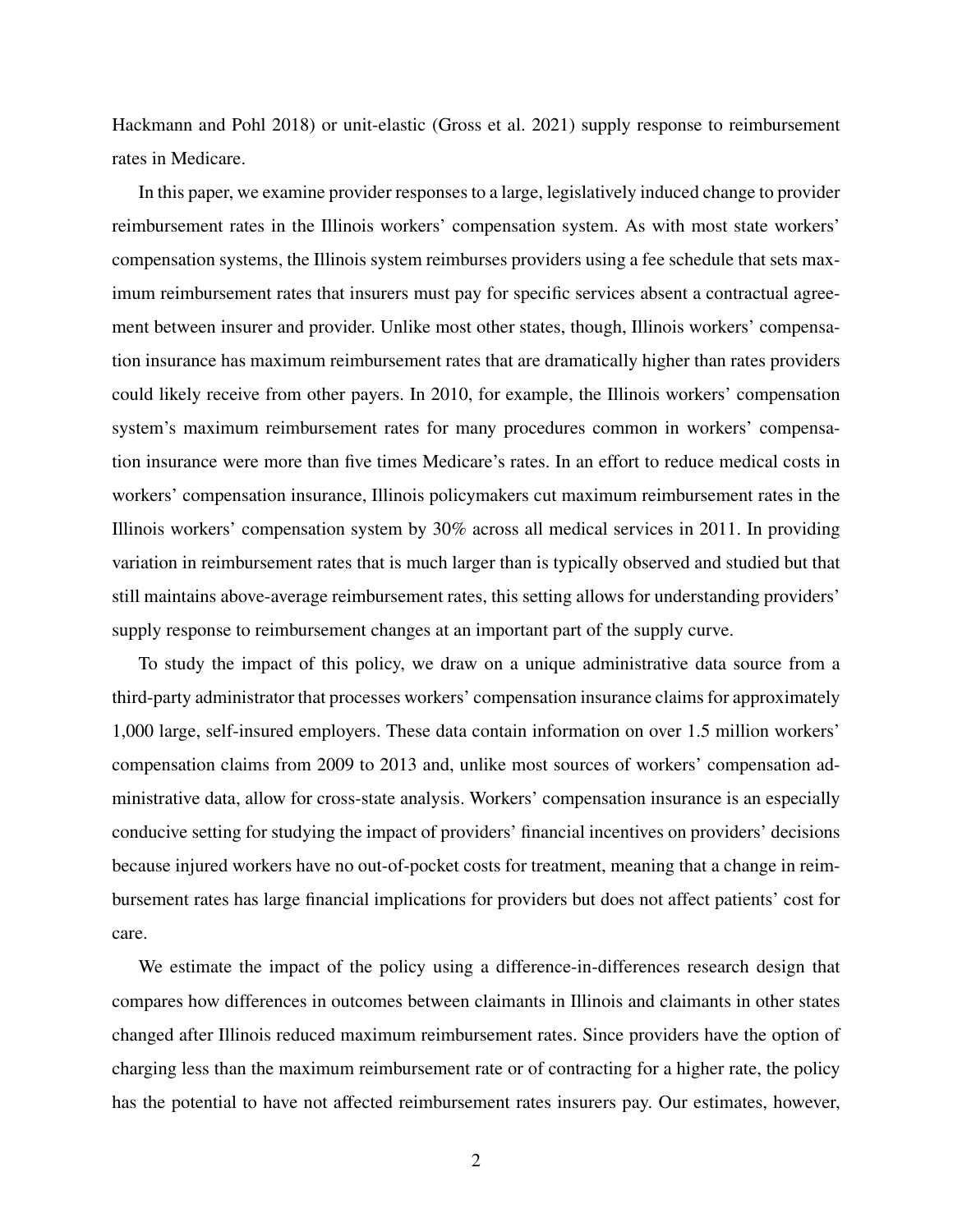indicate that the 2011 policy led to a roughly 30% decrease in reimbursement rates paid for medical services by workers' compensation insurers in Illinois relative to other states. Yet despite this large decrease to reimbursement rates, we find no evidence that the policy affected the average amount of medical care that claimants received. Even with us taking a conservative approach to inference, the large magnitude of the change in reimbursement rates results in 95% confidence intervals that can easily rule out the elastic responses documented in other settings. The largest upper bound of the 95% confidence intervals we estimate rules out a supply elasticity above 0.28, while the smallest upper-bound 95% confidence interval rules out an elasticity above 0.06.

These results are consistent with models in which providers first exhaust the highest-reimbursing demand before making decisions about providing care at lower reimbursement rates (Sloan, Mitchell, and Cromwell 1978).<sup>2</sup> In these models, a fixed-rate payer changing its reimbursement rate will only affect the care the payer's enrollees receive if the payer's enrollees are a provider's marginal patients. Thus, changes to high reimbursement rates, like those paid in the Illinois workers' compensation system, have the potential to affect health care spending without changing health care utilization. To assess the welfare effects of the change in reimbursement rates, we present a simple model of the role of reimbursement rates in workers' compensation insurance that allows for deriving an expression of how workers' expected utility varies with reimbursement rates. By reducing workers' compensation costs without affecting the health care that injured workers received, the policy we study likely increased welfare for Illinois workers.

The results from this study help understand when and why reimbursement rates affect treatment decisions and indicate that decreases in reimbursement rates do not necessarily lead to supply reductions. Instead, supply responses partially depend on a payer's place in the distribution of all reimbursement rates available to the provider, which points to reducing reimbursement rates in the right tail of the rate distribution as a potential avenue for reducing health care costs without leading to major changes in care. Our estimates imply that lowering maximum reimbursement rates in the Illinois workers' compensation system reduced annual workers' compensation costs by over \$400 million (in 2020 dollars) with no detectable effect on the amount of care injured workers receive.

<sup>&</sup>lt;sup>2</sup>Refer to Appendix A for a fuller discussion of the mixed-economy model and how it applies in our setting.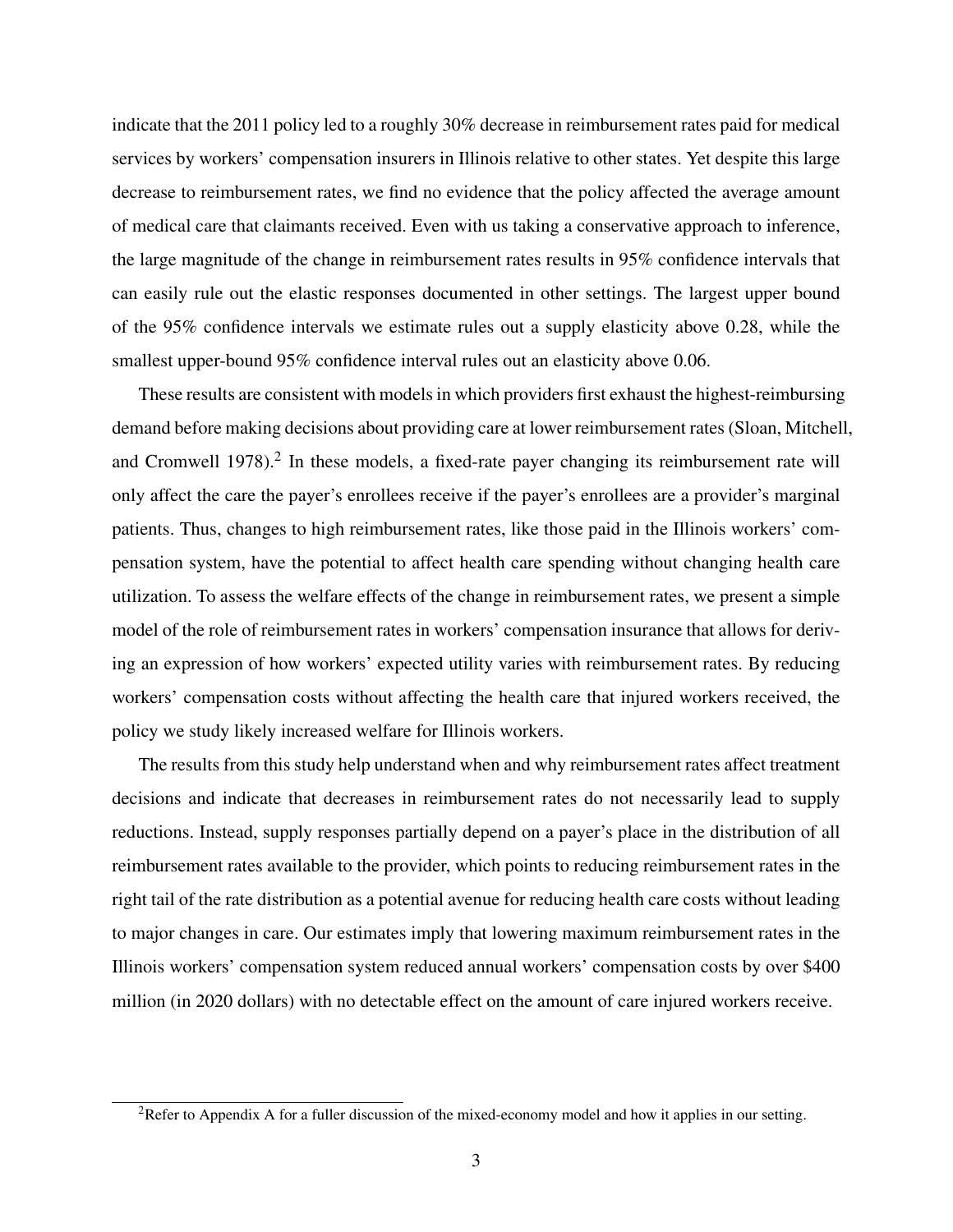# 2 Background

Workers' compensation insurance is mandatory, state-regulated insurance against workplace injuries that provides medical care and cash benefits to people injured at work. As of 2018, workers' compensation insurance covered approximately 97.5% of U.S. workers covered by unemployment insurance. Workers' compensation costs totaled approximately \$100 billion in 2018, with roughly half of benefits paid for medical care and half paid as cash to injured workers to replace lost earnings that occur as a result of injuries. Employers either purchase workers' compensation policies from insurers or self-insure. Self-insured employers assume the financial risks for workers' compensation insurance and typically contract with a third-party administrator to manage claims. Self-insured employers account for about one quarter of all workers' compensation benefits paid in Illinois and in the nation as a whole. Refer to Griffin et al. (2020) for an overview of workers' compensation insurance.

In Illinois, as in most states, workers' compensation claimants can choose their own providers, and insurers reimburse providers' fee-for-service charges up to a maximum rate that varies across services. The original maximum fee schedule was established as part of a 2005 workers' compensation reform that had the stated aim of reducing Illinois workers' compensation costs. Health care provider organizations initially expressed concerns when lawmakers announced their intention to set a schedule for maximum fees, arguing that setting low reimbursement rates would endanger claimants' access to care (Silverman 2004). However, these provider organizations expressed satisfaction with the language in the final bill, which specified that maximum reimbursement rates would be set at 90% of the 80th percentile of charges from a database with a minimum of 12,000,000 Illinois line items (IWCC 2010).<sup>3</sup> The fee schedule went into effect in 2006.

Basing maximum reimbursement rates on health care *charges* had major implications for the fee schedule because charges are often far above reimbursements that providers actually receive from most payers (Bai and Anderson 2015, Bai and Anderson 2016, Batty and Ippolito 2017a, Batty

 $3$ The Ingenix database was the only database that met these requirements (IWCC 2010). The 2005 reform was a priority of then-governor Rod Blagojevich, who was later removed from office for corruption and convicted of several crimes, including for trying to trade increased Medicaid reimbursement rates from the State for campaign donations from the chairman of the board of the Illinois Hospital Association. While we are not aware of direct evidence that lobbying from Illinois provider groups contributed to lawmakers deciding to set rules in a way that established a highly generous fee schedule, provider groups' ability to use the political process to influence health care reimbursement rates has been documented in other settings (Cooper et al. 2017).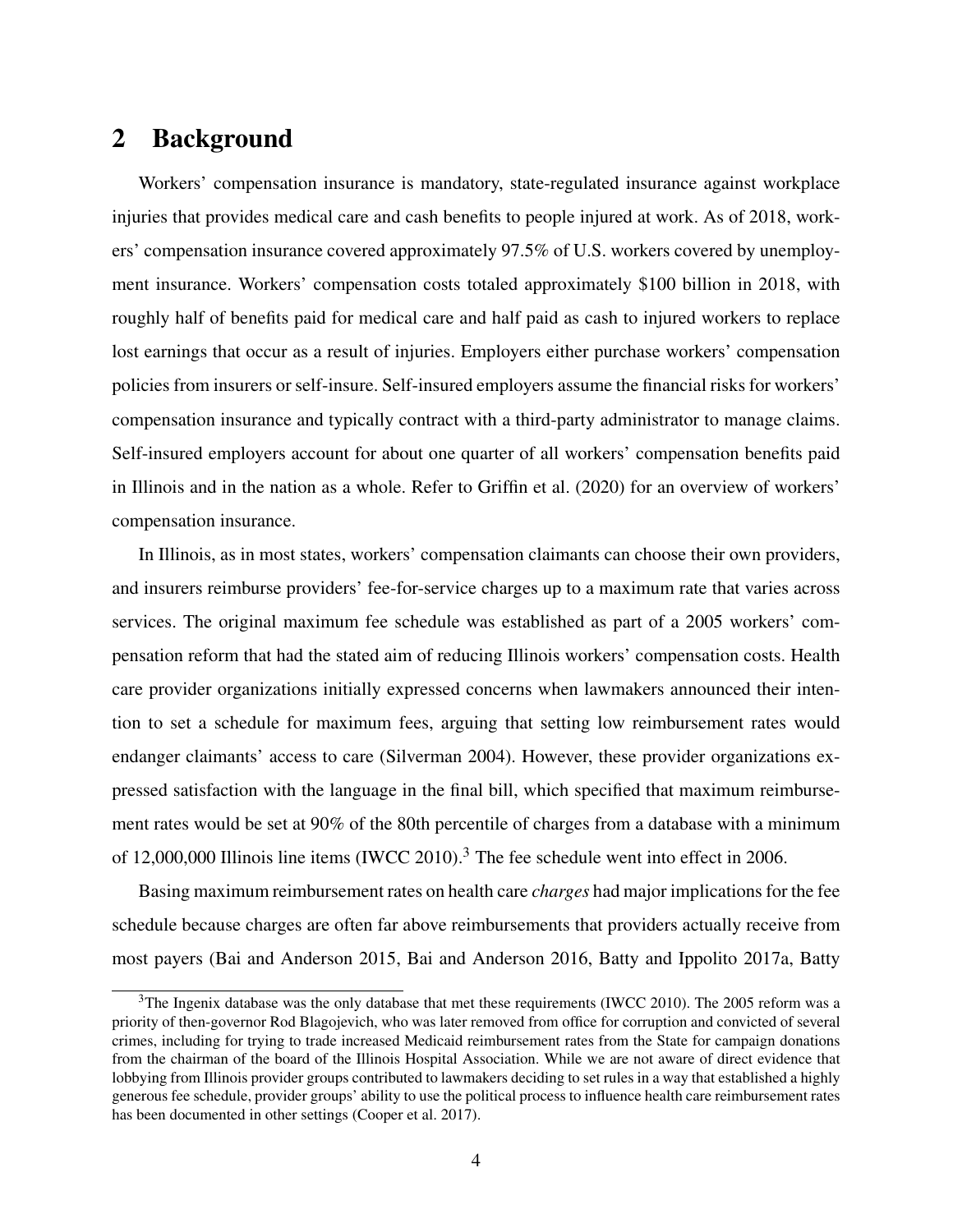and Ippolito 2017b). According to one study's data (Bai and Anderson 2016), providers' charges were as high as 28.5 times Medicare's reimbursement rates. As would be expected based on the Illinois pricing scheme and the distribution of charges, the resulting Illinois workers' compensation insurance fee schedule established reimbursement rates that were far above what providers would receive from most other payers. For example, in 2010 the professional portion of arthroscopic knee surgery (CPT code of 29882) was reimbursed at roughly \$670 by Medicare and at nearly \$4,000 by Illinois workers' compensation insurance. Even after a 30% cut, the maximum reimbursement rates in the Illinois workers' compensation insurance program remained high relative to the reimbursement rates paid by most private health insurers and by other states' workers' compensation insurance programs.<sup>4</sup>

Despite the stated goal of the 2005 reform being to reduce employers' workers' compensation costs, Illinois workers' compensation premiums rose by over 17% from 2006 to 2010. During this same period, most states experienced double-digit decreases in workers' compensation premiums. In the year before the 2005 reform was passed, Illinois had the 20th most expensive workers' compensation premiums out of all states (State of Illinois 2019). By 2010, Illinois had the third most expensive workers' compensation premiums in the nation.

In response to the rise in workers' compensation premiums that accompanied the high reimbursement rates, the Illinois legislature passed a new workers' compensation bill in June of 2011. The main change instituted by the new law was the 30% reduction in the maximum reimbursements for all medical services occurring on or after September 1, 2011. In addition to decreasing the maximum reimbursement rates, the 2011 bill also included several smaller provisions, including restricting the duration of cash payments for people 67 or older with permanent impairments, lowering the number of days insurers have to pay a bill from 60 to 30 days, and reducing the number of geographic regions in the fee schedule formula from 29 to 14 for hospitals and from 29 to 4

<sup>4</sup>Refer to Yang and Fomenko (2014) for a description of workers' compensation insurance reimbursement rates across states and of the high rates in Illinois. Refer to Chernew, Hicks, and Shah (2020), Cooper et al. (2019), and White and Whaley (2019) for comparisons of reimbursements between Medicare and private insurance that indicate that reimbursements in the Illinois workers' compensation insurance program would have been high relative to reimbursements most private health insurers pay.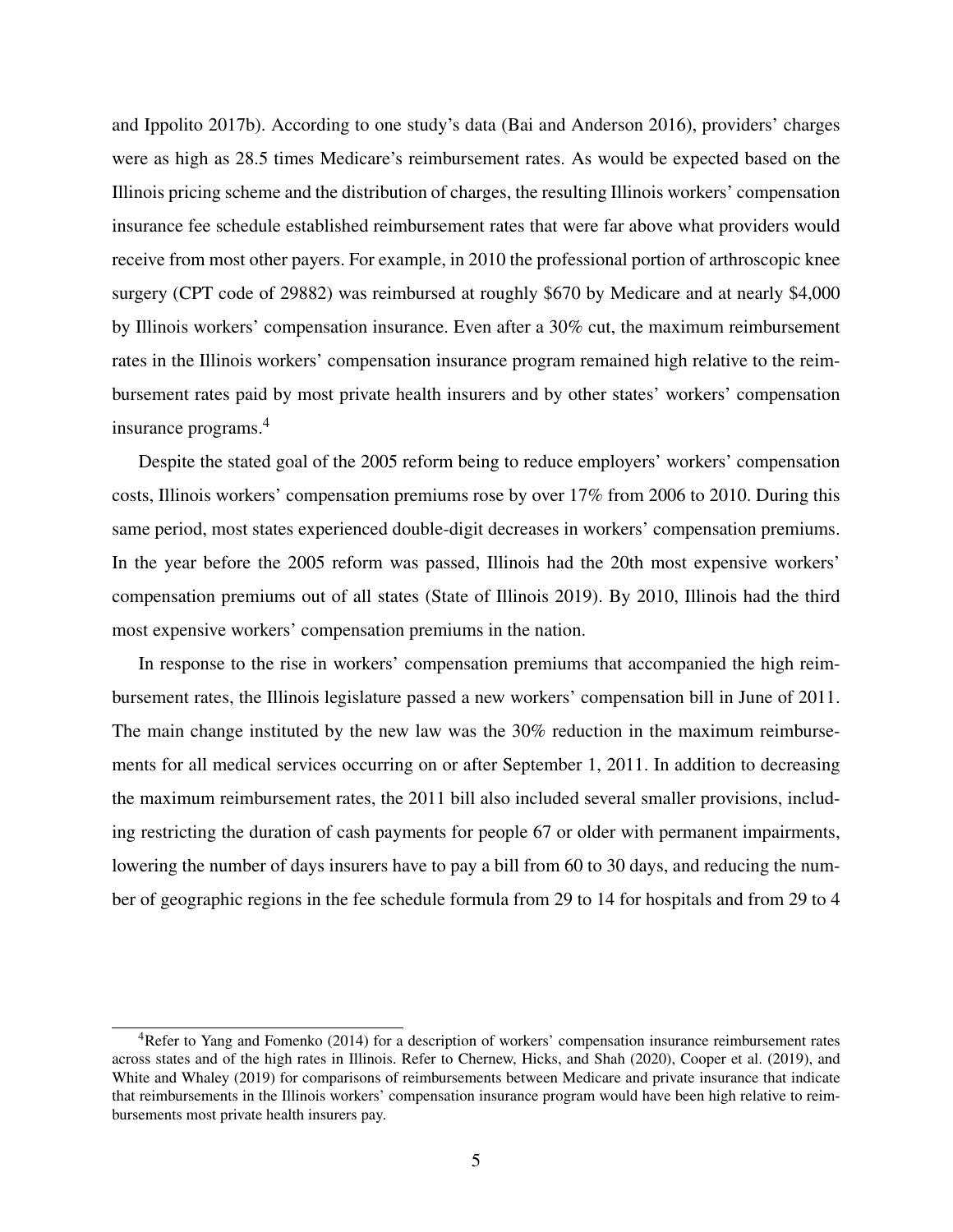for non-hospitals as of January 2012.<sup>5</sup> Refer to Travelers (2011) for a full summary of Public Act 97-18.

## 3 Data and Methods

The data used in this study contain information on workers' compensation claims occurring from 2009 to 2013 across all 50 states at 984 large firms that self-insure their workers' compensation benefits. The data contain detailed information on all medical care and cash benefits paid to or on behalf of injured workers through workers' compensation insurance, as well as rich information on injuries, injured workers, and firms. Appendix B contains additional information on the data, including details on the construction of each variable used in the analysis and means and standard deviations of variables.

The sample contains information on 1,516,713 claims, 75,168 of which are from Illinois. Columns 1 and 2 of Table 1 show average age, share male, and industrial composition of claims separately for Illinois and the rest of the nation and indicate that Illinois claimants in the administrative data are similar to claimants in the rest of the nation in terms of industrial composition and basic demographics. Columns 3 through 6 of Table 1 show characteristics of claimants who received workers' compensation cash benefits in the previous year from the 2009 to 2019 Annual Social and Economic Supplement (ASEC) of the March Current Population Survey (CPS). As can be seen from columns 3 and 4, which include all cash benefit recipients, the administrative data used in this analysis overrepresent trade and transportation and underrepresent mining, utilities, and construction relative to workers' compensation claims more generally. These differences likely arise in part from the combination of firm size being positively associated with self-insurance and trade and transportation firms being larger on average than construction firms. Columns 5 and 6 of Table 1 show characteristics of CPS claimants at firms with at least 1,000 employees. As expected, the industrial composition of claims at large firms more closely resembles the industrial composition of claims in the administrative data. Table 1 underscores an important point: While we have no reason to expect that the effects of reimbursement rate changes would differ for self-insured and

<sup>5</sup>We have explored exploiting variation in reimbursement rates induced by the change in the number of rating areas. However, the within-state variation in reimbursement rates over time is small relative to the state-wide variation over time. Moreover, most of the outcome measures we study are at the claim level and therefore may combine care from across areas, and the data contain detailed information on claimants rather than providers. For these reasons, we are unable to leverage differences across rating areas in the analysis.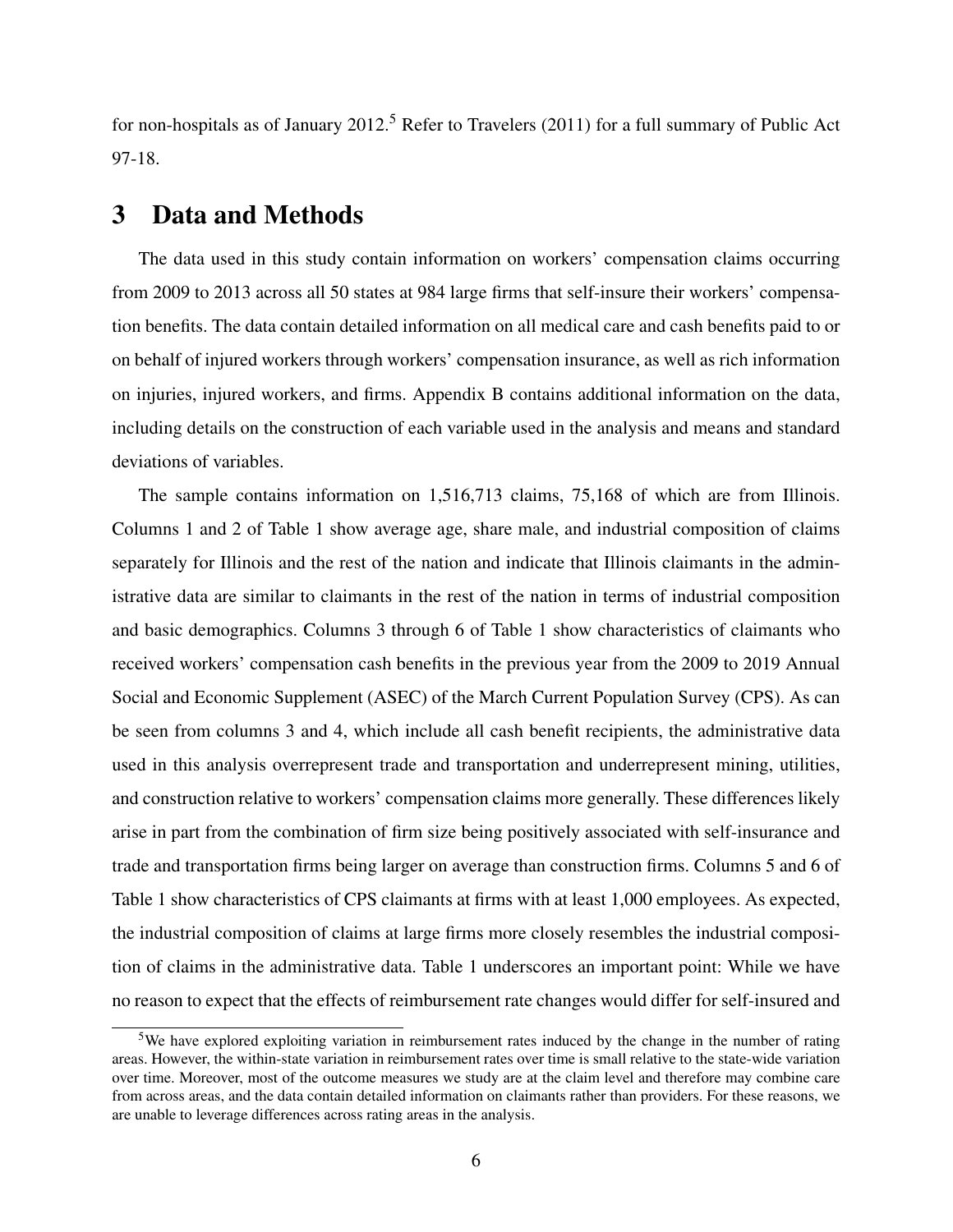fully insured firms, our analysis draws on data from self-insured firms and thus does not provide direct evidence on the impact of reimbursement rates on fully insured firms.

We first examine the impact of the policy on reimbursement rates paid to providers using a service-level data set with information on over 25 million medical services provided to injured workers within one year of injuries from 2009 to 2013.<sup>6</sup> With this service-level data set, we estimate models of the following form:

$$
paid_{icfst} = v_c + \delta_f + \lambda_s + \gamma_t + X_i \alpha + \beta policy_{st} + \varepsilon_{icfst},
$$
\n(1)

where *i* denotes the injured worker, *c* denotes the service's Current Procedural Terminology (CPT) code, *f* denotes the injured worker's firm, *t* denotes the year-month the service occurred, and *paid* is the log of the reimbursement paid for a service. All specifications of Equation (1) control for the following fixed effects: CPT code  $(v_c)$ , firm  $(\delta_f)$ , state  $(\lambda_s)$ , and year-month  $(\gamma_t)$ . In addition to these controls, we also evaluate the robustness of the baseline results to progressively supplementing Equation (1) with additional controls (*Xi*) for workers' demographic, employment, and injury characteristics. The demographic controls are age, number of dependents, a male indicator variable, and marital status indicator variables. The employment controls are years of tenure at the firm and indicator variables for the worker's employment status when filing the claim. The injury controls are fixed effects for body part injured and for the cause of the injury. The *policy* variable is an indicator variable equal to one for services in Illinois occurring September 1, 2011, or later. The coefficient on this variable is the estimated effect of the 2011 policy on paid reimbursement rates in percent terms.

After documenting the effect of the policy on paid reimbursement rates, we then analyze the policy's effect on claim-level outcomes by estimating the following equation:

$$
y_{ifst} = \delta_f + \lambda_s + \gamma_t + X_i \alpha + \beta \text{policy}_{st} + \varepsilon_{ifst},
$$
\n(2)

<sup>6</sup>The data contain information on approximately 28 million medical services from 2009 to 2013. Because we control for CPT code fixed effects when estimating the impact of the policy on reimbursement rates, we restrict the sample to services with non-missing CPT codes for the service-level analysis, which leaves us with roughly 25 million observations. For the claim-level analysis, we create health care outcomes using information on all payments to providers, including payments for services missing CPT codes.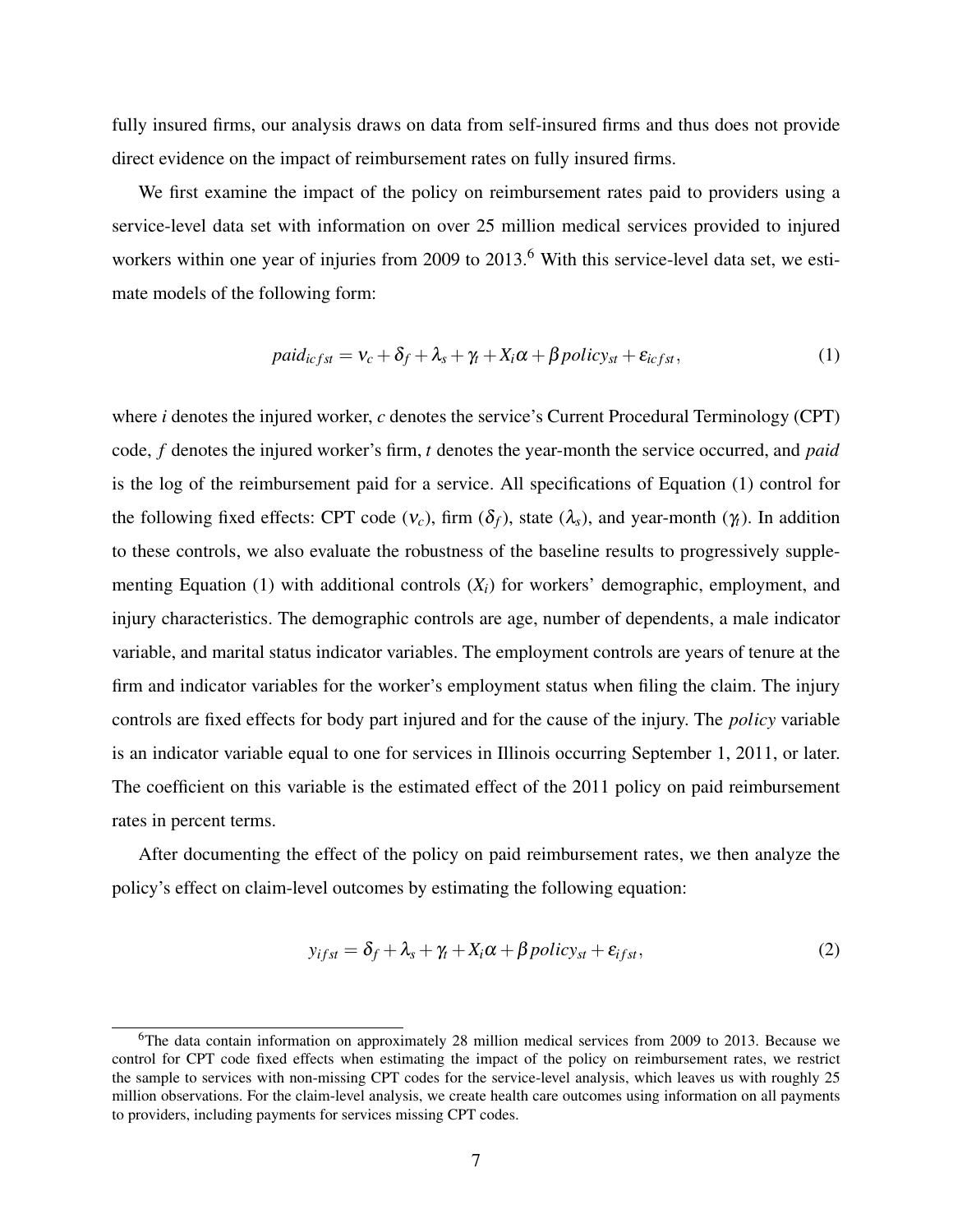where *y* represents various claim-level outcomes, *policy* is an indicator variable equal to one for workers injured in Illinois on September 1, 2011, or later, and all other variables are defined as before.

We focus on two measures of medical care quantity for the main analysis. The first is the log of the number of medical services received within 90 days of an injury, which accounts for the majority of all first-year medical care. Because reimbursement rates are based on dates of service rather than on injury dates, this measure could include care reimbursed under either schedule for workers injured in the 90 days before the policy was implemented. To prevent partially treated claims from biasing the estimates of the effect of the policy, we exclude injuries that occurred in the 90 days immediately prior to the new fee schedule being implemented.<sup>7</sup>

In addition to estimating the impact of the policy on medical care within 90 days of an injury, we also examine the impact of the policy on the number of medical services received within one year of injuries. As the vast majority of workers return to work within a year of injury (Bureau of Labor Statistics 2020), treatment within a year of injury provides a meaningful summary of care received. Though the estimates of the effect of the policy on first-year medical care have the potential to be biased if reduced reimbursement rates affect medical care, the exclusion of injuries occurring 90 days before the policy implementation mitigates this concern since the majority of first-year medical care (58% in our data) occurs within 90 days of injuries.

Standard approaches for calculating standard errors in difference-in-differences regressions with a small number of treated states can lead to standard errors that are severely biased towards zero and thus yield estimated confidence intervals that are too narrow (Conley and Taber 2011). Our approach for estimating confidence intervals is to use the permutation-based approach described in MacKinnon and Webb (2020). Specifically, for each specification, we first estimate the t-statistic of the effect of the reimbursement policy in Illinois. Next, we estimate placebo regressions that exclude observations from Illinois and set the *policy* variable equal to one for each of the control states. We then calculate p-values based on where the Illinois t-statistic falls within the distribution of placebo t-statistics. For example, if 10 of 50 states produced a t-statistic larger in absolute value than the Illinois t-statistic, we would calculate the p-value for the effect of the pol-

<sup>&</sup>lt;sup>7</sup>We also exclude medical care for these injuries in the service-level regression for consistency. Refer to Powell and Seabury (2018) for a study that takes a similar approach of excluding partially treated claims when analyzing the impact of a workers' compensation insurance payment reform based on service date rather than on injury date.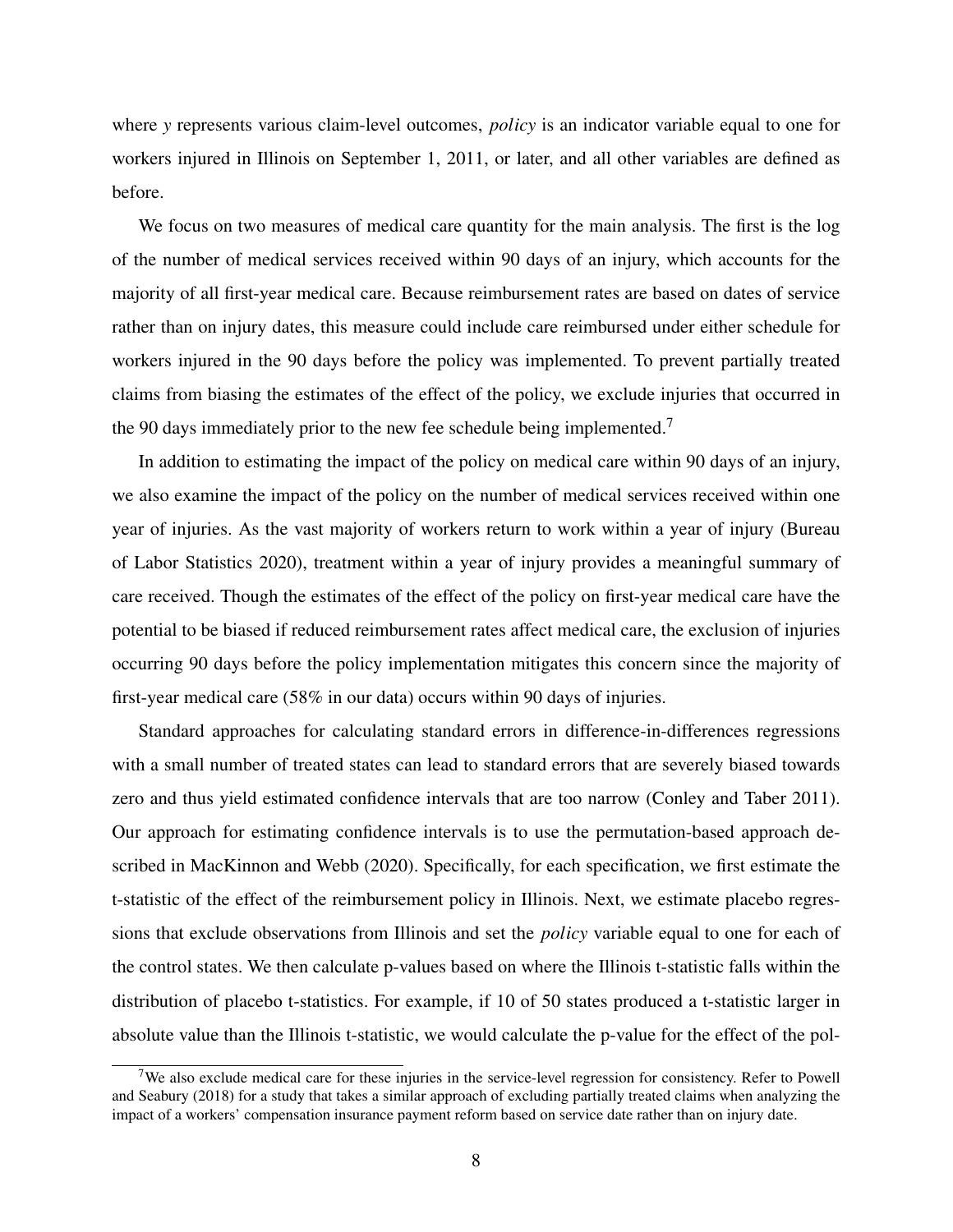icy to be 0.20. Finally, we construct confidence intervals using the standard error implied by this p-value. While this approach results in confidence intervals that are much more conservative than the confidence intervals we would estimate with more commonly used approaches, MacKinnon and Webb show that it avoids the drastic over-rejection of the null hypothesis of other approaches (and is, if anything, underpowered when the treated state is large, as is the case with Illinois).

## 4 Results

The black line in Figure 1 plots event study coefficients of the effect of the policy on logged reimbursement rates paid from a single regression of Equation (1) using service-level data. The coefficients indicate that reimbursement rates were trending similarly in Illinois and the rest of the nation prior to the 2011 policy. Immediately after the policy went into effect, however, reimbursement rates fell by 30% in Illinois. The dashed lines in Figure 1 indicate 95% confidence intervals for the estimates. Figure 1 does not report confidence intervals for the periods after the policy change because the Illinois t-statistics are larger in magnitude than all permutation t-statistics.

Table 2 reports estimates of the average effect of the reimbursement policy on paid reimbursement amounts. Column 1 presents the coefficient from a specification that includes the baseline fixed effects with no additional controls for worker or injury characteristics. The coefficient indicates that the policy reduced reimbursement rates by about 30% on average. Columns 2 through 5 progressively add additional controls to evaluate the robustness of the estimated effect of the policy. The specification in column 2 adds controls for claimant's sex, age, number of dependents, and marital status. Column 3 adds controls for employment status when the claim was filed and for years of tenure at the firm. Column 4 adds controls for the body parts injured and for the cause of injury. Column 5 includes the controls in column 4 but defines the firm fixed effects as combinations of firm and state, which allows firms' baseline reimbursement rates to differ across states. Across all specifications, the estimates indicate that the policy change reduced reimbursement rates by roughly 30%, which suggests that maximum reimbursement rates were binding, both before and after the policy change. For all specifications, the t-statistic for the estimated effect of the policy is larger than all permutation t-statistics.

We next consider the impact of the policy on health care quantities using the claim-level data set. The blue series in Figure 1 plots estimates of the effect of the reimbursement policy on the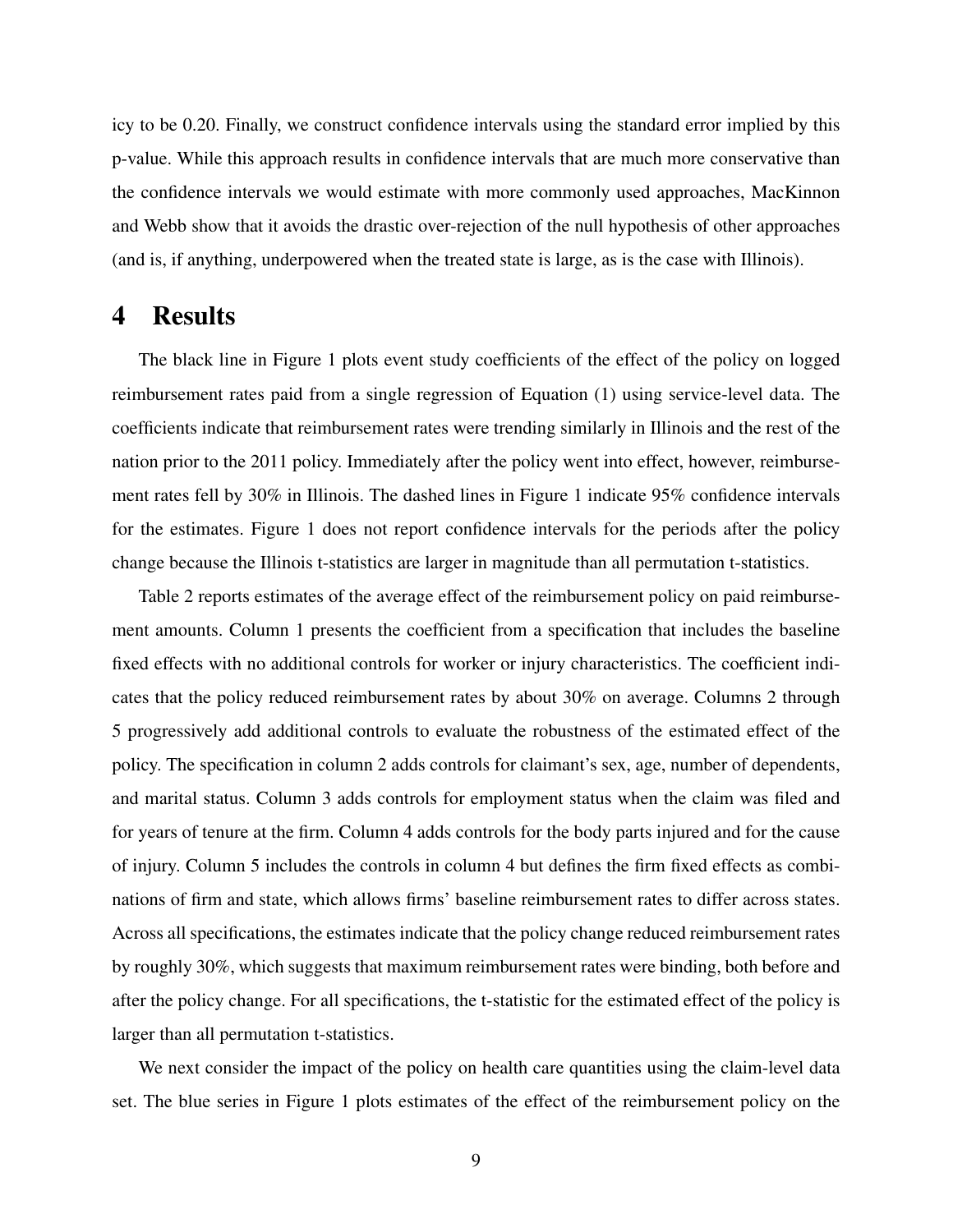logged number of health care services claimants receive within 90 days of injuries. An elastic supply response would be associated with post-policy coefficients on health care quantities that were larger in magnitude than the corresponding coefficients on the reimbursement rates. Figure 1, however, provides no evidence that injured workers received less care because of the reimbursement policy.

Table 3 displays estimates of the impact of the policy on the logged number of health care services received by injured workers from various specifications of Equation (2). Panel A focuses on care received in the first 90 days after injuries.<sup>8</sup> Column 1 displays estimates from specifications that include state fixed effects, firm fixed effects, and year-month fixed effects. The point estimate in column 1 is 0.052 with a 95% confidence interval of -0.067 to 0.170. The 95% confidence interval corresponds to a confidence interval for the supply elasticity with respect to the maximum reimbursement rate of -0.567 to 0.223. Columns 2 through 5 progressively supplement the regression with additional controls. Across all specifications in columns 1 through 5, the point estimates of the effect of the policy are all positive and statistically indistinguishable from zero. The magnitude of the changes in reimbursement rates means this analysis can easily rule out an elastic supply response, even with our conservative approach to inference. Column 6 of Table 3 displays an estimate of the effect of the policy from a specification that includes a control for statespecific linear time trends that is constructed using pre-policy data. The 95% confidence interval becomes tighter in this specification, corresponding to a supply elasticity of -0.150 to 0.060. Panel B of Table 3 replicates the analysis from Panel A for services received within the first year of an injury. The results displayed in Panel B are similar to those in Panel A.

The potential for health reductions from provider responses to reduced reimbursement rates is a concern with implementing policies aimed at lowering health care costs. Arguably, the most plausible channel through which reimbursement rate reductions could affect health is through reductions in care, since decreased reimbursement rates will decrease health if they lead to patients receiving less care and if the marginal care is productive. Because of the centrality of supply responses in potential health effects, the estimates from Table 3 are an important starting point for assessing

<sup>&</sup>lt;sup>8</sup>A small share of claims ( $\approx$  2%) do not receive medical care within the first 90 days of injury. These claims are excluded from the regressions summarized in Panel A of Table 3 (since the log of zero is undefined). In Appendix B, we verify that we obtain a similar estimate from adding one to the number of claims within 90 days before taking logs so that the variable is non-missing for all claims.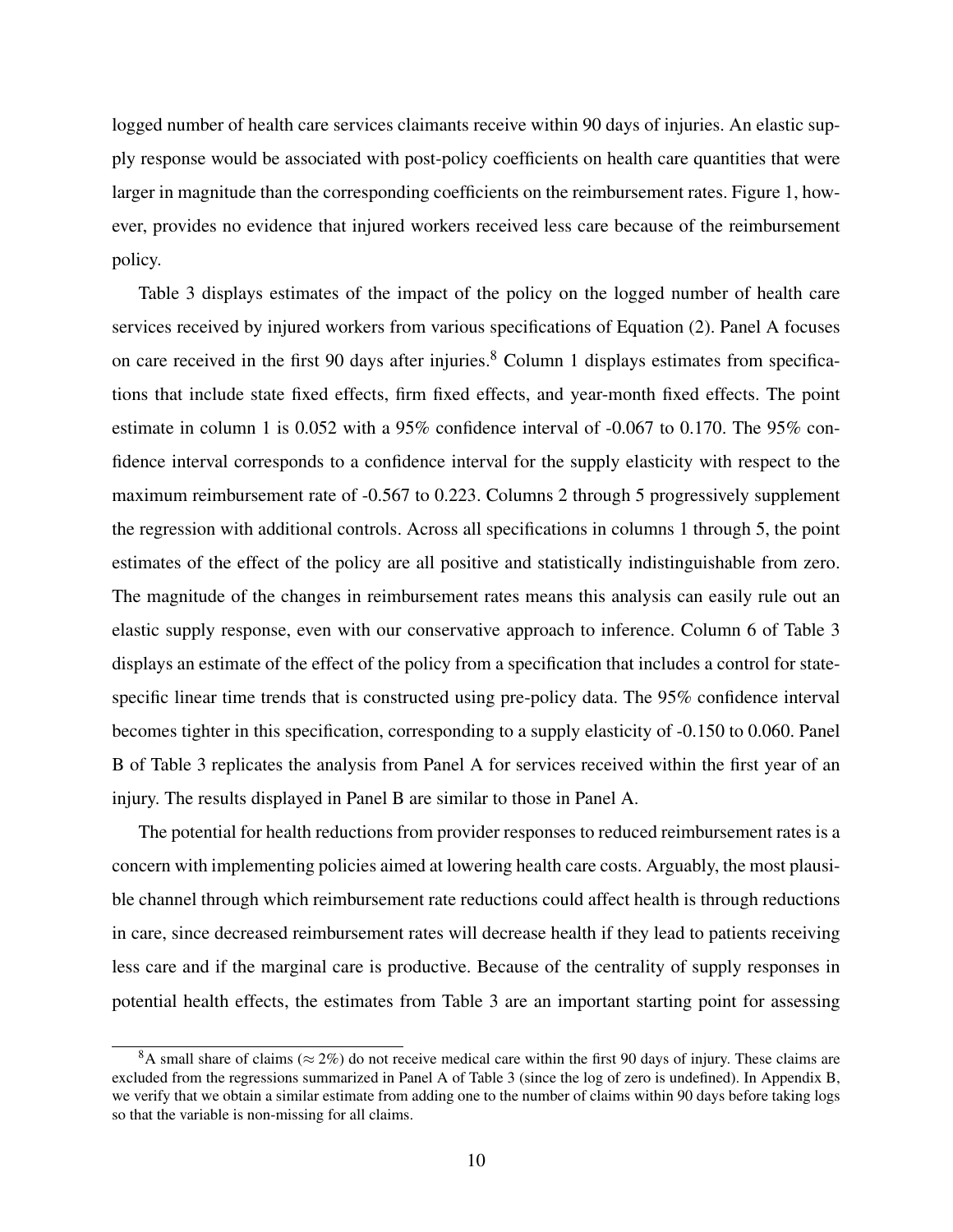the potential for health impacts of the reimbursement rate change. The lack of a supply response documented in Table 3 suggests that health reductions arising from the 2011 Illinois policy may be unlikely. However, if providers respond to lower prices with quality reductions or care delays, the policy studied in this paper could still have resulted in reduced health for injured workers even without changing the amount of care claimants receive. We next test for possible health effects of the policy to the extent possible with the data by estimating the specification from column 5 of Table 3 with various measures of injured workers' disability and recovery as dependent variables.

Column 1 of Table 4 displays the estimated effect of the policy on an indicator variable for an injured worker receiving cash benefits for a work-related disability. Column 2 displays the estimated effect on the number of days of lost-work benefits received after an injury. The policy leading to workers receiving more disability benefits might suggest that the policy has resulted in slower or less complete recoveries. Column 3 displays the estimated effect on an indicator variable for an injured worker filing a subsequent claim within one year of injury. Because returning to physical activity without fully recovering from an injury increases the risk of future injuries, an increased likelihood of filing a subsequent claim could indicate inadequate healing from the original injury. Finally, as a measure of the policy's impact on the expediency of care, column 4 of Table 4 displays the estimated effect of the policy on the number of days from the injury date until the injured worker's first treatment. None of the estimates from these specifications indicate that the reimbursement reduction led to injured workers having decreased health or delayed access to care.

In addition to being relevant for assessing the health implications of changing reimbursement rates, the elasticity of supply with respect to reimbursement rates is also useful for understanding the impact of reimbursement rates on overall medical costs since supply responses to reimbursement rate changes will either enhance or counteract the direct impact on costs holding quantity fixed. The effect of changing reimbursement rates on insurers' medical costs can be calculated directly using the elasticity of medical care with respect to the reimbursement rate  $\varepsilon_{Q,R}$  since total medical cost  $C(R)$  is a product of the reimbursement rate R and the quantity of care  $Q(R)$  provided at the reimbursement rate. Deriving the health care cost function,  $C(R) = R * Q(R)$ , with respect to *R* yields the following formula for the elasticity of medical costs with respect to the reimbursement rate:

$$
\varepsilon_{C,R} = 1 + \varepsilon_{Q,R}.\tag{3}
$$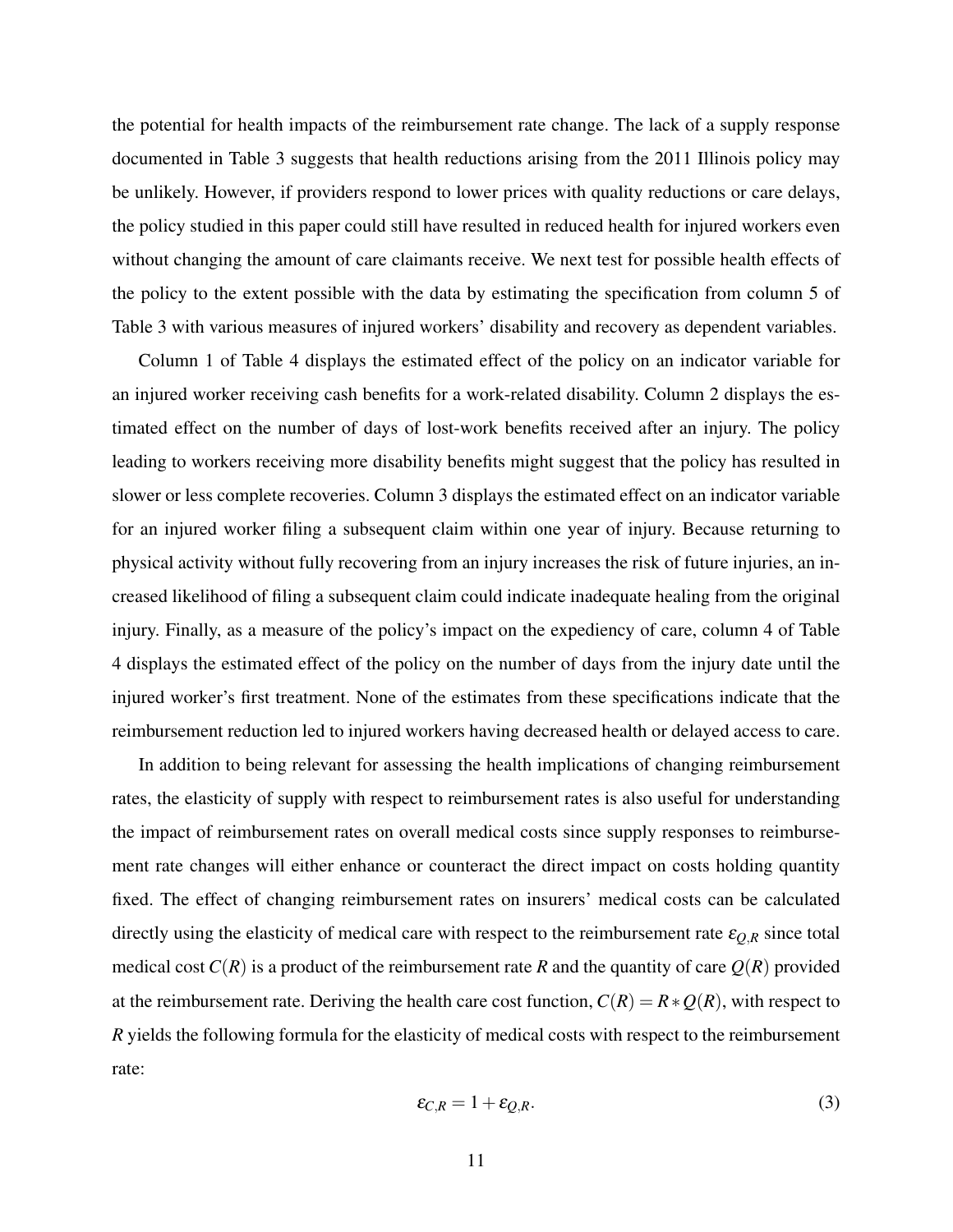Calculating the effect of the policy on medical costs using Equation (3) and the point estimates from Table 3 yields estimated cost changes from the policy that range from -34% to -24%.<sup>9</sup>

In addition to calculating the implied effect of the policy on total medical costs using the previous estimates, we can also estimate the average cost impact directly using Equation (2). Columns 5 and 6 of Table 4 display estimates of the effect of the policy on medical costs obtained from estimating Equation (2) with the log of total medical costs as dependent variables. As expected, the directly estimated effects of the policy on medical costs are similar to the estimated effects obtained from Equation (3).<sup>10</sup> A 26.9% decrease in first-year medical costs (as in column 6) translates to an annual cost savings of approximately \$423 million in 2020 dollars in first-year medical costs, assuming the estimated effect from this study holds for all Illinois workers' compensation claims.<sup>11, 12</sup>

To assess the welfare implications of the reductions in reimbursement rates, we consider a simple framework that allows for describing how the expected utility of workers with workplace injury risk covered by workers' compensation insurance varies with the reimbursement rates paid to providers. Consider a labor market with a large number of workers who earn wage *w* if uninjured. Workers are injured at work with exogenous probability  $\alpha$  that is constant across workers. If injured, workers are unable to earn the wage and instead receive a cash payout *b* from workers' compensation insurance as well as an amount of health care  $O(R)$  that is a function of the

 $9^9$ Refer to Appendix B for these calculations for all specifications in Table 3.

 $10$ The cost effects estimated in columns 5 and 6 of Table 4 could have differed from the effects calculated using Equation (3) if the policy led to increases in the number of high-cost procedures and decreases in the number of lowcost procedures (or vice versa). Equations (2) and (3) yielding similar estimated spending effects suggests utilization intensity does not change in response to the policy in ways that are not reflected in Table 3. To further evaluate the possibility of utilization changes not reflected in our baseline measures, we have created measures of utilization intensity that re-weight services to reflect differences in the relative intensity of different types of services. Appendix B discusses our approach for constructing these alternative utilization measures and shows that the estimated impacts of the reimbursement policy on these measures provide further evidence that the policy did not affect utilization.

 $11$ This calculation assumes 225,000 workers' compensation claims are filed each year in Illinois, which is the midpoint of the State of Illinois estimate of the number of claims in 2012 of 200,000 to 250,000 (State of Illinois 2013).

 $12$ In Appendix B, we assess the credibility of our estimated cost savings and of the analysis more generally using an alternative data source with information on aggregate workers' compensation insurance costs. We show that our baseline approach and results are supported by the aggregate data in two key ways. First, we show that we obtain an estimate of total cost savings that is similar to our baseline estimate by applying our estimated percent effect on medical costs to aggregate 2010 Illinois medical costs from the alternative data source. Second, we show that trends in workers' compensation medical costs in the aggregate data match our findings. Specifically, we show that aggregate workers' compensation medical costs in Illinois fell by 27.5% from 2010 to 2012 relative to aggregate medical costs in the rest of the nation, which is in line with our estimated decreases of 26.9% and 28.0%.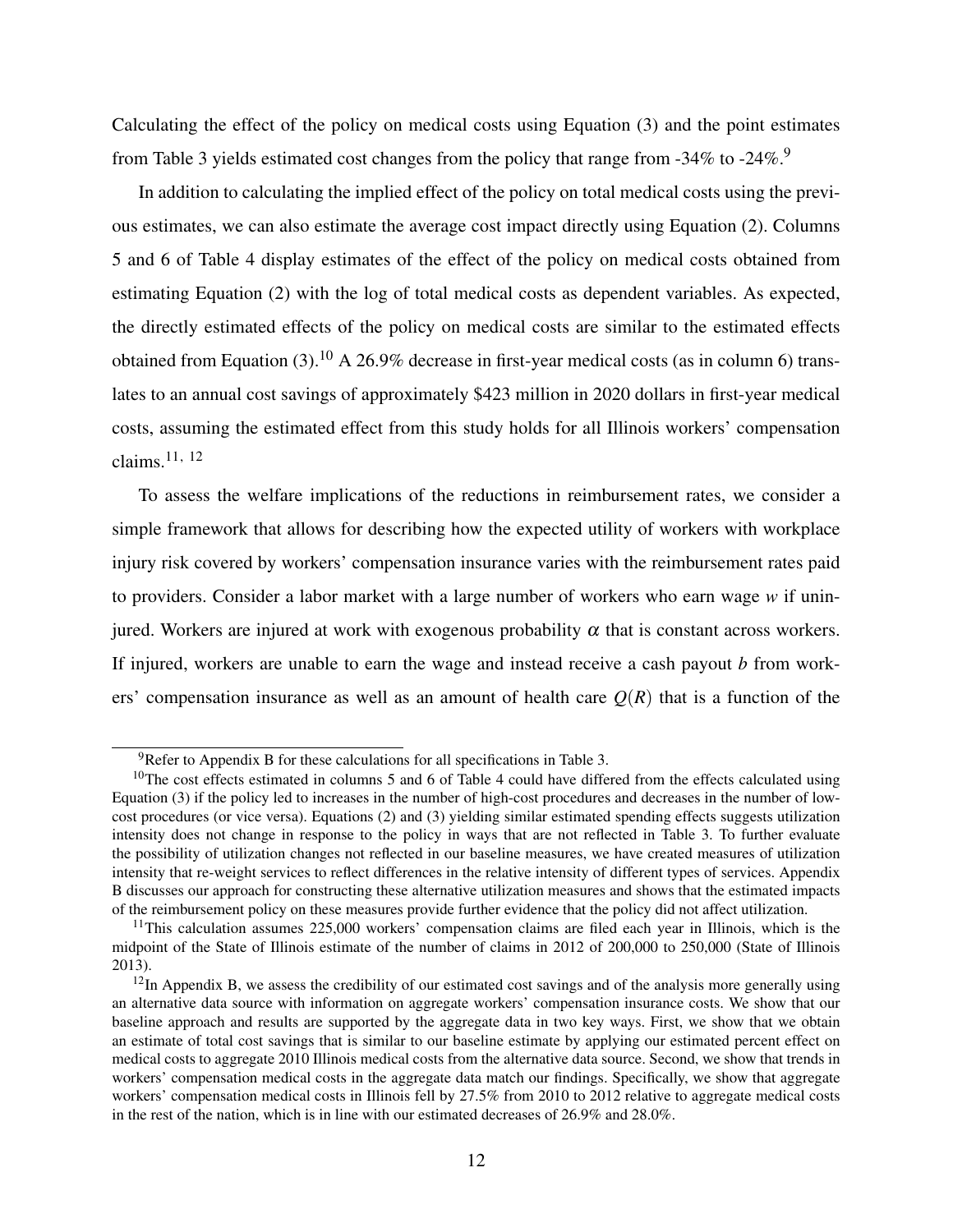reimbursement rate *R* paid to providers. Injured workers have health  $H(Q(R))$  that is a function of the amount of health care they receive and is valued equivalently to money. Workers' compensation insurance is financed by premiums paid by uninjured workers. The premium amount each uninjured worker pays is the worker's share of benefits paid to and on behalf of injured workers:  $\frac{\alpha}{1-\alpha}(R * Q(R) + b)$ . Each worker's expected utility *W* before injury outcomes are realized can be expressed as a function of reimbursement rates as follows:

$$
W(R) = \alpha \underbrace{U[b + H(Q(R))]}_{1} + (1 - \alpha) \underbrace{U[w - \frac{\alpha}{1 - \alpha}(R * Q(R) + b)]}_{2}
$$
(4)

Terms 1 and 2 in Equation (4) denote the worker's utility when injured and when uninjured. The derivative of Equation (4) with respect to the reimbursement rate describes how average utility varies with the reimbursement rate. For uninjured workers, a higher reimbursement rate decreases utility by increasing the amount of their wages paid to finance workers' compensation insurance. For injured workers, a higher reimbursement rate increases utility if  $Q(R)$  and  $H(Q(R))$  are both increasing in *R*.

If health care utilization increases with reimbursement rates, then determining the sign of  $W'(R)$ requires understanding how health increases with medical care and how much injured workers value additional health. If the amount of medical care an injured worker receives is unresponsive to reimbursement rates—as the empirical analysis presented in this paper indicates was the case for the decrease in reimbursement rates studied in this paper—then the impact of higher reimbursement rates on expected utility simplifies to an expression that is always negative and consists only of the welfare cost to uninjured workers from the higher costs to finance workers' compensation insurance:

$$
W'(R) = -\alpha Q(R)U[C_N]U'[C_N],\tag{5}
$$

where  $C_N = w - \frac{\alpha}{1-\alpha}(R * Q(R) + b)$  is the worker's consumption when uninjured. This expression indicates that the 2011 policy increased welfare by an amount equal to uninjured workers' value of the additional take-home pay from reduced workers' compensation costs.

Before concluding, we highlight several nuances of the setting and analysis. First, the estimates presented in this paper are of the effects of reductions in reimbursement rates within a few years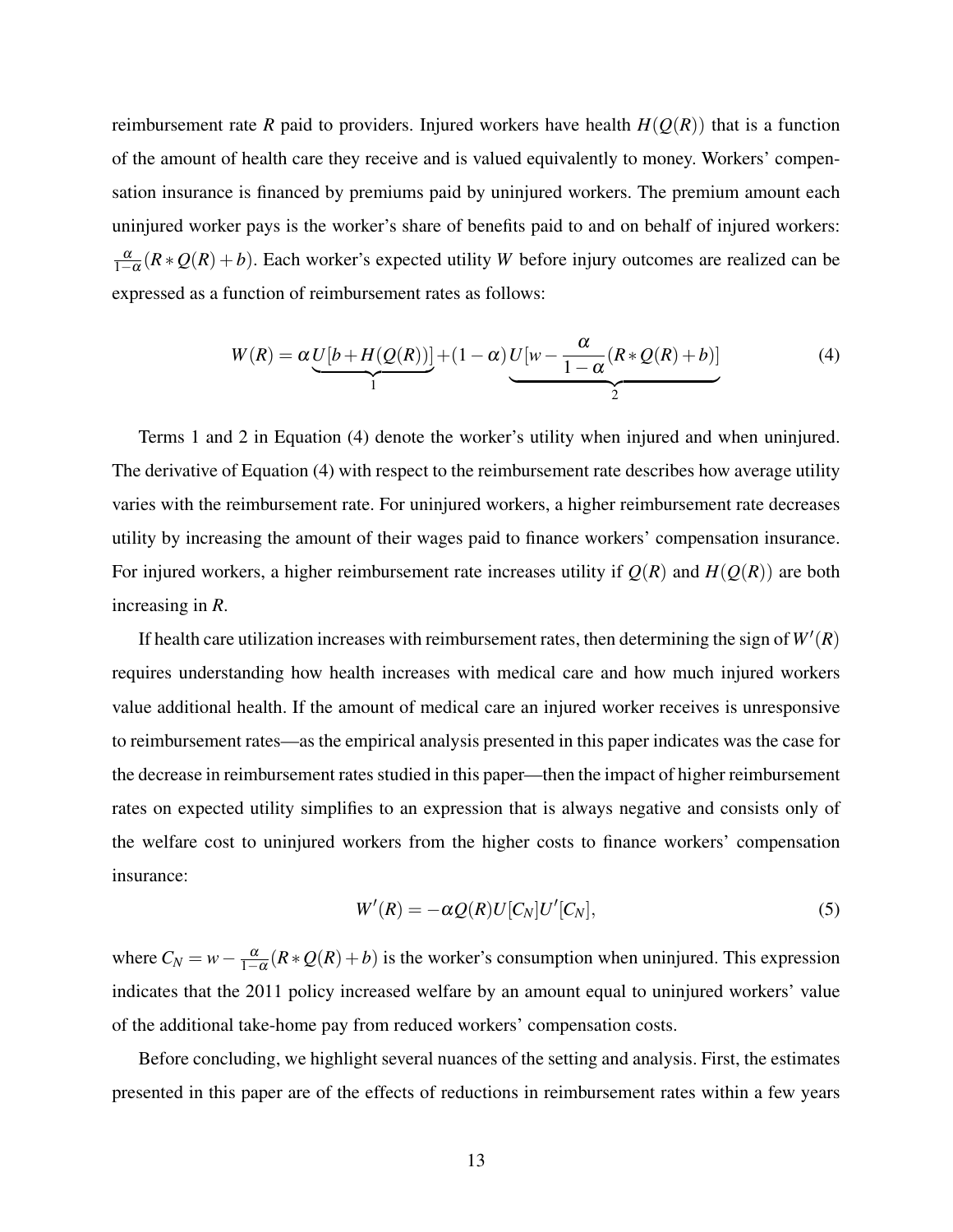of rates being reduced. To the extent that providers slowly change business practices or that fewer people seek training to become health care providers in response to reduced reimbursement rates, long-run effects of changes to reimbursement rates could differ from short-run effects. Relatedly, while workers' compensation insurance's annual cost of \$100 billion in 2018 makes it one of the larger U.S. social insurance programs, care provided to injured workers is typically a small fraction of most providers' total care. Broader changes to reimbursement rates could have general equilibrium effects that do not occur in this setting. It is also important to note that neither the empirical analysis nor the welfare analysis evaluates the possibility that higher workers' compensation reimbursement rates have spillover impacts outside of workers' compensation insurance, such as by increasing the amount of health care provided to people with non-work-related health issues. The existence of such spillovers would imply that paying providers high reimbursement rates through workers' compensation insurance functions as a mechanism for financing health care more broadly and is not assessed in this study. Finally, the results in this paper do not speak to the efficiency of relative reimbursement rates, nor do they indicate that injured workers receive the optimal amount of health care. Thus, the analysis does not imply that policies that affect the amount of health care injured workers receive would not affect injured workers' health.<sup>13</sup>

# 5 Conclusion

The United States spends trillions of dollars on health care each year. High-cost care in the right tail of the cost distribution accounts for much of this spending, which has led to calls to lower high reimbursement rates. Decreasing reimbursement rates has the potential to decrease spending, with elastic supply responses potentially magnifying the direct impacts of price decreases. However, as elastic supply responses also have the potential to reduce access to valuable health care services, understanding provider responses to changes in reimbursement rates is important for setting reimbursement policy. In this paper, we examined the impact of a policy that decreased maximum reimbursement rates by 30% in a large insurance system with fixed reimbursement rates that were high relative to other payers' reimbursement rates. Despite finding that the policy reduced reimbursement rates paid by approximately 30%, we find no evidence that the reduced reimbursement

<sup>&</sup>lt;sup>13</sup>Indeed, others have found evidence that policies that lead to injured workers receiving additional medical care have the potential to improve injured workers' health (e.g., Powell and Seabury 2018).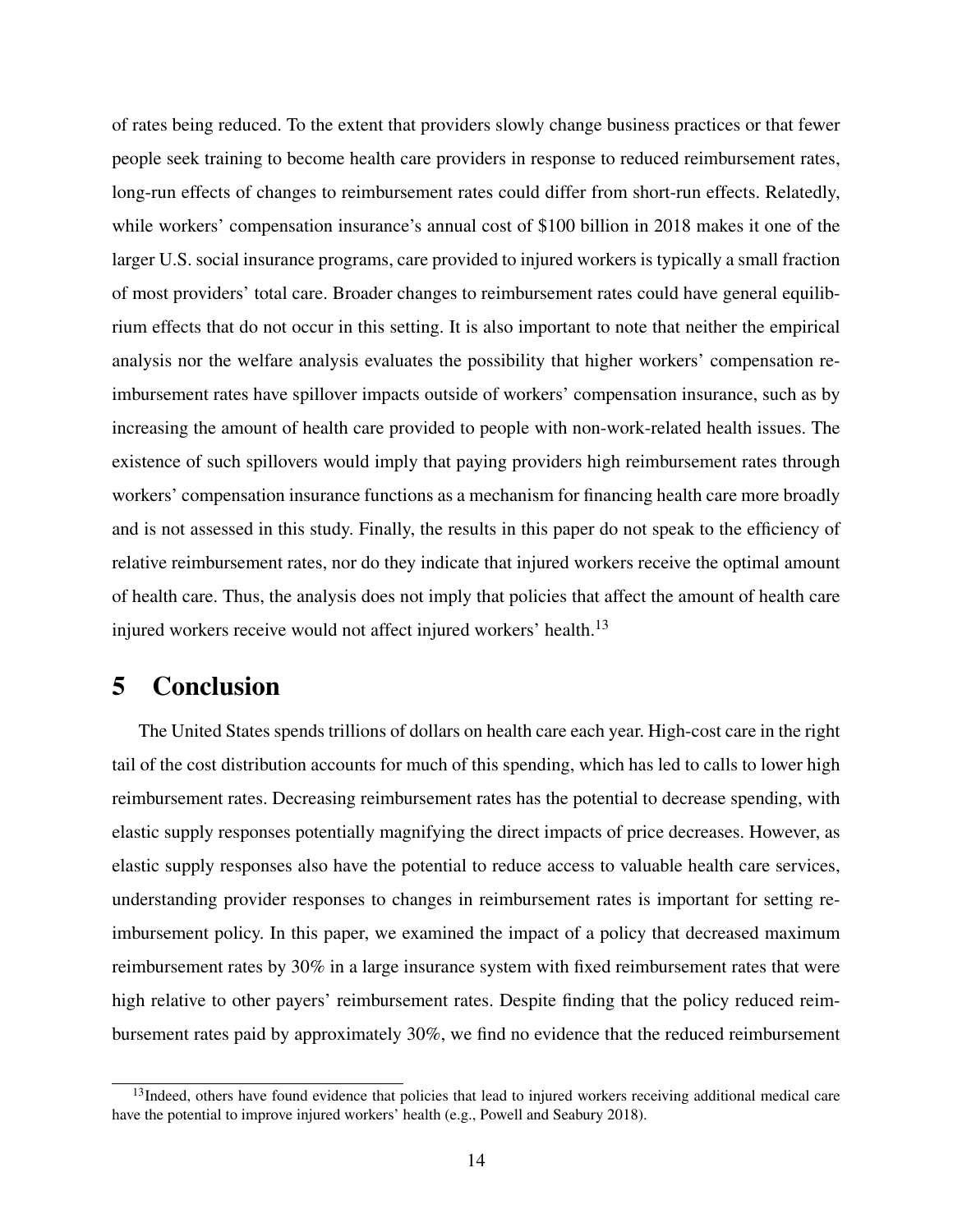rates led to decreases in the total amount of care injured workers received. The lack of a supply response in this setting differs markedly from the elastic supply responses documented elsewhere. Our findings indicate the importance of a reimbursement rate's rank in the distribution of providers' available reimbursement rates in determining supply responses and suggest that supply elasticities vary greatly at different points on the supply curve.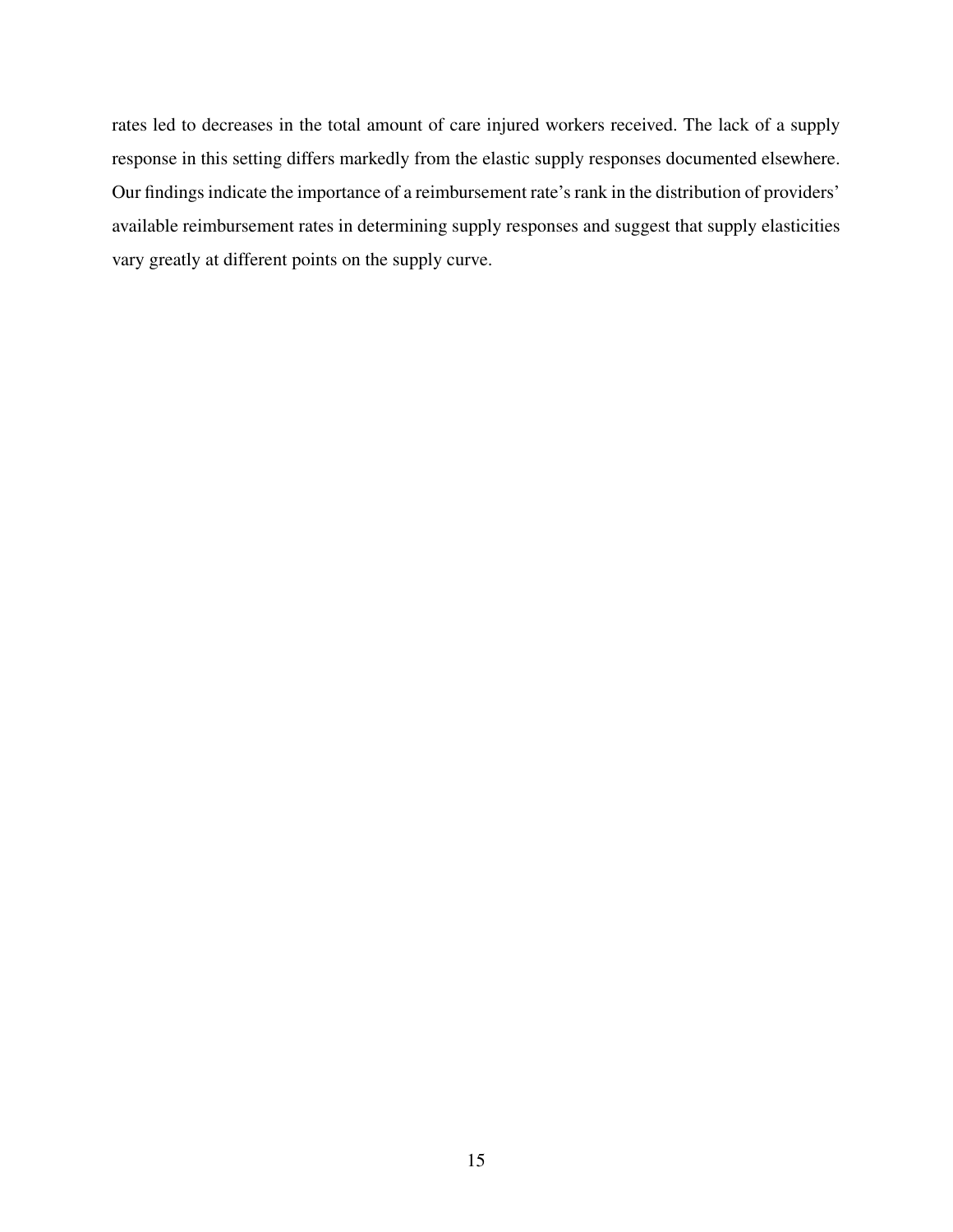# References

- Alexander, Diane. 2020. "How Do Doctors Respond to Incentives? Unintended Consequences of Paying Doctors to Reduce Costs." *Journal of Political Economy*, 128(11): 4046–4096.
- Alexander, Diane and Molly Schnell. 2019. "The Impacts of Physician Payments on Patient Access, Use, and Health." National Bureau of Economic Research.
- Anderson, Gerard F, Peter Hussey, and Varduhi Petrosyan. 2019. "It's Still the Prices, Stupid: Why the US Spends so Much on Health Care, and a Tribute to Uwe Reinhardt." *Health Affairs*, 38(1): 87–95.
- Anderson, Gerard F, Uwe E Reinhardt, Peter S Hussey, and Varduhi Petrosyan. 2003. "It's the Prices, Stupid: Why the United States Is so Different from Other Countries." *Health Affairs*, 22(3): 89–105.
- Arrow, Kenneth, Alan Auerbach, John Bertko, Shannon Brownlee, Lawrence P Casalino, Jim Cooper, Francis J Crosson, Alain Enthoven, Elizabeth Falcone, Robert C Feldman, et al. 2009. "Toward a 21st-century Health Care System: Recommendations for Health Care Reform." *Annals of Internal Medicine*, 150(7): 493–495.
- Bai, Ge and Gerard F Anderson. 2015. "Extreme Markup: The Fifty US Hospitals with the Highest Charge-to-Cost Ratios." *Health Affairs*, 34(6): 922–928.
- Bai, Ge and Gerard F Anderson. 2016. "US Hospitals Are Still Using Chargemaster Markups to Maximize Revenues." *Health Affairs*, 35(9): 1658–1664.
- Batty, Michael and Benedic Ippolito. 2017a. "Mystery of fhe Chargemaster: Examining the Role of Hospital List Prices in What Patients Actually Pay." *Health Affairs*, 36(4): 689–696.
- Batty, Michael and Benedic Ippolito. 2017b. "Financial Incentives, Hospital Care, and Health Outcomes: Evidence from Fair Pricing Laws." *American Economic Journal: Economic Policy*, 9(2): 28–56.
- Buchmueller, Thomas, Sarah Miller, and Marko Vujicic. 2016. "How Do Providers Respond to Changes in Public Health Insurance Coverage? Evidence from Adult Medicaid Dental Benefits." *American Economic Journal: Economic Policy*, 8(4): 70–102.
- Bureau of Labor Statistics. 2020. "Employer-Reported Workplace Injuries and Illnesses 2019."
- Cabral, Marika, Colleen Carey, and Sarah Miller. 2021. "The Impact of Provider Payments on Health Care Utilization: Evidence from Medicare and Medicaid." National Bureau of Economic Research Working Paper 29471.
- Carey, Colleen M, Sarah Miller, and Laura R Wherry. 2020. "The Impact of Insurance Expansions on the Already Insured: The Affordable Care Act and Medicare." *American Economic Journal: Applied Economics*, 12(4): 288–318.
- Chandra, Amitabh, David Cutler, and Zirui Song. 2011. "Who Ordered That? The Economics of Treatment Choices in Medical Care." *Handbook of Health Economics*, 2: 397–432.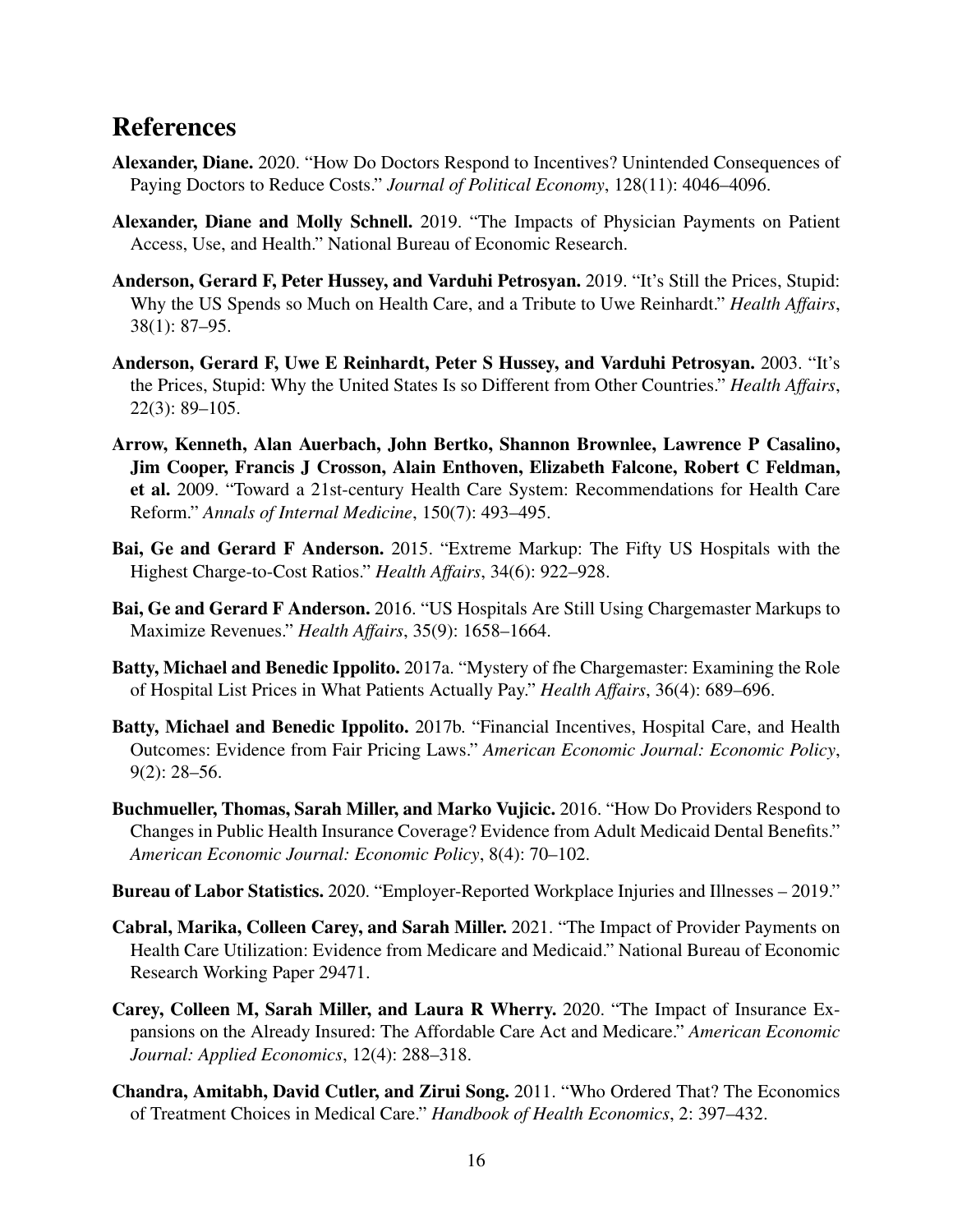- Chernew, Michael E, Andrew L Hicks, and Shivani A Shah. 2020. "Wide State-level Variation in Commercial Health Care Prices Suggests Uneven Impact of Price Regulation: An Examination of State-Level Price Variation in the Commercial Market, Relative to Medicare, for a Broader Set of States and a Wider Set of Services Than Had Been Previously Examined." *Health Affairs*, 39(5): 791–799.
- Clemens, Jeffrey and Joshua D Gottlieb. 2014. "Do Physicians' Financial Incentives Affect Medical Treatment and Patient Health?" *American Economic Review*, 104(4): 1320–49.
- Conley, Timothy G and Christopher R Taber. 2011. "Inference with "Difference in Differences" with a Small Number of Policy Changes." *The Review of Economics and Statistics*, 93(1): 113– 125.
- Cooper, Zack, Amanda E Kowalski, Eleanor N Powell, and Jennifer Wu. 2017. "Politics and Health Care Spending in the United States." National Bureau of Economic Research.
- Cooper, Zack, Stuart V Craig, Martin Gaynor, and John Van Reenen. 2019. "The Price Ain't Right? Hospital Prices and Health Spending on the Privately Insured." *The Quarterly Journal of Economics*, 134(1): 51–107.
- Einav, Liran, Amy Finkelstein, and Neale Mahoney. 2018. "Provider Incentives and Healthcare Costs: Evidence from Long-Term Care Hospitals." *Econometrica*, 86(6): 2161–2219.
- Eliason, Paul J, Paul LE Grieco, Ryan C McDevitt, and James W Roberts. 2018. "Strategic patient discharge: The case of long-term care hospitals." *American Economic Review*, 108(11): 3232–65.
- Garthwaite, Craig L. 2012. "The Doctor Might See You Now: The Supply Side Effects of Public Health Insurance Expansions." *American Economic Journal: Economic Policy*, 4(3): 190–215.
- Ginsburg, Paul B. 2011. "Reforming Provider Payment—The Price Side of the Equation." *New England Journal of Medicine*, 365(14): 1268–1270.
- Griffin, Murphy, Jay Patel, Elaine Weiss, and Leslie Boden. 2020. "Workers' Compensation: Benefits, Costs, and Coverage (2018 Data)." *National Academy of Social Insurance*.
- Gross, Tal, Adam Sacarny, Maggie Shi, and David Silver. 2021. "Regulated Revenues and Hospital Behavior: Evidence from a Medicare Overhaul." National Bureau of Economic Research.
- Gupta, Atul. 2021. "Impacts of Performance Pay for Hospitals: The Readmissions Reduction Program." *American Economic Review*, 111(4): 1241–83.
- Hackbarth, Glenn, Robert Reischauer, and Anne Mutti. 2008. "Collective Accountability For Medical Care—Toward Bundled Medicare Payments." *New England Journal of Medicine*,  $359(1): 3-5.$
- Hackmann, Martin B and R Vincent Pohl. 2018. "Patient vs. Provider Incentives in Long Term Care." National Bureau of Economic Research.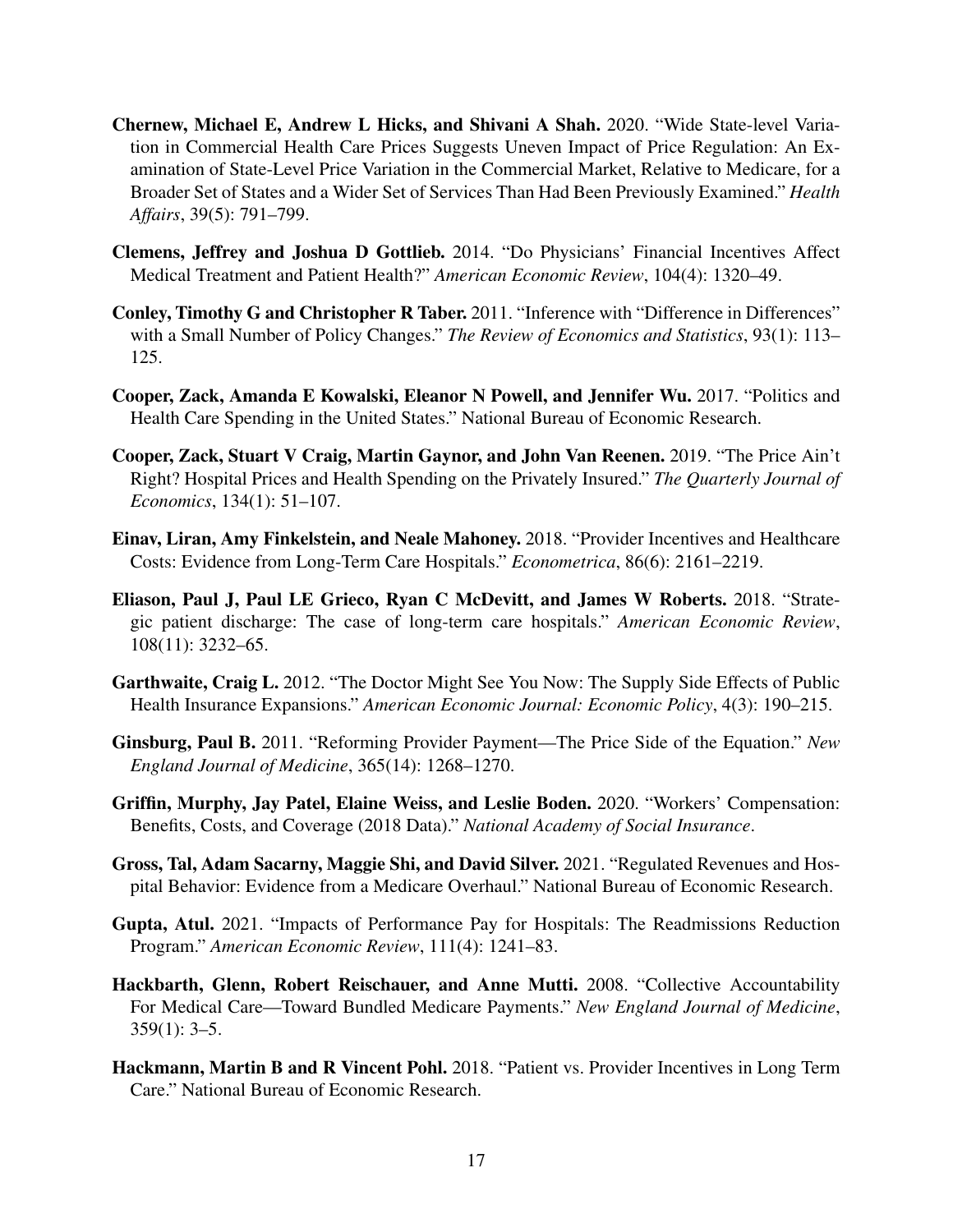- IWCC. 2010. "Report to the Governor and General Assembly on the Illinois Workers' Compensation Medical Fee Schedule."
- MacKinnon, James G and Matthew D Webb. 2020. "Randomization Inference for Differencein-Differences with Few Treated Clusters." *Journal of Econometrics*, 218(2): 435–450.
- McInerney, Melissa, Jennifer M Mellor, and Lindsay M Sabik. 2017. "The Effects of State Medicaid Expansions for Working-Age Adults on Senior Medicare Beneficiaries." *American Economic Journal: Economic Policy*, 9(3): 408–38.
- McLaren, Christopher, Marjorie Baldwin, and Leslie Boden. 2018. "Workers' Compensation: Benefits, Costs, and Coverage (2016 Data)." *National Academy of Social Insurance*.
- Papanicolas, Irene, Liana R Woskie, and Ashish K Jha. 2018. "Health Care Spending in the United States and Other High-Income Countries." *JAMA*, 319(10): 1024–1039.
- Powell, David and Seth Seabury. 2018. "Medical Care Spending and Labor Market Outcomes: Evidence from Workers' Compensation Reforms." *American Economic Review*, 108(10): 2995– 3027.
- Sengupta, Ishita, Virginia Reno, John Burton, and Marjorie Baldwin. 2012. "Workers' Compensation: Benefits, Coverage, and Costs, 2010." *National Academy of Social Insurance*.
- Silverman, Steve. 2004. "Down and Out; Opinions of Workers' Compensation Legislation Mixed." *The Pantagraph (Bloomington, Illinois)*.
- Sloan, Frank, Janet Mitchell, and Jerry Cromwell. 1978. "Physician Participation in State Medicaid Programs." *Journal of Human Resources*, 211–245.
- State of Illinois. 2013. "Workers' Compensation Commission Fiscal Year 2012 Annual Report."
- State of Illinois. 2019. "Workers' Compensation Commission Fiscal Year 2018 Annual Report."
- Travelers. 2011. "2011 Changes to Illinois Workers Compensation Act (Public Act 97-18)."
- White, Chapin and Christopher M. Whaley. 2019. *Prices Paid to Hospitals by Private Health Plans Are High Relative to Medicare and Vary Widely: Findings from an Employer-Led Transparency Initiative.* Santa Monica, CA:RAND Corporation.
- Yang, Rui and Olesya Fomenko. 2014. "The Effect of Reducing the Illinois Fee Schedule." *Cambridge, MA: Workers Compensation Research Institute*.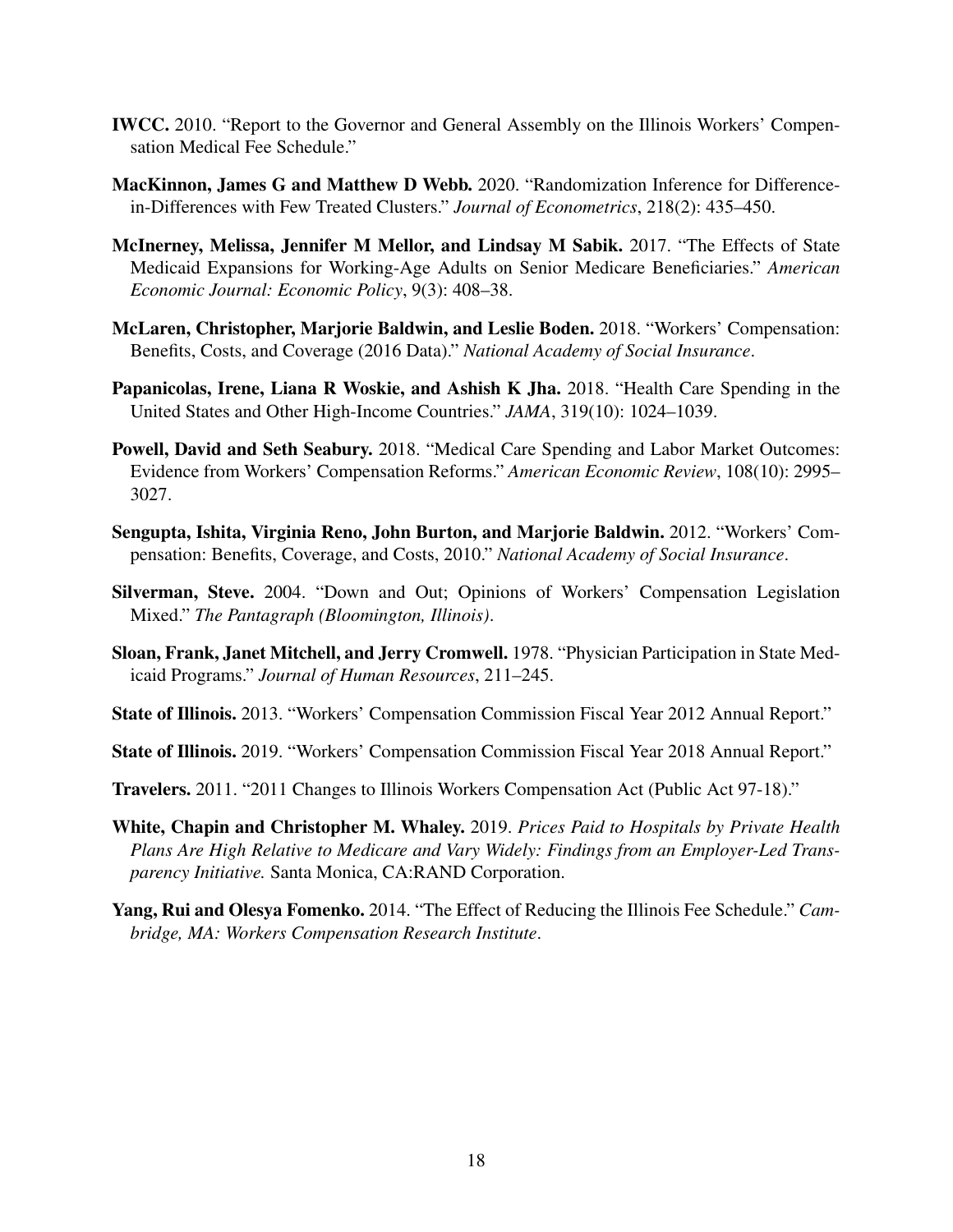



Notes: Each marker is a coefficient on an indicator variable for Illinois observations interacted with the number of months from the implementation of the reimbursement rate reduction. The x-axis indicates the number of months from implementation. The y-axis indicates the coefficient estimate. The omitted category is months four through six before the policy's implementation. Observations for injuries from the 90 days immediately prior to the policy's implementation are excluded from the sample. The black circles are from a single service-level regression with the log of reimbursement amounts paid as the dependent variable. The sample for this regression contains 25,186,927 services occurring from 2009 to 2013. The blue triangles are from a single injury-level regression with the log of the number of services received within 90 days of injuries as the dependent variable. The sample for this regression contains 1,481,013 workers' compensation claims occurring from 2009 to 2013. Both regressions include firm-by-state fixed effects, year-month fixed effects, claimants' age, claimants' number of dependents, indicator variables for claimants' sex, marital status, and employment status, claimants' years of tenure at the firm, fixed effects for the body part injured, and fixed effects for the cause of the injury. The service-level regression also includes CPT fixed effects. The dashed lines indicate 95% confidence intervals calculated using the MacKinnon-Webb permutation procedure described in the text.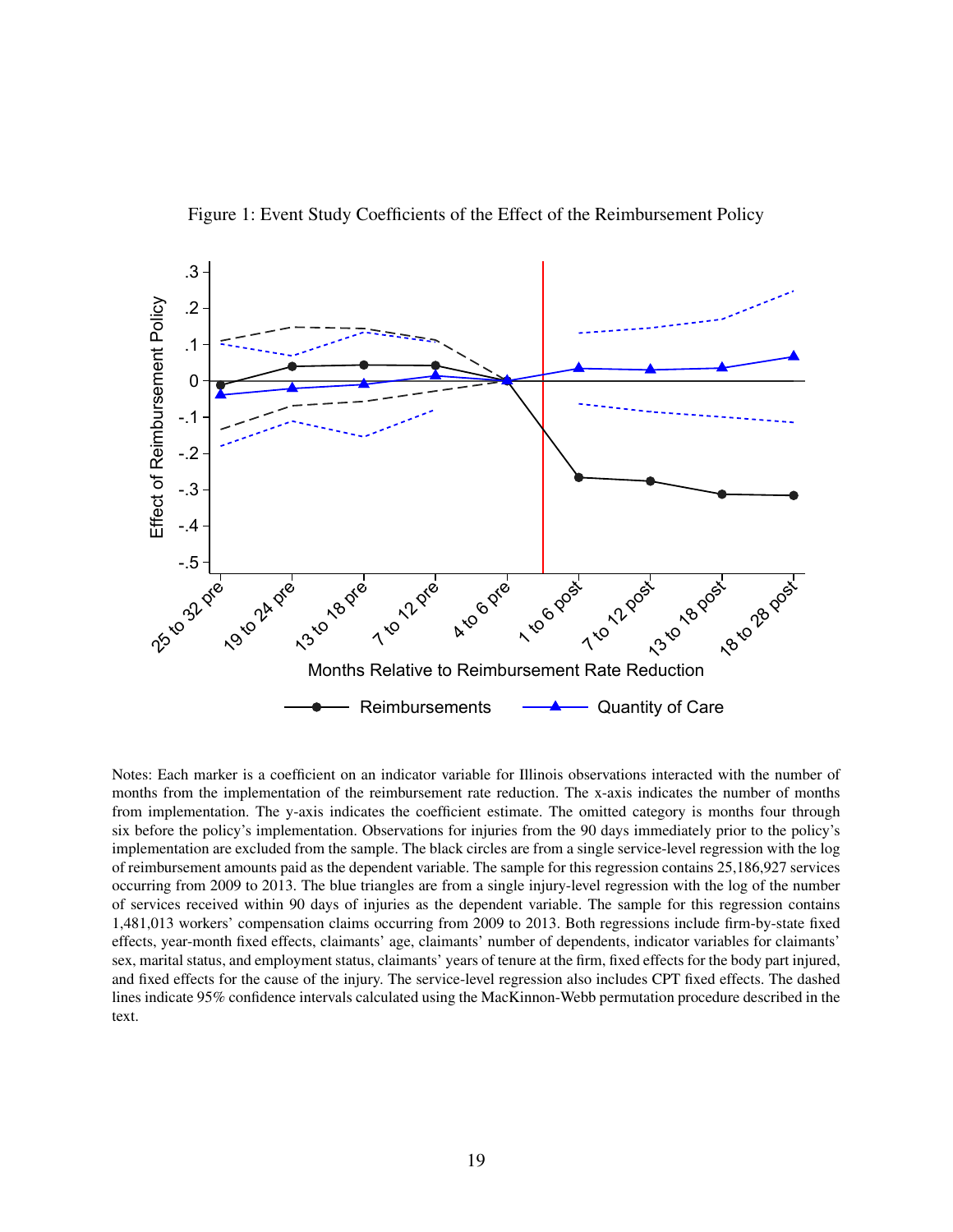|                                                                                                                                                                                                                                                                        |                   |                                                                                                                                                                                                                                                                                                                                  |                 | ASEC CPS.      |          | ASEC CPS,           |
|------------------------------------------------------------------------------------------------------------------------------------------------------------------------------------------------------------------------------------------------------------------------|-------------------|----------------------------------------------------------------------------------------------------------------------------------------------------------------------------------------------------------------------------------------------------------------------------------------------------------------------------------|-----------------|----------------|----------|---------------------|
|                                                                                                                                                                                                                                                                        |                   | Administrative Data                                                                                                                                                                                                                                                                                                              |                 | All Firm Sizes |          | Firms≥1,000 Workers |
|                                                                                                                                                                                                                                                                        | Illinois          | Rest of U.S.                                                                                                                                                                                                                                                                                                                     | <b>Illinois</b> | Rest of U.S.   | Illinois | Rest of U.S.        |
|                                                                                                                                                                                                                                                                        |                   |                                                                                                                                                                                                                                                                                                                                  |                 |                |          |                     |
| Male $(\%)$                                                                                                                                                                                                                                                            | 53.7              | 54.5                                                                                                                                                                                                                                                                                                                             | 58.8            | 59.6           | 59.7     | 51.4                |
| Mean Age                                                                                                                                                                                                                                                               | 41.7              | 40.4                                                                                                                                                                                                                                                                                                                             | 45.9            | 45.5           | 46.6     | 46.4                |
| Industry $(\%)$                                                                                                                                                                                                                                                        |                   |                                                                                                                                                                                                                                                                                                                                  |                 |                |          |                     |
| Natural Resources and Mining                                                                                                                                                                                                                                           | 0.2               | 0.4                                                                                                                                                                                                                                                                                                                              | $\frac{0}{1}$   |                | 0.8      | 1.8                 |
| Construction                                                                                                                                                                                                                                                           | 0.6               | 0.9                                                                                                                                                                                                                                                                                                                              | 4.9             | 10.7           | 0.0      | 3.9                 |
| Manufacturing                                                                                                                                                                                                                                                          | 10.1              | 12.0                                                                                                                                                                                                                                                                                                                             | 17.8            | 16.0           | 16.3     |                     |
| Irade, Transportation, and Utilities                                                                                                                                                                                                                                   | 49.2              | 44.6                                                                                                                                                                                                                                                                                                                             | 39.4            | 32.4           | 45.9     | $14.5$<br>42.9      |
| Information, Financial Activities, and Professional Services                                                                                                                                                                                                           | 12.3              | 11.4                                                                                                                                                                                                                                                                                                                             | 9.2<br>18.7     | $8.6\,$        | 11.9     | 6.6                 |
| Educational and Health Services                                                                                                                                                                                                                                        | $\overline{20.1}$ | 16.7                                                                                                                                                                                                                                                                                                                             |                 | $22.7$<br>4.0  | 13.2     | 25.3                |
| eisure and Hospitality                                                                                                                                                                                                                                                 | 2.8               | 5.5                                                                                                                                                                                                                                                                                                                              | 7.7             |                | $\Xi$    | 3.8                 |
| Other                                                                                                                                                                                                                                                                  | 4.6               |                                                                                                                                                                                                                                                                                                                                  | $\ddot{1}$ .5   |                | 0.8      | 1.3                 |
| Z                                                                                                                                                                                                                                                                      | 75,168            | 1,441,545                                                                                                                                                                                                                                                                                                                        | 136             | 4,688          | 73       | 2,082               |
| Notes: The data for columns 1 and 2 come from workers' compensation claims occurring from 2009 to 2013 at firms that self-insure<br>their workers' compensation insurance. The data for columns 3 through 6 come from workers who received cash benefits from workers' |                   |                                                                                                                                                                                                                                                                                                                                  |                 |                |          |                     |
|                                                                                                                                                                                                                                                                        |                   | $\alpha$ and $\alpha$ and $\alpha$ and $\alpha$ and $\alpha$ and $\alpha$ and $\alpha$ and $\alpha$ and $\alpha$ and $\alpha$ and $\alpha$ and $\alpha$ and $\alpha$ and $\alpha$ and $\alpha$ and $\alpha$ and $\alpha$ and $\alpha$ and $\alpha$ and $\alpha$ and $\alpha$ and $\alpha$ and $\alpha$ and $\alpha$ and $\alpha$ |                 |                |          |                     |

| i |                                                                                         |
|---|-----------------------------------------------------------------------------------------|
| ζ | ֧֧֧֧֧֧֧֧֧֧֧֧֧֧֧֧֧֛֧֧֧֧֧֧֛֧֛֧֛֧֛֧֛֚֚֚֚֚֚֓֝֬֝֓֝֬֓֓֝֓֝֬֝֓֝֬֝֓֝֬֝֬֝֓֝֬֝֬֝֬֝֬֬֬֬֬֬֝֬֬֬֬֬֬֬֬֬ |
|   |                                                                                         |
|   | $\sim$ $\sim$ $\sim$ $\sim$ $\sim$ $\sim$                                               |
|   |                                                                                         |
|   | , heretteriettering (X)                                                                 |
|   | j                                                                                       |
| Ē | j                                                                                       |

20

compensation insurance in the previous calendar year from the 2009 to 2019 ASEC CPS. The statistics in columns 3 through 6 are calculated using IPUMS weights. compensation insurance in the previous calendar year from the 2009 to 2019 ASEC CPS. The statistics in columns 3 through 6 are calculated using IPUMS weights.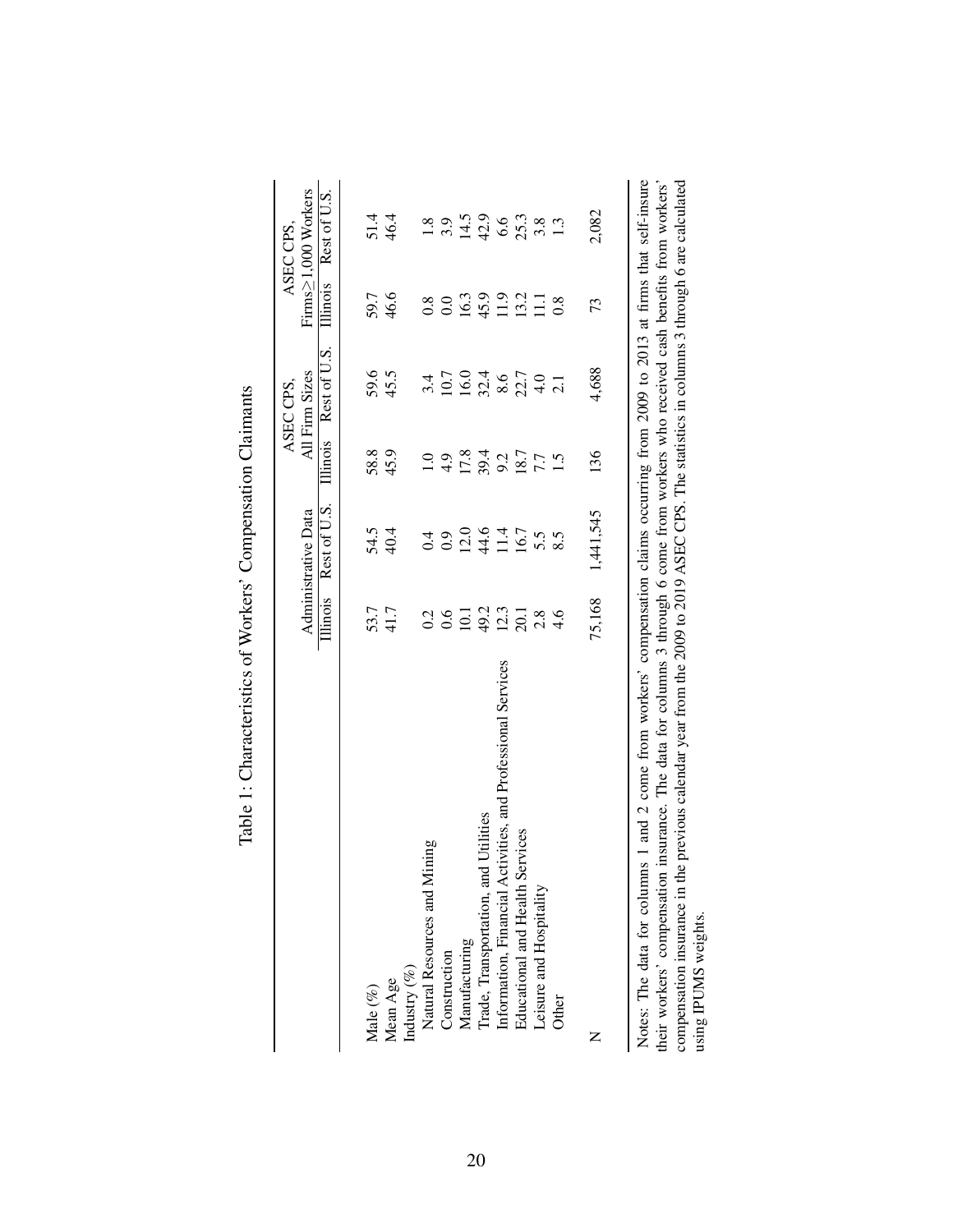|                                                                                                                                               | (1)                   | (2)                    | (3)                              | (4)                                    | (5)                                                    |
|-----------------------------------------------------------------------------------------------------------------------------------------------|-----------------------|------------------------|----------------------------------|----------------------------------------|--------------------------------------------------------|
| <b>Effect of Policy</b>                                                                                                                       | $-0.308$<br>$\dagger$ | $-0.308$<br>$\ddagger$ | $-0.308$<br>÷                    | $-0.307$<br>÷                          | $-0.311$<br>÷                                          |
| Mean of Dep. Var. in<br>Levels in $2010$ in IL                                                                                                | 130                   | 130                    | 130                              | 130                                    | 130                                                    |
| N                                                                                                                                             | 25,186,927            |                        | 25,186,927 25,186,927 25,186,927 |                                        | 25,186,927                                             |
| <b>Baseline Controls</b><br><b>Individual Controls</b><br><b>Employment Controls</b><br><b>Injury Controls</b><br>Firm-by-State Fixed Effects | $\mathbf{x}$          | X<br>X                 | X<br>X<br>$\mathbf{x}$           | X<br>X<br>$\mathbf{x}$<br>$\mathbf{x}$ | X<br>$\mathbf{x}$<br>$\mathbf{X}$<br>$\mathbf{x}$<br>X |

Table 2: Estimates of the Effect of the Reimbursement Policy on Reimbursement Amounts Paid

Notes: Each column displays an estimate of the effect of the reimbursement policy on the log of the amount paid for the service from separate regressions of Equation (1). The sample includes health care services provided to workers' compensation claimants from 2009 to 2013 at firms that self-insure their workers' compensation benefits. All specifications include CPT code fixed effects, firm fixed effects, state fixed effects, and year-month fixed effects. The individual controls include claimants' age, claimants' number of dependents, and indicator variables for claimants' sex and marital status. The employment controls include claimants' years of tenure at the firm and indicator variables for claimants' employment status when filing the claim. The injury controls include fixed effects for the body part injured and the cause of the injury. A † indicates that the t-statistic for the Illinois coefficient is larger in magnitude than all permutation t-statistics.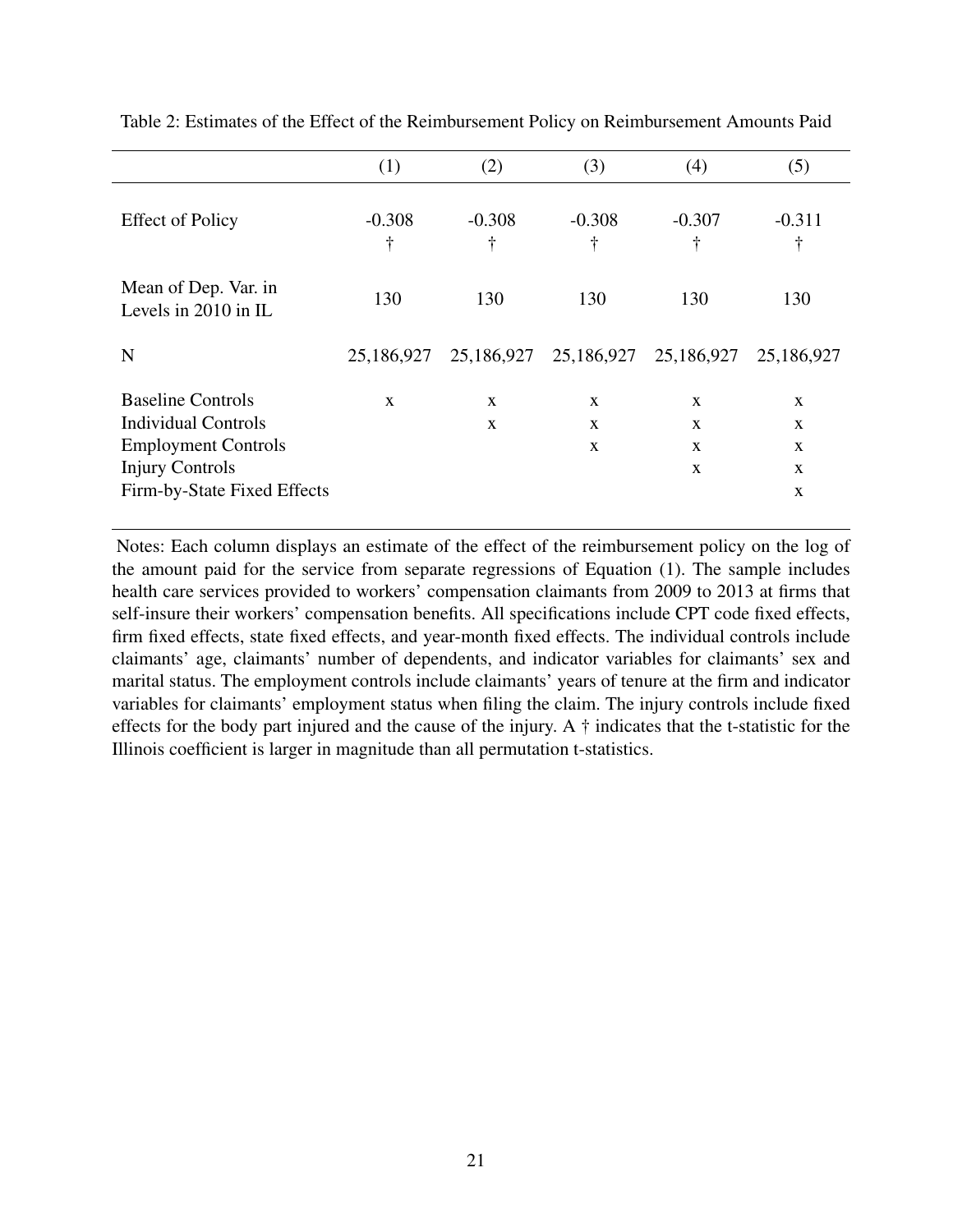|                                                                                                                                                                                                                                                                                                                                                                                                                                                                                                                                                                                                                                                                                                                                                                                                                                                                                                                                                                      | $\widehat{E}$              | $\widehat{c}$              | $\odot$                    | $\bigoplus$                                                | $\widehat{O}$                           | $\circledcirc$                                   |
|----------------------------------------------------------------------------------------------------------------------------------------------------------------------------------------------------------------------------------------------------------------------------------------------------------------------------------------------------------------------------------------------------------------------------------------------------------------------------------------------------------------------------------------------------------------------------------------------------------------------------------------------------------------------------------------------------------------------------------------------------------------------------------------------------------------------------------------------------------------------------------------------------------------------------------------------------------------------|----------------------------|----------------------------|----------------------------|------------------------------------------------------------|-----------------------------------------|--------------------------------------------------|
| Panel A. Dependent Variable: Log(Number of Services in First 90 Days)                                                                                                                                                                                                                                                                                                                                                                                                                                                                                                                                                                                                                                                                                                                                                                                                                                                                                                |                            |                            |                            |                                                            |                                         |                                                  |
| Effect of Policy                                                                                                                                                                                                                                                                                                                                                                                                                                                                                                                                                                                                                                                                                                                                                                                                                                                                                                                                                     | $[-0.067, 0.170]$<br>0.052 | $[-0.060, 0.166]$<br>0.053 | $[-0.066, 0.168]$<br>0.051 | $[-0.083, 0.180]$<br>0.048                                 | $[-0.078, 0.191]$<br>0.056              | $[-0.018, 0.045]$<br>0.019                       |
| Mean of Dep. Var. in<br>Levels in 2010 in IL                                                                                                                                                                                                                                                                                                                                                                                                                                                                                                                                                                                                                                                                                                                                                                                                                                                                                                                         | 18.1                       | 18.1                       | 18.1                       | 18.1                                                       | 18.1                                    | 18.1                                             |
| Z                                                                                                                                                                                                                                                                                                                                                                                                                                                                                                                                                                                                                                                                                                                                                                                                                                                                                                                                                                    | 1,481,013                  | 1,481,013                  | 1,481,013                  | 1,481,013                                                  | 1,481,013                               | 1,481,013                                        |
| Panel B. Dependent Variable: Log(Number of Services in First Year)                                                                                                                                                                                                                                                                                                                                                                                                                                                                                                                                                                                                                                                                                                                                                                                                                                                                                                   |                            |                            |                            |                                                            |                                         |                                                  |
| Effect of Policy                                                                                                                                                                                                                                                                                                                                                                                                                                                                                                                                                                                                                                                                                                                                                                                                                                                                                                                                                     | $[-0.071, 0.167]$<br>0.048 | $[-0.075, 0.175]$<br>0.050 | $[-0.071, 0.167]$<br>0.048 | $[-0.070, 0.158]$<br>0.044                                 | $[-0.078, 0.189]$<br>0.056              | $[-0.076, 0.004]$<br>$-0.036$                    |
| Mean of Dep. Var. in<br>Levels in 2010 in IL                                                                                                                                                                                                                                                                                                                                                                                                                                                                                                                                                                                                                                                                                                                                                                                                                                                                                                                         | 31.0                       | 31.0                       | 31.0                       | 31.0                                                       | 31.0                                    | 31.0                                             |
| Z                                                                                                                                                                                                                                                                                                                                                                                                                                                                                                                                                                                                                                                                                                                                                                                                                                                                                                                                                                    | 1,516,713                  | 1,516,713                  | 1,516,713                  | 1,516,713                                                  | 1,516,713                               | 1,516,713                                        |
| Employment Controls<br>Individual Controls<br><b>Baseline Controls</b><br>Injury Controls                                                                                                                                                                                                                                                                                                                                                                                                                                                                                                                                                                                                                                                                                                                                                                                                                                                                            | ×                          | ×<br>×                     | $\times$ $\times$<br>×     | $\boldsymbol{\times}$<br>×<br>$\Join$<br>$\mathbf{\times}$ | $\mathbf{\times}$<br>×<br>$\times$<br>× | $\boldsymbol{\times}$<br>$\Join$<br>$\Join$<br>× |
| State-Specific Linear Time Trend<br>Firm-by-State Fixed Effects                                                                                                                                                                                                                                                                                                                                                                                                                                                                                                                                                                                                                                                                                                                                                                                                                                                                                                      |                            |                            |                            |                                                            | ×                                       | ×<br>×                                           |
| years of tenure at the firm and indicator variables for claimants' employment status when filing the claim. The injury controls include fixed effects<br>Notes: Each column displays an estimate of the effect of the reimbursement policy on the indicated outcome from separate regressions of Equation<br>for the body part injured and the cause of the injury. 95% confidence intervals calculated using the MacKinnon-Webb permutation procedure<br>age, claimants' number of dependents, and indicator variables for claimants' sex and marital status. The employment controls include claimants'<br>benefits. All specifications include firm fixed effects, state fixed effects, and year-month fixed effects. The individual controls include claimants'<br>(2). The sample includes workers' compensation claims occurring from 2009 to 2013 at firms that self-insure their workers'<br>described in the text are shown in brackets below the estimates |                            |                            |                            |                                                            |                                         | compensation                                     |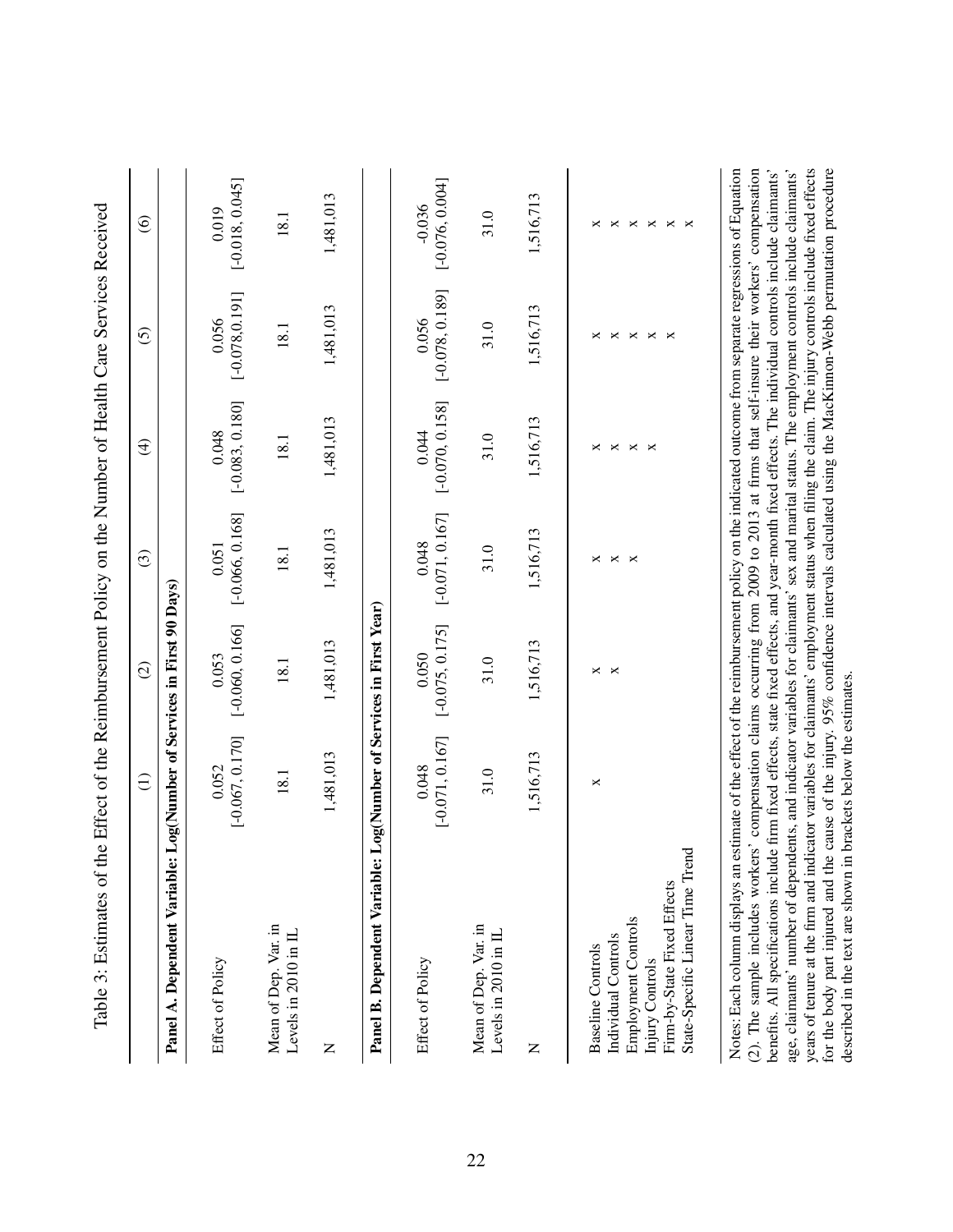| Table 4: Estimates of the Effect of the Reimbursement Policy on Health-Related Outcomes and Medical Costs                                                                                                                                                                                                                       |                               |                               |                               |                                      |                                                                                                                                                                                                                                     |                                   |
|---------------------------------------------------------------------------------------------------------------------------------------------------------------------------------------------------------------------------------------------------------------------------------------------------------------------------------|-------------------------------|-------------------------------|-------------------------------|--------------------------------------|-------------------------------------------------------------------------------------------------------------------------------------------------------------------------------------------------------------------------------------|-----------------------------------|
|                                                                                                                                                                                                                                                                                                                                 |                               | Days of<br>$\widehat{c}$      | Subsequent<br>$\odot$         | Days from<br>$\widehat{\mathcal{A}}$ | Log of Total<br>$\tilde{c}$                                                                                                                                                                                                         | Log of Total<br>$\widehat{\circ}$ |
|                                                                                                                                                                                                                                                                                                                                 | Cash Benefits<br>Received     | Lost Work<br><b>Benefits</b>  | Claim within<br>1 Year        | Treatment<br>Injury to               | in First 90 Days<br>Medical Costs                                                                                                                                                                                                   | Medical Costs<br>in First Year    |
| Effect of Policy                                                                                                                                                                                                                                                                                                                | $[-0.036, 0.023]$<br>$-0.006$ | $[-4.287, 3.163]$<br>$-0.562$ | $[-0.019, 0.005]$<br>$-0.007$ | $[-2.283, 1.685]$<br>$-0.299$        | $-0.280$                                                                                                                                                                                                                            | $[-0.495, -0.042]$<br>$-0.269$    |
| Mean of Dep. Var. in<br>Levels in 2010 in I                                                                                                                                                                                                                                                                                     | 0.38                          | 44.87                         | 0.087                         | 10.53                                | 3,169                                                                                                                                                                                                                               | 5,892                             |
|                                                                                                                                                                                                                                                                                                                                 | 1,516,713                     | 1,516,713                     | 1,434,500                     | 1,516,713                            | 1,481,013                                                                                                                                                                                                                           | 1,516,713                         |
| ers' compensation benefits. All specifications include firm-by-state fixed effects, year-month fixed effects, claimants' age, claimants'<br>number of dependents, indicator variables for claimants' sex, marital status, and employment status when filing the claim, claimants'<br>Notes: Each column<br>of Equation (2). The |                               |                               |                               |                                      | displays an estimate of the effect of the reimbursement policy on the indicated outcome from separate regressions<br>sample includes workers' compensation claims occurring from 2009 to 2013 at firms that self-insure their work- |                                   |

years of tenure at the firm, fixed effects for the body part injured, and fixed effects for the cause of the injury. 95% confidence intervals calculated using the MacKimon-Webb permutation procedure described in the text a calculated using the MacKinnon-Webb permutation procedure described in the text are shown in brackets below the estimates. A † years of tenure at the firm, fixed effects for the body part injured, and fixed effects for the cause of the injury. 95% confidence intervals

indicates that the t-statistic for the Illinois coefficient is larger in magnitude than all permutation t-statistics.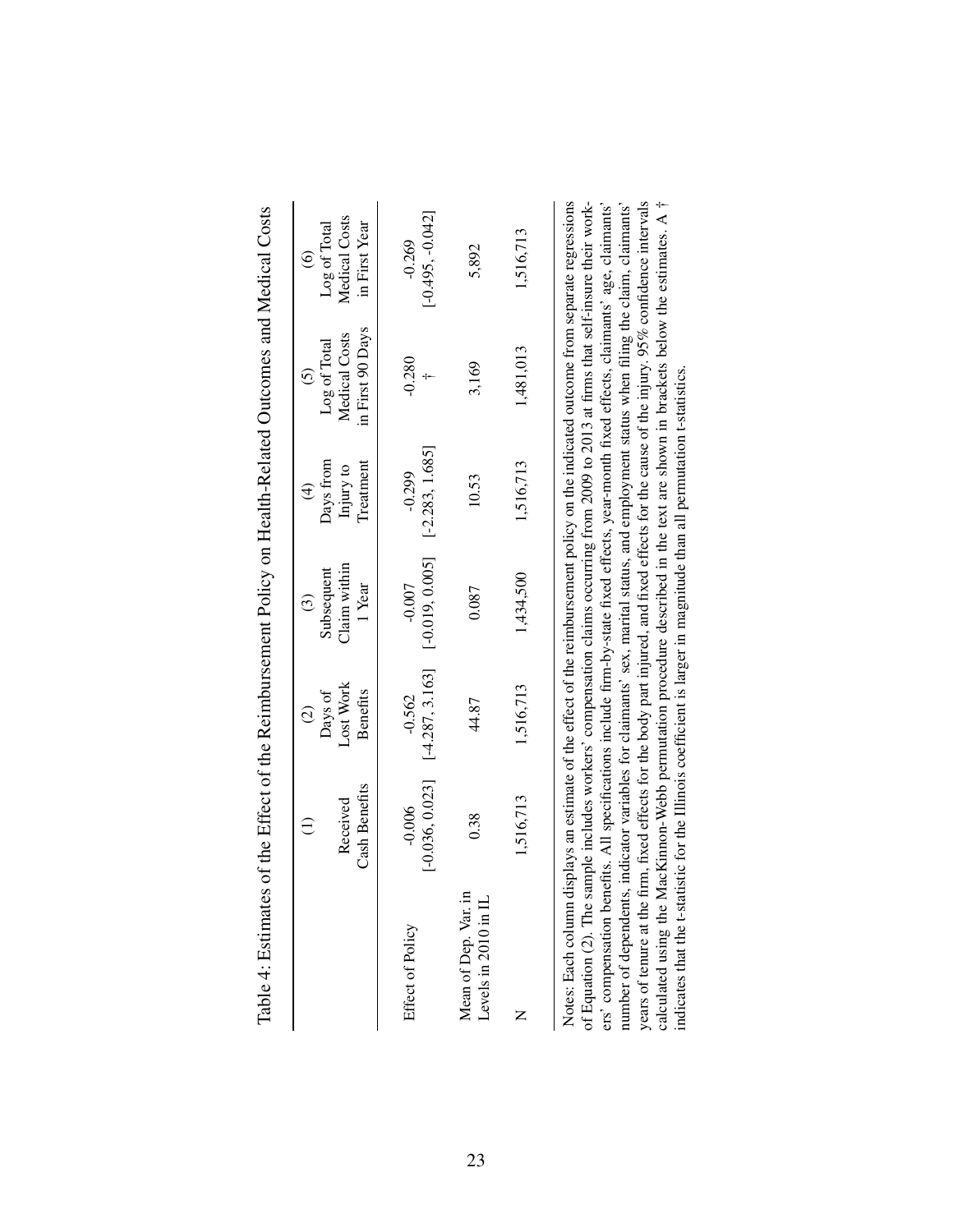## APPENDIX

# A Mixed Economy Model of Provider Supply

The mixed-economy model of Sloan, Mitchell, and Cromwell (1978) studies provider decisionmaking when providers face varying reimbursement rates and can be applied to workers' compensation insurance to generate predictions about the impact of changes to workers' compensation reimbursement rates on health care provided to injured workers. In our application of the model, providers can treat private patients as well as injured workers whose care is paid for by workers' compensation insurance. Providers face a downward sloping demand curve for treating private patients and receive a fixed price for treating injured workers through workers' compensation insurance.<sup>1</sup> Providers prefer to treat private patients until the marginal revenue from private patients equals the workers' compensation reimbursement rate, at which point, they prefer to treat injured workers. If providers treat all the injured workers seeking their services, they will then resume treating private patients. Appendix Figure A.1 provides graphical representations of the model. Graph A shows a case where the workers' compensation rate is lower than most rates in the private market. The solid line represents the original demand curve providers face.

Providers' marginal cost of providing health care increases with the amount of care supplied. Providers produce the quantity of health care such that the marginal cost of providing additional care equals the marginal revenue generated from that care. Thus, a provider's mix of private patients and workers' compensation patients depends on the provider's marginal cost curve. In Graph A, provider 1 treats only private patients. Providers 2 and 3 both see a mix of private patients and injured workers, but provider 3's marginal patient is a private patient while provider 2's marginal patient is an injured worker. The dashed line depicts the effect of a workers' compensation insurance rate cut on providers' marginal revenue. In Graph A, the rate cut does not affect provider 1 but leads to provider 2 no longer treating injured workers and to provider 3 treating some but not all injured workers seeking care. Thus, the model predicts that a reduction in workers' compensation reimbursement rates leads to injured workers receiving less care on average if the reimbursement rate cut affects marginal revenue at providers' initial quantity supplied.

The original mixed-economy model and many of its subsequent applications focus on under-

<sup>&</sup>lt;sup>1</sup>Note that these reimbursement rates can be interpreted as reimbursements net of hassle costs, which may be higher with workers' compensation insurance than with health insurance.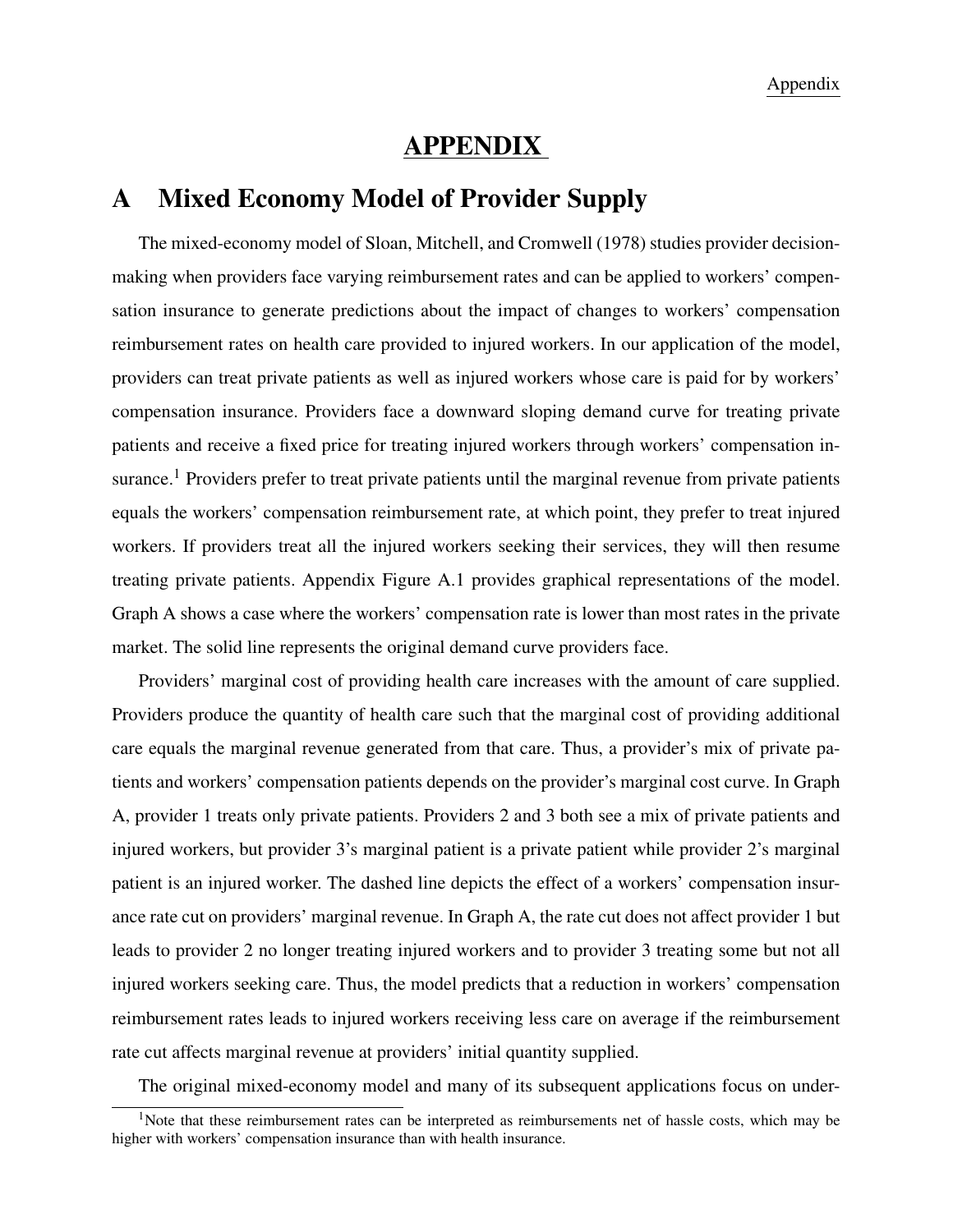### Appendix

standing how Medicaid expansions and reimbursement levels affect Medicaid patients' access to care, and they thus focus on a fixed-rate insurer with reimbursement rates that are low relative to the rate that most private payers offer (Buchmueller, Miller, and Vujicic 2016, Carey, Miller, and Wherry 2020, Garthwaite 2012, and McInerney, Mellor, and Sabik 2017). For Medicaid, providers with low marginal costs are likely marginal to reimbursement changes. However, the mixed economy model can also provide predictions about the effect of rate changes for a fixed-rate payer with rates that are high relative to most other payers' rates. This scenario is shown in Graph B of Figure 1. In this case, providers with high marginal costs would be marginal to the reimbursement cut. In graph B, the cut to the reimbursement rate affects provider 1's amount of care supplied to injured workers. If no providers have sufficiently high marginal cost (i.e., if provider 1 is not in the market), the cut to the reimbursement rate would not affect equilibrium care supplied to injured workers.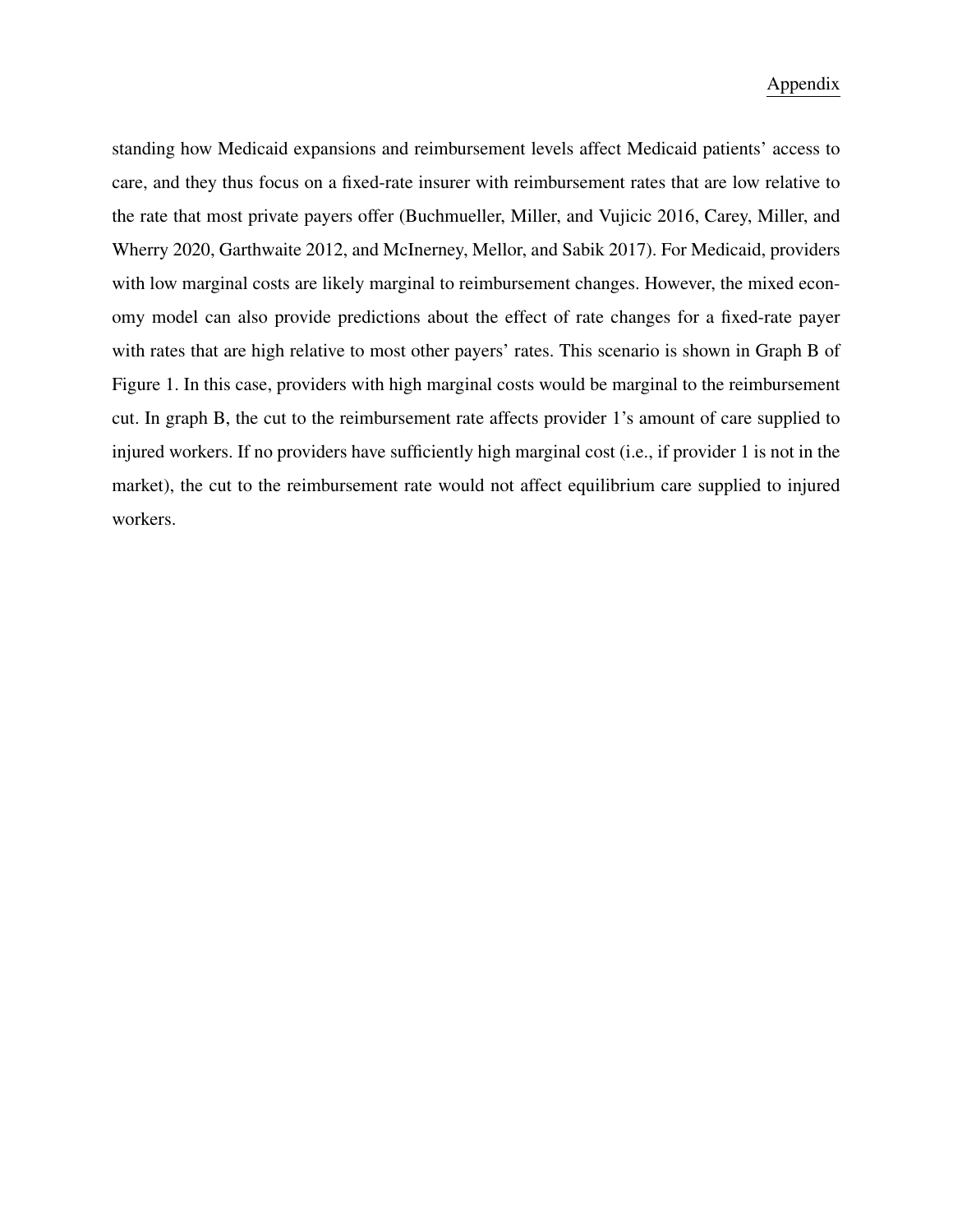



A. Low Fixed Reimbursement Rate



B. High Fixed Reimbursement Rate

Notes: The graphs illustrate providers' supply response to a workers' compensation reimbursement rate as indicated by the mixed-economy model of Sloan, Mitchell, and Cromwell (1978). Graph A shows a case where workers' compensation reimbursement rates are lower than most other reimbursement rates, while Graph B shows a case where workers' compensation reimbursement rates are higher than most other reimbursement rates.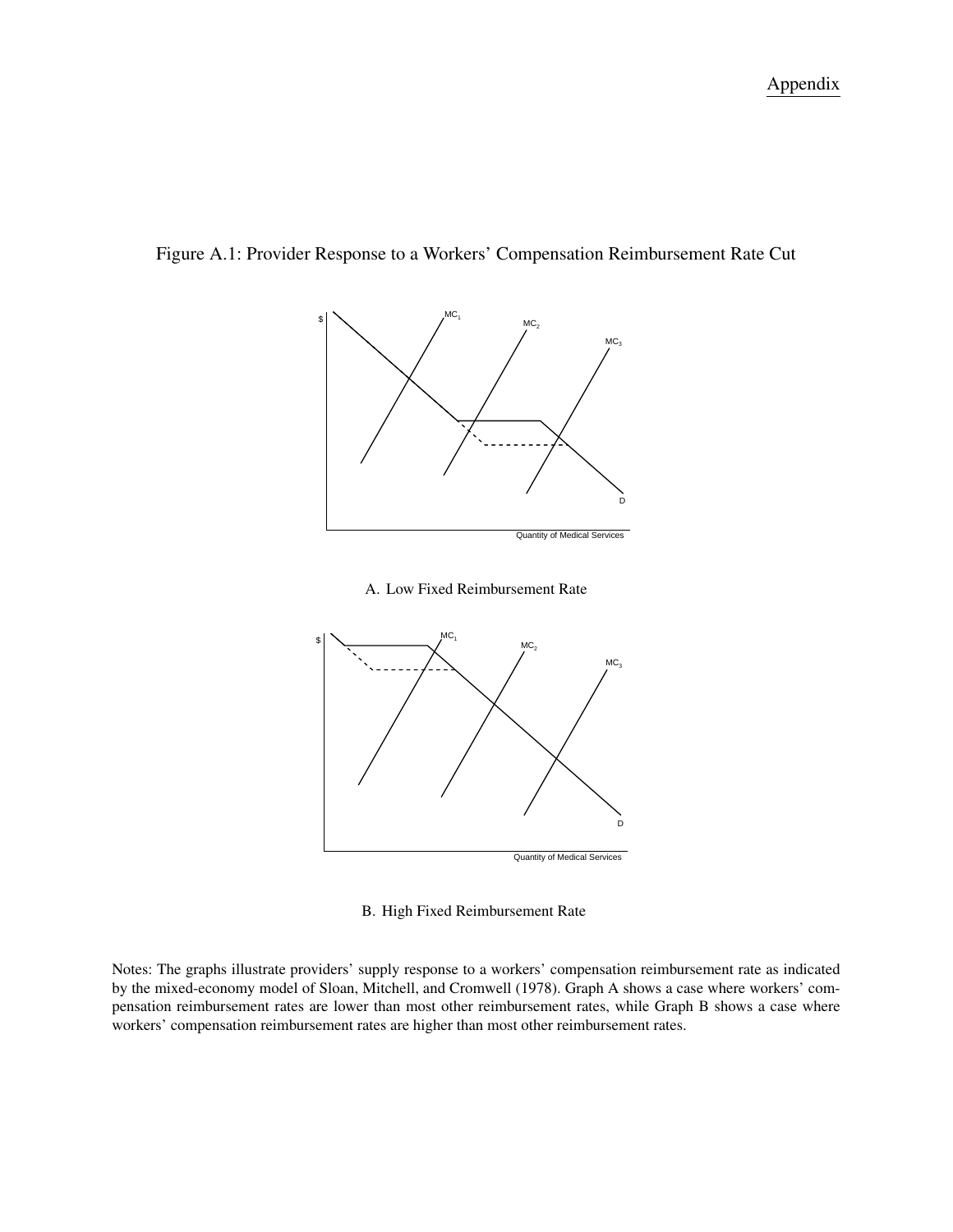## B Data and Supplemental Analysis

### Data and Variable Construction

As described in the main text, the data used in this study come from a third-party administrator with claims that span all 50 states and Washington, DC. Per the agreement for accessing the data, we are unable to share the name of the third-party administrator. Illinois's total number of workers' compensation claims and the number of claims in the administrative data together indicate that the company administered benefits for roughly 7% of all Illinois workers' compensation insurance claims during the study period. In this appendix, we provide additional information on the construction of the study variables.

The analysis of services in Table 2 and in Figure 1 includes medical services occurring from 2009 to 2013 with non-missing CPT codes. CPT codes are produced by the American Medical Association and describe medical services provided to patients. The claim-level analysis in Tables 3 and 4 and in Figure 1 includes claims occurring from 2009 to 2013. Since the utilization measures include information from up to one year after the injury date, service-level data from 2009 to 2014 are used to construct these measures. Claims for injuries occurring in the 90 days before the 2011 policy went into effect are excluded from the analysis.

As described in the main text, we progressively supplement the estimation with controls for the claimant's demographic, employment, and injury characteristics. Table B.1 displays means and standard deviations of claim-level variables used in the study. The demographic variables are as follows: claimant's age, number of dependents, an indicator for the claimant being male, an indicator variable for the claimant being single, and an indicator variable for the claimant being married. The omitted marital status category is people with unknown marital status. The employment variables are as follows: years of tenure at the firm, an indicator for the claimant being employed full-time, and an indicator for the claimant being employed part-time. Years of tenure at the firm is calculated as the number of years from the worker's start date to the injury date. Approximately 97% of workers are classified as full-time or part-time when they filed their claim. The remaining classifications, which are the omitted category in the regressions, include unemployed, retired, and seasonal. The injury variables are based on National Council on Compensation Insurance codes and include indicators for the body part injured and for the cause of the injury. The body part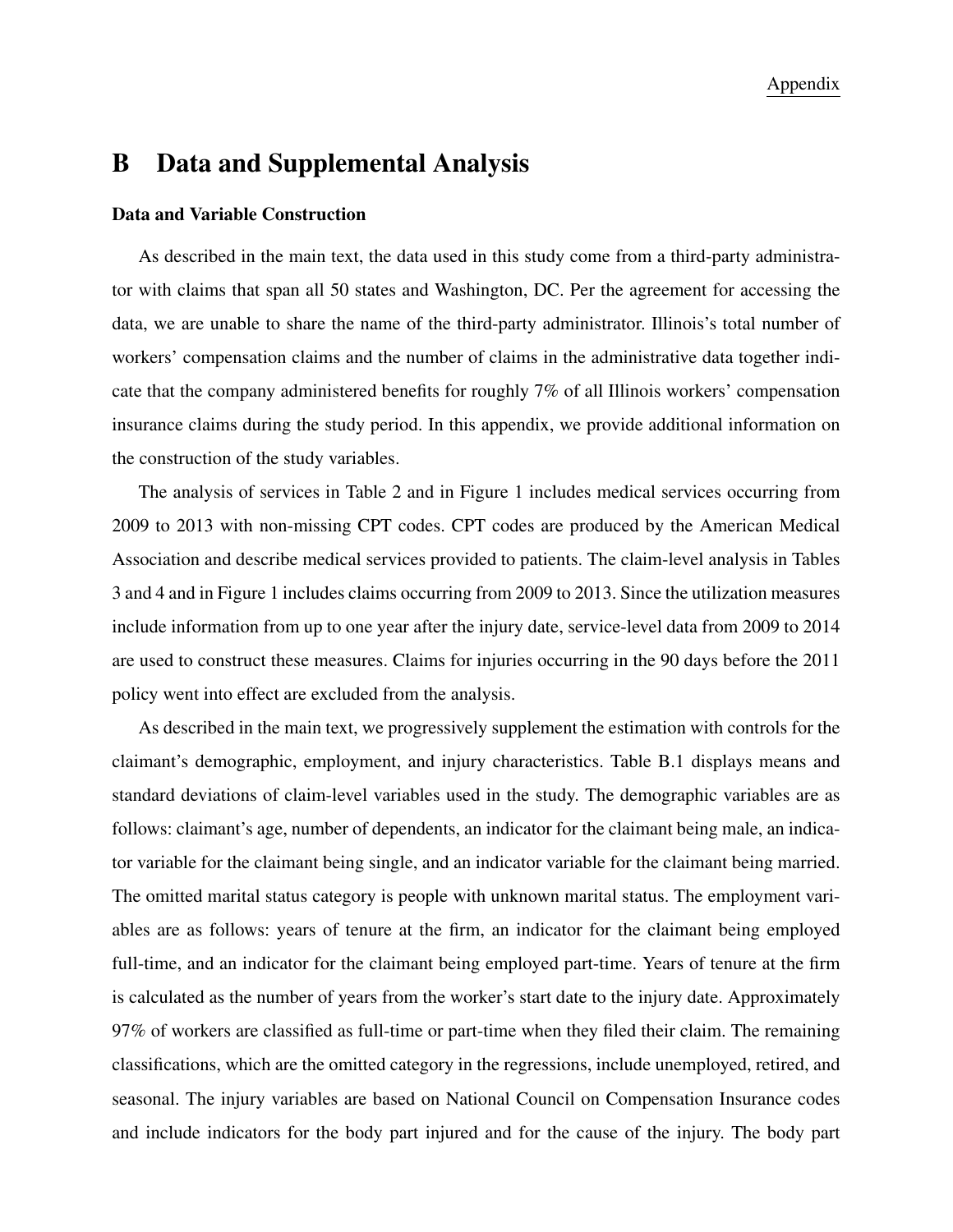categories are as follows: head; neck; upper extremity; trunk; lower extremity; multiple; miscellaneous. The causes of injury are as follows: include burn or scald-heat or cold exposure (*Burn* in Table B.1); caught in or between; cut, punctured, scrape (*Laceration* in Table B.1); fall or slip injury; motor vehicle; strain; striking against or stepping on (*Striking/Stepping* in Table B.1); struck; miscellaneous.

The variable for having received cash benefits used in Table 4 equals one if the claimant received any benefits paid as cash. Cash benefits include temporary disability benefits, permanent disability benefits, and much rarer benefits like death and burial benefits. The number of days of lost work benefits is the number of days of income-replacement benefits paid to workers by the third-party administrator. The number of days of work a person needs to miss to be eligible for these benefits varies from three to seven depending on the state. Injured workers in Illinois are eligible for these benefits after missing at least three days of work. Because we are focusing on medical care received at most one year after injuries, we cap this measure at 365. Days from first treatment is the number of days from the reported date of the injury to the date of the first treatment for the injury.

Receiving inadequate medical care for an injury has the potential to result in subsequent health problems if incomplete healing from one injury increases the likelihood of subsequent injuries. To test for evidence that the reimbursement policy increases the likelihood that people have subsequent claims, we create an indicator variable that equals one if a claimant has a subsequent claim within one year of the original injury. To create this measure, we take advantage of the fact that, while the data do not contain a unique identifier for each worker, they contain enough information to identify individual workers with a high degree of probability. We first construct an individual identifier based on the following information: the claimant's employer, sex, birth year, and exact date of hire. We then create an indicator variable that equals one if an identifier has a subsequent claim within one year of the original injury. Note that subsequent claims could include new injuries as well as the aggravation of prior injuries. Approximately 5% of claims are missing the date of hire, which precludes us from identifying subsequent claims for these observations. While this variable is a useful measure of subsequent health problems, it is important to note that it will not capture all cases of incomplete recovery. In addition to the possibility that a person may suffer from incomplete healing without filing a subsequent workers' compensation claim, this approach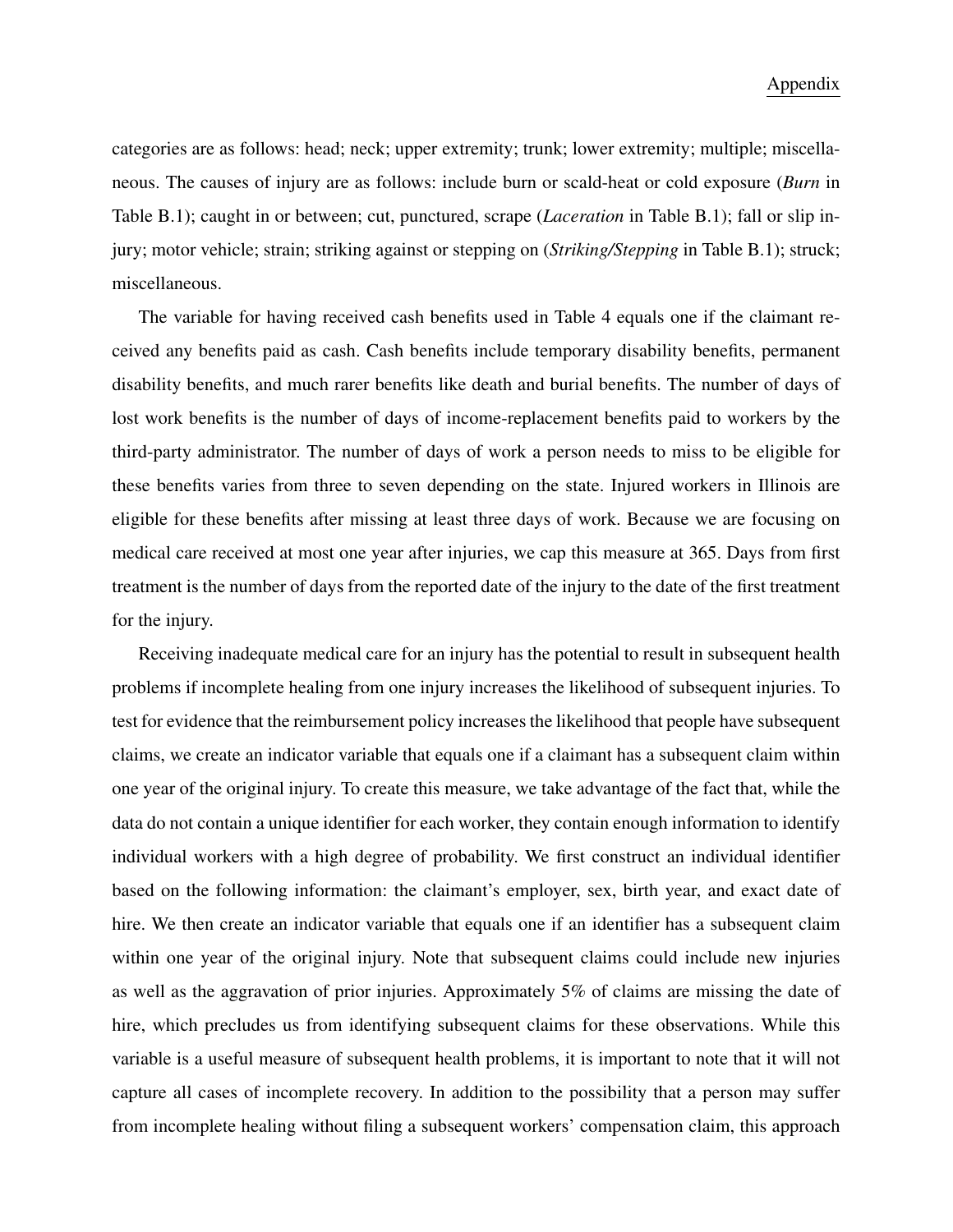will not capture subsequent workers' compensation claims for people who change employers.

Finally, in Table 4 we estimate a specification with a state-specific linear time trend. To create this control, we first estimate state-specific linear time trends for each state using pre-policy data. We then use the trend estimates to predict logged quantities for each state in each month of the data and then include the predicted quantity measure as a control in Equation (2).

# Calculations Using the Estimated Effect of the Policy on the Number of Medical Services Provided

The main text referenced and summarized various calculations that used the estimates of the effect of the policy on the quantity of health care services from Table 3. Table B.2 presents the specific calculations for each Table 3 estimate. The first rows of Panels A and B of Table B.2 reproduce the estimated coefficients from Table 3. The second rows display the health care supply elasticities with respect to reimbursement rates implied by those estimates. We calculate these elasticity estimates by dividing the estimates of the effect of the policy on health care quantities in Table 3 by 0.3—the decrease in maximum reimbursement rates set by the 2011 policy. The third rows of Panels A and B of Table B.2 display implied cost elasticities with respect to reimbursement rates, which we calculate as one plus the supply elasticity as indicated in Equation (3). The fourth rows of each panel of Table B.2 display predictions of the impact of the policy on total medical costs, which we obtain by multiplying the cost elasticities by 0.3.

An alternative to using the 30% reduction in reimbursement rates as set by the policy for these calculations is to use our estimates of the effect of the policy on reimbursement rates paid. We have chosen to instead use the 30% decrease set by the policy for these calculations for the following reasons. First, in practice, policymakers can typically set maximum reimbursement rates rather than paid reimbursement rates, which makes the change in maximum reimbursement rates natural to use when interpreting the difference-in-difference estimates. Second, an advantage to using the change specified by the policy is that the "first stage" effect of the policy on maximum reimbursement rates is known with certainty and does not vary across specifications, which fa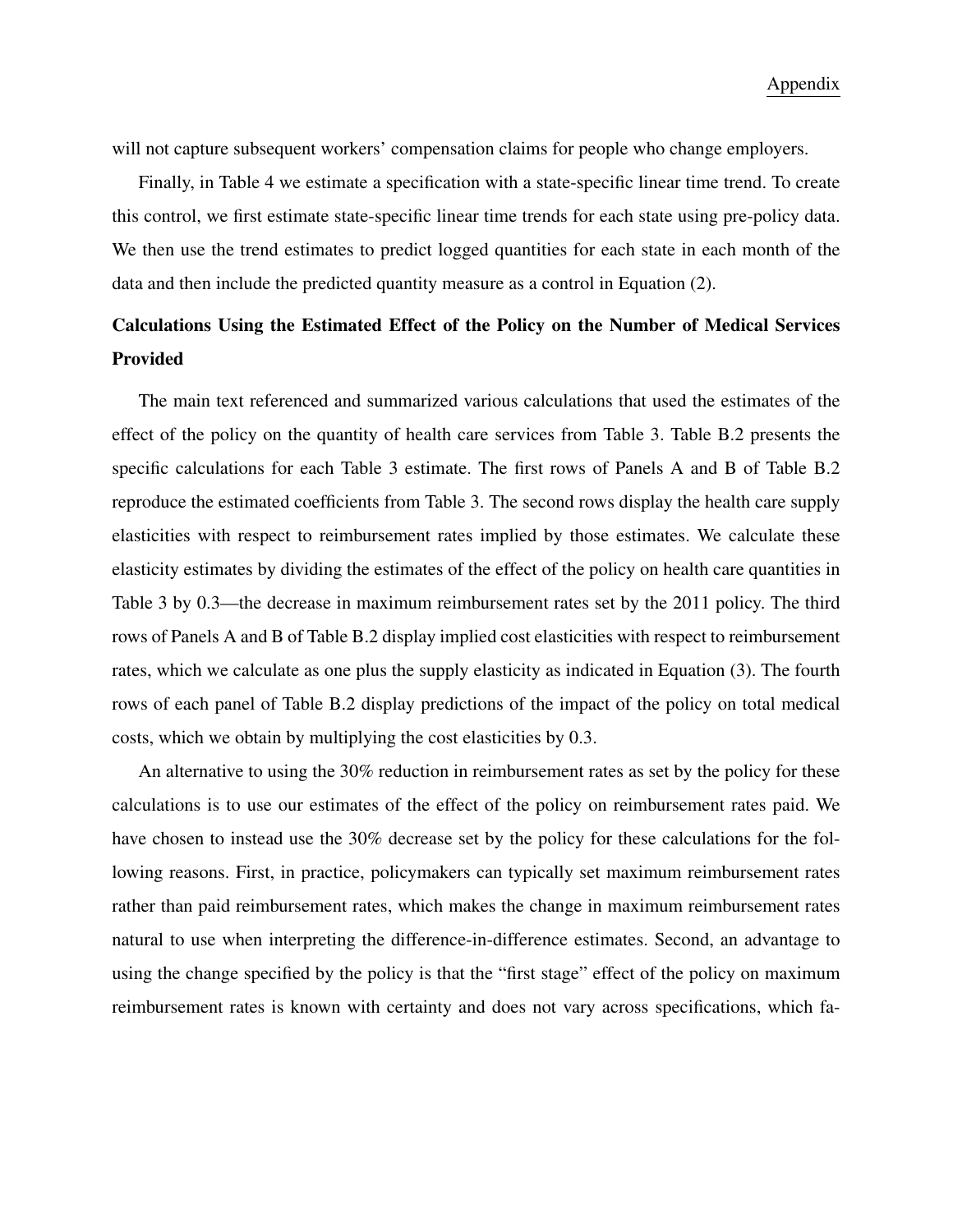cilitates constructing confidence intervals for all calculations.<sup>2</sup> Since the estimates in Table 2 are consistent with the maximum reimbursement rates binding, the choice between using the change in maximum reimbursement rates set by the policy or using our estimate of the effect of the policy on reimbursement rates paid matters little in practice for the calculated elasticities. For example, the estimated effect of the policy on health care services in column 1 of Table 3 Panel A of 0.052 corresponds to an elasticity of -0.172 if we use the legislatively set decrease to maximum reimbursement rates and to an elasticity of -0.168 if we instead used the corresponding estimate of the effect of the policy on paid reimbursements from column 1 of Table 2 of -0.308.

#### Cost-Weighted Utilization

In the analysis described in the main text, we use the raw number of services that claimants received to construct the health care utilization measures. Using the raw number of services results in utilization measures that equally weight services with different costs. As explained in the main text, the estimated impacts on reimbursement rates and on total medical spending are not consistent with the reimbursement policy leading to a shift in the underlying composition of medical care provided. To further assess the possibility that providers responded to the reimbursement policy by changing the composition of care they provided, we have also created and analyzed utilization measures that reflect differences in the intensity of the various health care services provided to injured workers. We now discuss how we create these measures and present estimates of the effect of the reimbursement policy on these measures.

The measures we create are the total cost-weighted medical care that injured workers receive in the first 90 days after an injury and in the first year after an injury. To create these measures, we use a variable in the administrative data that classifies all services as being physician office visit, physical therapy, diagnostic services, surgeries, emergency care, inpatient care, or outpatient care not elsewhere classified. We first calculate the national mean of amounts paid for each category of service using the workers' compensation administrative data from the whole country in 2009. Next, we apply the 2009 mean cost of each category to all services in that category in all years of

<sup>&</sup>lt;sup>2</sup>The confidence intervals for the estimated elasticities from using our estimates of the change in paid reimbursement rates would need to account for the underlying uncertainty in the estimate of the effect of the policy on paid reimbursement rates. Adjusting for this uncertainty in the estimated effect on reimbursement rates is not straightforward, particularly since we use a permutation procedure for inference. Since the size of the decrease in maximum reimbursement rates is specified by legislation, it is known with certainty, which simplifies calculating confidence intervals.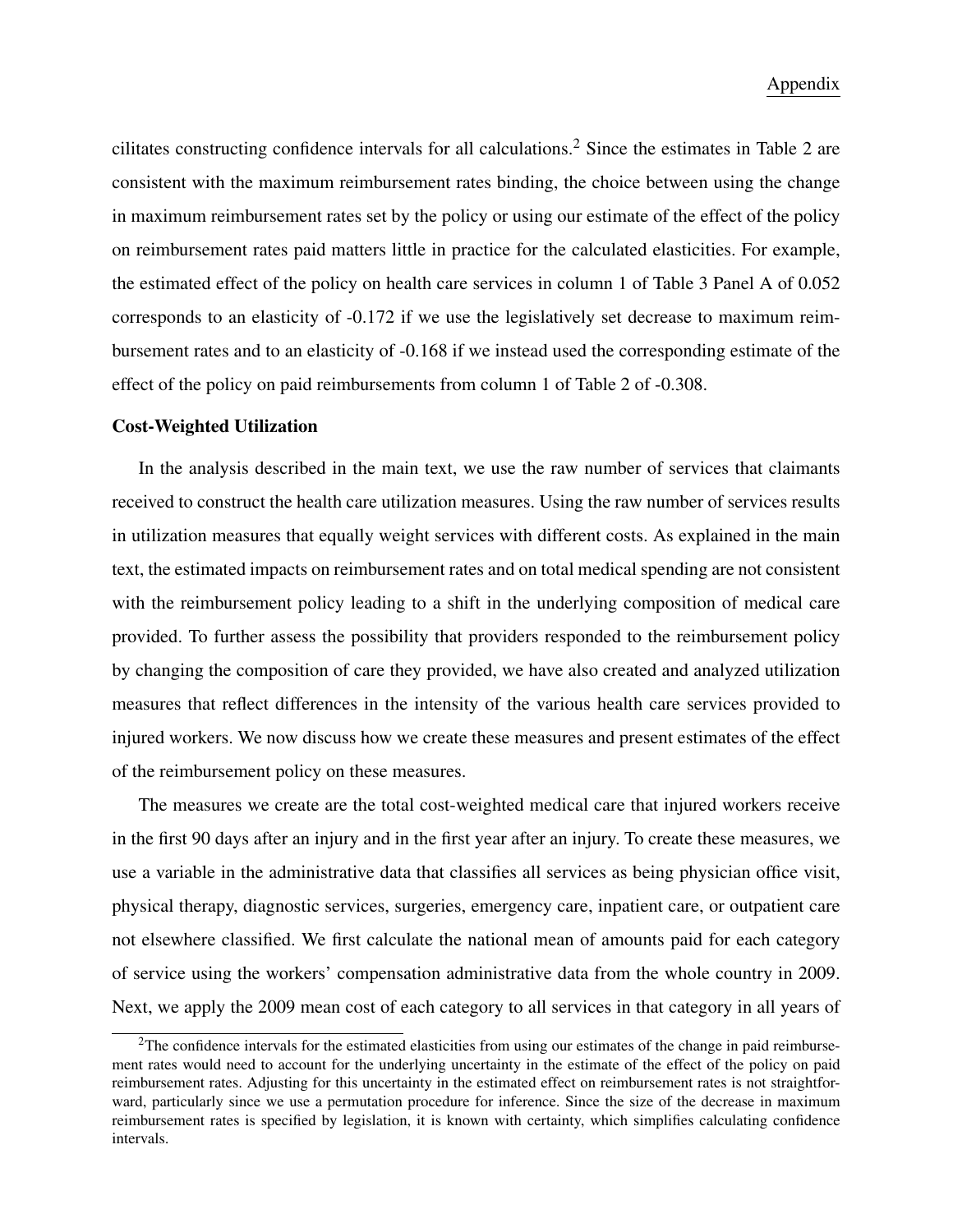the data. Finally, we sum the cost-weighted medical care that claimants receive in the first 90 days after an injury and in the first year after an injury. These cost-weighted utilization measures allow surgeries to contribute more to utilization than office visits do, but because we use a fixed sample to construct the weights, any variation in these measures comes from differences in care provided rather than from differences in reimbursement rates across state or time.

To examine the impact of the policy on cost-weighted utilization, we estimate Equation (2) with the log of these measures as the dependent variables. The estimated effects of the policy are shown in Table B.3. As with the analysis shown in the main text, the estimates in Table B.3 provide no evidence that the policy affected the medical care that claimants received.

#### Corroborating Evidence from Aggregate Data

We now present analysis that uses aggregate data on workers' compensation insurance costs from the National Academy of Social Insurance (NASI) to evaluate the credibility of our estimated impact of the policy on medical costs. NASI produces its estimates of aggregate state-level workers' compensation costs using data from multiple sources, including state surveys, A.M. Best, and the National Council on Compensation Insurance. NASI's cost estimates incorporate medical costs for fully insured and self-insured employers and are used by a variety of policymakers, including by the Centers for Medicare & Medicaid Services and the National Institute for Occupational Safety and Health. The specific NASI numbers we use for the calculations we present in this section can be found in Table 9 of Sengupta et al. (2012) and Table 10 of McLaren, Baldwin, and Boden (2018). NASI rounds its cost estimates to the nearest thousand. We inflation adjust all dollar amounts in this section to 2020 dollars.

Our baseline estimate of the total medical cost savings in the first year after injuries from the 2011 policy is the product of three numbers: 1) our estimate of the effect of the policy on firstyear medical costs in percent terms (0.269), 2) Illinois's 2010 mean first-year medical costs in the administrative data (\$6,992), and 3) the midpoint of the State of Illinois's estimated range of the number of workers' compensation claims occurring in Illinois in 2012 (225,000):

> Annual Cost Savings = 0.269 ∗ \$6,992 ∗ 225,000  $=$  \$423 million.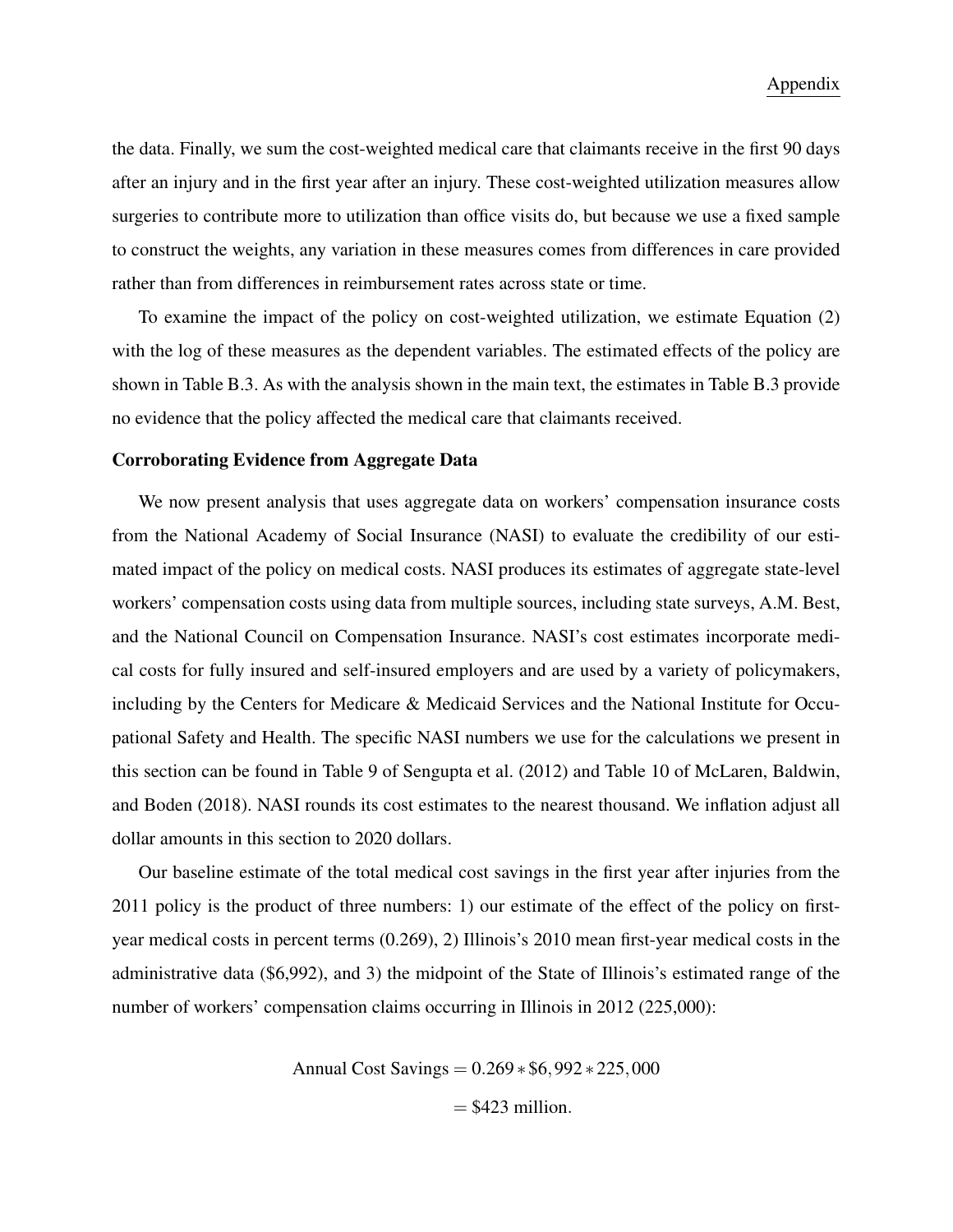The accuracy of this estimate relies on 1) the external validity of our estimated percent effect on average medical costs, 2) self-insured medical costs being representative of workers' compensation medical costs more generally, and 3) the accuracy of the State of Illinois's estimate of the number of workers' compensation claims in Illinois. We use NASI's aggregate data to cross-check our bottom-line cost savings estimate by multiplying NASI's estimate of aggregate 2010 medical costs in the Illinois workers' compensation system (\$1,644 million) by our estimated percent effect of the policy on average medical costs. Finding a drastically different number when using NASI's 2010 medical costs as our baseline would raise concerns about the validity of our estimate. Performing this calculation provides an estimate of

Annual Cost Savings = 
$$
0.269 * $1,644
$$
 million  
= \$442 million.

which is larger than our baseline estimate, presumably in part because NASI's cost measure includes medical spending beyond the first year after injuries, but it is reassuring that the two numbers are not dramatically different from each other.

Cost savings of this magnitude would likely be reflected in aggregate data. To examine if the cost savings we estimate is corroborated by changes in Illinois's aggregate workers' compensation costs, we use NASI's estimates of 2010 and 2012 medical costs to compute the simple differencein-differences estimate of the effect of the policy as follows:

$$
\beta_{agg} = log(ILcost_{2012}) - log(ILcost_{2010})
$$
  
- [log(nonILcost\_{2012}) - log(nonILcost\_{2010})]  
=log(\$1,325 million) - log(\$1,644 million)  
- [log(\$33,991 million) - log(\$32,037 million)]  
= -0.275,

where ILcost<sub>t</sub> is aggregate medical costs in Illinois in year  $t$  and nonILcost<sub>t</sub> is aggregate medical costs in all states other than Illinois in year *t*. The 27.5% decrease obtained from this approach is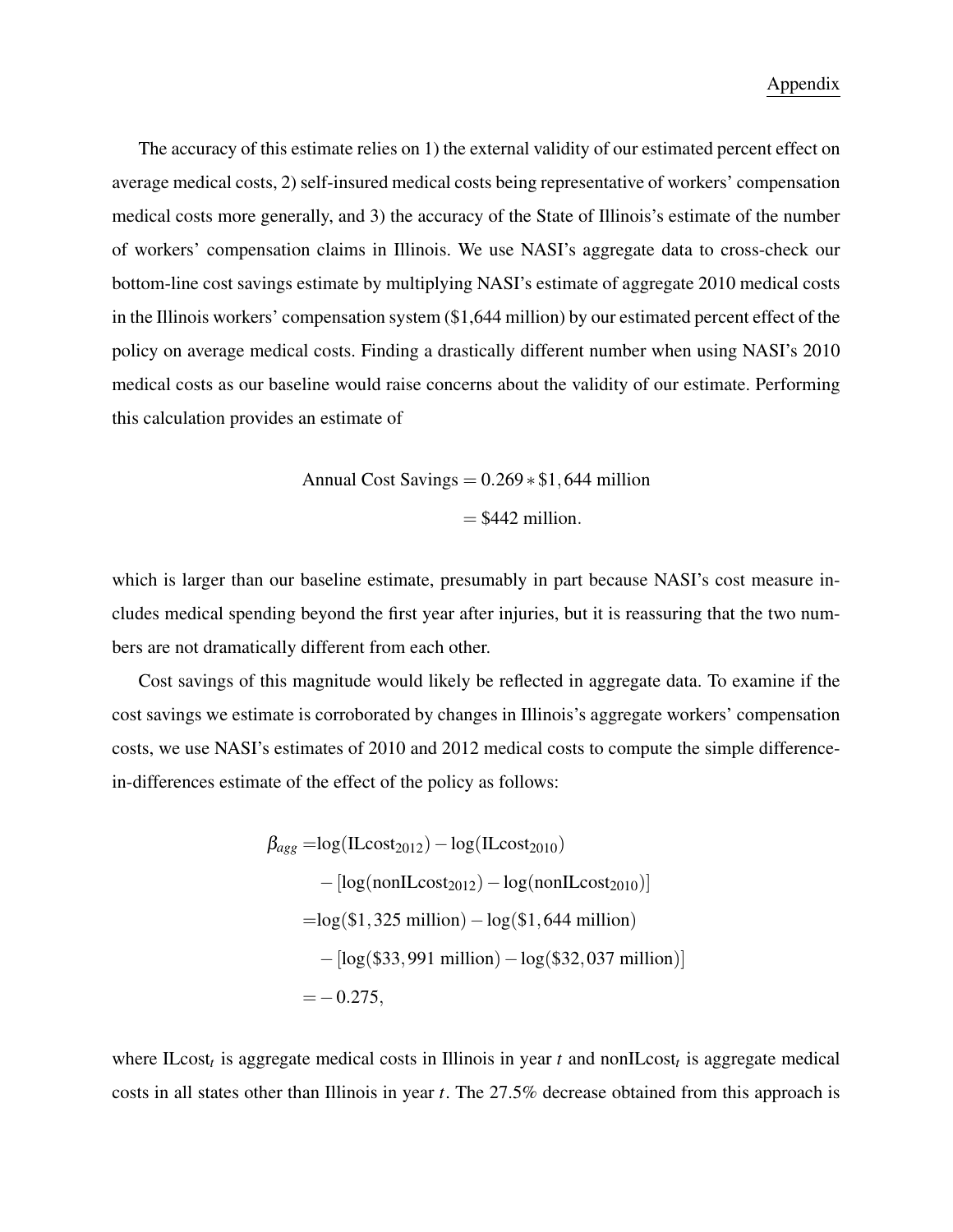in line with our baseline estimates and translates to a cost savings of

Annual Cost Savings =  $0.275 * $1,644$  million  $=$  \$452 million.

To summarize the analysis presented in this section, we use an additional data source with information on aggregate costs to assess the validity of our main estimates of the policy's impact on total medical costs. While total medical cost is only one of the outcomes we study in the main analysis, it is a useful one to validate because it reflects both reimbursement rates and the quantity of health care. We show that the aggregate data on workers' compensation insurance medical costs support our main findings and analysis.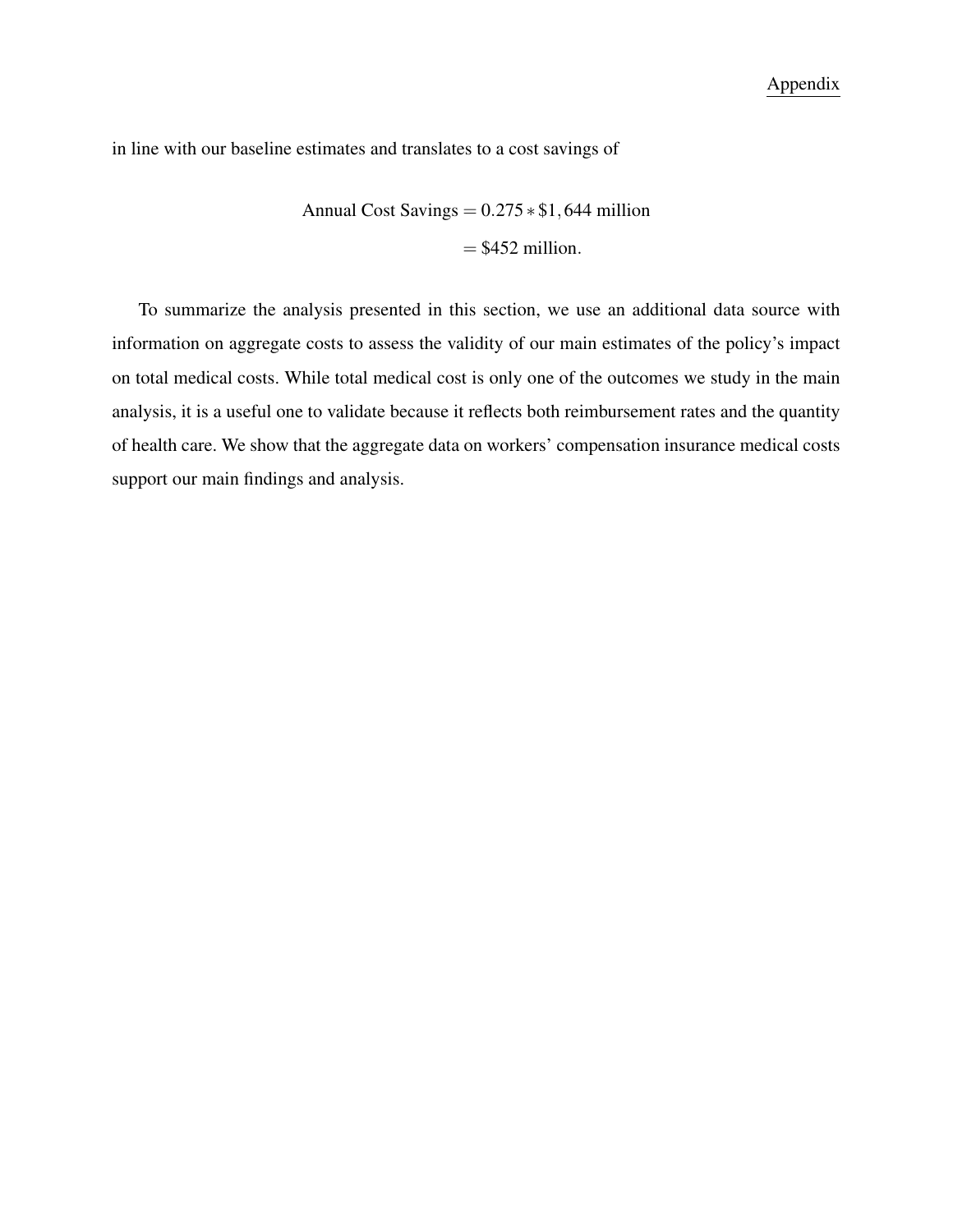| A. Demographic Characteristics |                     | <b>B. Employment Characteristics</b> |       | C. Injury Characteristics |                                                     | D. Claim Characteristics                    |          |
|--------------------------------|---------------------|--------------------------------------|-------|---------------------------|-----------------------------------------------------|---------------------------------------------|----------|
| Age                            | 40.4                | Years of Service                     | 6.4   | Body Part                 |                                                     | Number of Services                          | 16.7     |
|                                | (13.2)              |                                      | (8.3) | Injured Indicators:       |                                                     | in First 90 Days                            | (24.9)   |
|                                |                     |                                      |       | Head                      | 0.18                                                |                                             |          |
| Male Indicator                 | 0.54                | Employment                           |       | Neck                      | 0.02                                                | Number of Services                          | 26.3     |
|                                |                     | Status Indicators:                   |       | <b>Upper Extremities</b>  | 0.34                                                | in First Year                               | (51.8)   |
| Number of Dependents           | $\frac{0.24}{0.88}$ | Regular                              | 0.84  | Trunk                     | 0.18                                                |                                             |          |
|                                |                     | Part-Time                            | 0.13  | Lower Extremities         | $\begin{array}{c} 0.19 \\ 0.08 \\ 0.01 \end{array}$ | Medical Spending                            | 1,911    |
|                                |                     | Other                                | 0.04  | Multiple                  |                                                     | in First 90 Days                            | (7, 721) |
| Marital Status                 |                     |                                      |       | Miscellaneous             |                                                     |                                             |          |
| Indicators:                    |                     |                                      |       |                           |                                                     | Medical Spending                            | 3,161    |
| Single<br>Married              |                     |                                      |       | Cause of                  |                                                     | in First Year                               | (11,565) |
|                                | $0.33$<br>$0.38$    |                                      |       | Injury Indicators:        |                                                     |                                             |          |
| Unknown                        |                     |                                      |       | Bum                       | 0.14                                                | Days Between Injury                         | 8.6      |
|                                |                     |                                      |       | Caught In or Between      | $0.07\,$                                            | and First Treatment                         | (30.9)   |
|                                |                     |                                      |       | Laceration                | 0.08                                                |                                             |          |
|                                |                     |                                      |       | Fall or Slip              | $0.15$<br>$0.02$                                    | Received Cash                               | 0.27     |
|                                |                     |                                      |       | Motor Vehicle             |                                                     | Benefits Indicator                          |          |
|                                |                     |                                      |       | Strain                    | 0.29                                                |                                             |          |
|                                |                     |                                      |       | Striking/Stepping         | $\begin{array}{c} 0.06 \\ 0.13 \\ 0.07 \end{array}$ | Days of Lost                                | 32.0     |
|                                |                     |                                      |       | <b>Struck</b>             |                                                     | Work Benefits                               | (84.7)   |
|                                |                     |                                      |       | Miscellaneous             |                                                     |                                             |          |
|                                |                     |                                      |       |                           |                                                     | within 1 Year Indicator<br>Subsequent Claim | 0.09     |
|                                |                     |                                      |       |                           |                                                     |                                             |          |

Table B.1: Descriptive Statistics for Key Variables Table B.1: Descriptive Statistics for Key Variables

self-insure their workers' compensation benefits. The sample contains 1,516,713 claims. The utilization measures within the first 90 days are non-missing for 1,481,013 claims. The subsequent claim measure is non-missing fo below the means. The variables are described in Appendix B. The sample includes workers' compensation claims occurring from 2009 to 2013 at firms that Notes: The table displays means of key variables for the sample. For non-binary variables, standard deviations for the variable are shown in parentheses Notes: The table displays means of key variables for the sample. For non-binary variables, standard deviations for the variable are shown in parentheses below the means. The variables are described in Appendix B. The sample includes workers' compensation claims occurring from 2009 to 2013 at firms that self-insure their workers' compensation benefits. The sample contains 1,516,713 claims. The utilization measures within the first 90 days are non-missing for 1,481,013 claims. The subsequent claim measure is non-missing for 1,434,501 claims.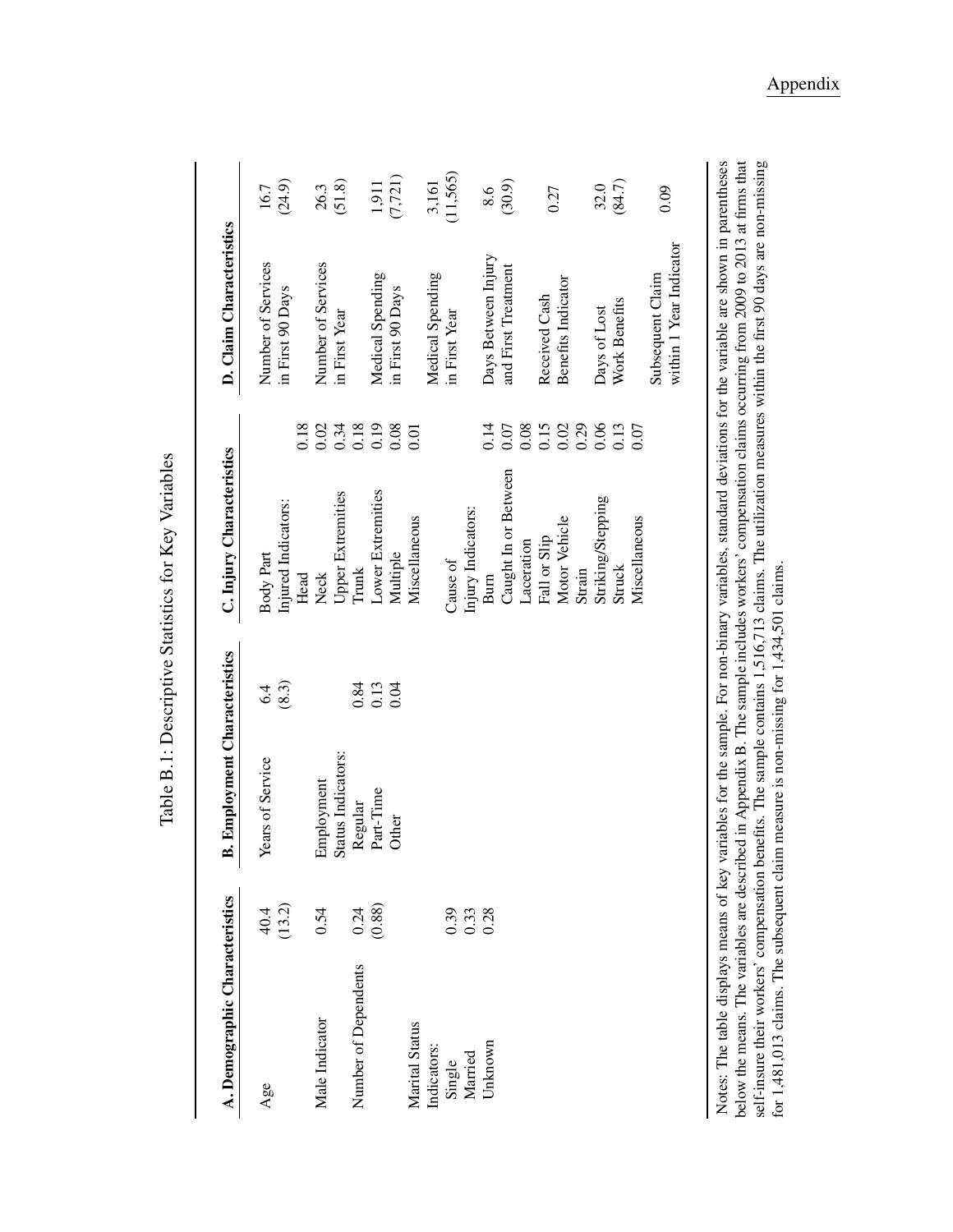|                                                                                                                                                                                                                                                                                                                                                                                                                                                                                                                                                                                                                                                                                                                                                                                                                                                                                                                                                                                                                                                                                                                                                                                                                                                                                                                                               | $\widehat{\Xi}$    | $\odot$            | $\odot$                | $\bigoplus$                                 | 6                                                                | $\odot$                                                 |
|-----------------------------------------------------------------------------------------------------------------------------------------------------------------------------------------------------------------------------------------------------------------------------------------------------------------------------------------------------------------------------------------------------------------------------------------------------------------------------------------------------------------------------------------------------------------------------------------------------------------------------------------------------------------------------------------------------------------------------------------------------------------------------------------------------------------------------------------------------------------------------------------------------------------------------------------------------------------------------------------------------------------------------------------------------------------------------------------------------------------------------------------------------------------------------------------------------------------------------------------------------------------------------------------------------------------------------------------------|--------------------|--------------------|------------------------|---------------------------------------------|------------------------------------------------------------------|---------------------------------------------------------|
| Panel A. Medical Care in First 90 Days                                                                                                                                                                                                                                                                                                                                                                                                                                                                                                                                                                                                                                                                                                                                                                                                                                                                                                                                                                                                                                                                                                                                                                                                                                                                                                        |                    |                    |                        |                                             |                                                                  |                                                         |
| Log(Number of Services)                                                                                                                                                                                                                                                                                                                                                                                                                                                                                                                                                                                                                                                                                                                                                                                                                                                                                                                                                                                                                                                                                                                                                                                                                                                                                                                       | $[-0.067, 0.170]$  | $[-0.060, 0.166]$  | $[-0.066, 0.168]$      | $[-0.083, 0.180]$                           | $[-0.078, 0.191]$                                                | $[-0.018, 0.045]$                                       |
| Effect of Policy on                                                                                                                                                                                                                                                                                                                                                                                                                                                                                                                                                                                                                                                                                                                                                                                                                                                                                                                                                                                                                                                                                                                                                                                                                                                                                                                           | 0.052              | 0.053              | 0.051                  | 0.048                                       | 0.056                                                            | 0.019                                                   |
| Elasticity of Medical Care with Respect                                                                                                                                                                                                                                                                                                                                                                                                                                                                                                                                                                                                                                                                                                                                                                                                                                                                                                                                                                                                                                                                                                                                                                                                                                                                                                       | $[-0.567, 0.223]$  | $[-0.553, 0.200]$  | $[-0.560, 0.220]$      | $[-0.600, 0.277]$                           | $[-0.637, 0.260]$                                                | $[-0.150, 0.060]$                                       |
| to Maximum Reimbursement Rates                                                                                                                                                                                                                                                                                                                                                                                                                                                                                                                                                                                                                                                                                                                                                                                                                                                                                                                                                                                                                                                                                                                                                                                                                                                                                                                | $-0.172$           | $-0.178$           | $-0.170$               | $-0.161$                                    | $-0.188$                                                         | $-0.063$                                                |
| Elasticity of Medical Costs with Respect                                                                                                                                                                                                                                                                                                                                                                                                                                                                                                                                                                                                                                                                                                                                                                                                                                                                                                                                                                                                                                                                                                                                                                                                                                                                                                      | [0.433, 1.22]      | [0.447, 1.20]      | [0.440, 1.22]          | [0.400, 1.28]                               | [0.363, 1.26]                                                    | [0.850, 1.06]                                           |
| to Maximum Reimbursement Rates                                                                                                                                                                                                                                                                                                                                                                                                                                                                                                                                                                                                                                                                                                                                                                                                                                                                                                                                                                                                                                                                                                                                                                                                                                                                                                                | 0.828              | 0.822              | 0.830                  | 0.839                                       | 0.812                                                            | 0.937                                                   |
| Policy on Medical Costs                                                                                                                                                                                                                                                                                                                                                                                                                                                                                                                                                                                                                                                                                                                                                                                                                                                                                                                                                                                                                                                                                                                                                                                                                                                                                                                       | $[-0.367, -0.130]$ | $[-0.360, -0.134]$ | $[-0.366, -0.132]$     | $[-0.383, -0.120]$                          | $[-0.378, -0.109]$                                               | $[-0.318, -0.255]$                                      |
| Predicted % Effect of                                                                                                                                                                                                                                                                                                                                                                                                                                                                                                                                                                                                                                                                                                                                                                                                                                                                                                                                                                                                                                                                                                                                                                                                                                                                                                                         | $-0.248$           | $-0.247$           | $-0.249$               | $-0.252$                                    | $-0.244$                                                         | $-0.281$                                                |
| Panel B. Medical Care in First Year                                                                                                                                                                                                                                                                                                                                                                                                                                                                                                                                                                                                                                                                                                                                                                                                                                                                                                                                                                                                                                                                                                                                                                                                                                                                                                           |                    |                    |                        |                                             |                                                                  |                                                         |
| Log(Number of Services)                                                                                                                                                                                                                                                                                                                                                                                                                                                                                                                                                                                                                                                                                                                                                                                                                                                                                                                                                                                                                                                                                                                                                                                                                                                                                                                       | $[-0.071, 0.167]$  | $[-0.075, 0.175]$  | $[-0.071, 0.167]$      | $[-0.070, 0.158]$                           | $[-0.078, 0.189]$                                                | $[-0.076, 0.004]$                                       |
| Effect of Policy on                                                                                                                                                                                                                                                                                                                                                                                                                                                                                                                                                                                                                                                                                                                                                                                                                                                                                                                                                                                                                                                                                                                                                                                                                                                                                                                           | 0.048              | 0.050              | 0.048                  | 0.044                                       | 0.056                                                            | $-0.036$                                                |
| Elasticity of Medical Supply with Respect                                                                                                                                                                                                                                                                                                                                                                                                                                                                                                                                                                                                                                                                                                                                                                                                                                                                                                                                                                                                                                                                                                                                                                                                                                                                                                     | $[-0.557, 0.237]$  | $[-0.583, 0.250]$  | $[-0.557, 0.237]$      | $[-0.527, 0.233]$                           | $[-0.630, 0.260]$                                                | $[-0.013, 0.253]$                                       |
| to Maximum Reimbursement Rates                                                                                                                                                                                                                                                                                                                                                                                                                                                                                                                                                                                                                                                                                                                                                                                                                                                                                                                                                                                                                                                                                                                                                                                                                                                                                                                | $-0.159$           | $-0.167$           | $-0.159$               | $-0.147$                                    | $-0.186$                                                         | 0.119                                                   |
| Elasticity of Medical Costs with Respect                                                                                                                                                                                                                                                                                                                                                                                                                                                                                                                                                                                                                                                                                                                                                                                                                                                                                                                                                                                                                                                                                                                                                                                                                                                                                                      | [0.443, 1.24]      | [0.417, 1.25]      | [0.443, 1.24]          | [0.473, 1.23]                               | [0.37, 1.26]                                                     | [0.987, 1.25]                                           |
| to Maximum Reimbursement Rates                                                                                                                                                                                                                                                                                                                                                                                                                                                                                                                                                                                                                                                                                                                                                                                                                                                                                                                                                                                                                                                                                                                                                                                                                                                                                                                | 0.841              | 0.833              | 0.841                  | 0.853                                       | 0.814                                                            | 1.12                                                    |
| Policy on Medical Costs                                                                                                                                                                                                                                                                                                                                                                                                                                                                                                                                                                                                                                                                                                                                                                                                                                                                                                                                                                                                                                                                                                                                                                                                                                                                                                                       | $[-0.371, -0.133]$ | $[-0.375, -0.125]$ | $[-0.371, -0.133]$     | $[-0.370, -0.142]$                          | $[-0.378, -0.111]$                                               | $[-0.376, -0.296]$                                      |
| Predicted % Effect of                                                                                                                                                                                                                                                                                                                                                                                                                                                                                                                                                                                                                                                                                                                                                                                                                                                                                                                                                                                                                                                                                                                                                                                                                                                                                                                         | $-0.252$           | $-0.250$           | $-0.252$               | $-0.256$                                    | $-0.244$                                                         | $-0.336$                                                |
| Time Trend<br>Firm-by-State Fixed Effects<br>Employment Controls<br>State-Specific Linear<br>Individual Controls<br><b>Baseline Controls</b><br>Injury Controls                                                                                                                                                                                                                                                                                                                                                                                                                                                                                                                                                                                                                                                                                                                                                                                                                                                                                                                                                                                                                                                                                                                                                                               | ×                  | × ×                | $\times$ $\times$<br>× | $\times$ $\times$<br>×<br>$\mathbf{\times}$ | $\times$ $\times$<br>$\boldsymbol{\times}$<br>×<br>$\,\rtimes\,$ | $\times$ $\times$<br>$\times$ $\times$<br>$\,\rtimes\,$ |
| below the estimates. The next rows display the calculations of the implied supply and cost elasticities with respect to reimbursement rates and the implied effect of<br>Notes: Each cell in the first row of each panel displays an estimate of the effect of the reimbursement policy on the indicated outcome from separate regressions of<br>Equation (2). These estimates are reproduced from Table 3. The sample includes workers' compensation claims occurring from 2009 to 2013 at firms that self-insure<br>their workers' compensation benefits. All specifications include firm fixed effects, state fixed effects, and year-month fixed effects. The individual controls include<br>claimants' age, claimants' number of dependents, and indicator variables for claimants' sex and marital status. The employment controls include claimants' years of<br>and the cause of the injury. 95% confidence intervals calculated using the MacKinnon-Webb permutation procedure described in the text are shown in brackets<br>tenure at the firm and indicator variables for claimants' employment status when filing the claim. The injury controls include fixed effects for the body part injured<br>the policy on medical costs based on the estimated coefficients for the effect of the reimbursement policy on care received. |                    |                    |                        |                                             |                                                                  |                                                         |

Table B.2: Calculations Using Estimated Effects on Number of Medical Services Table B.2: Calculations Using Estimated Effects on Number of Medical Services